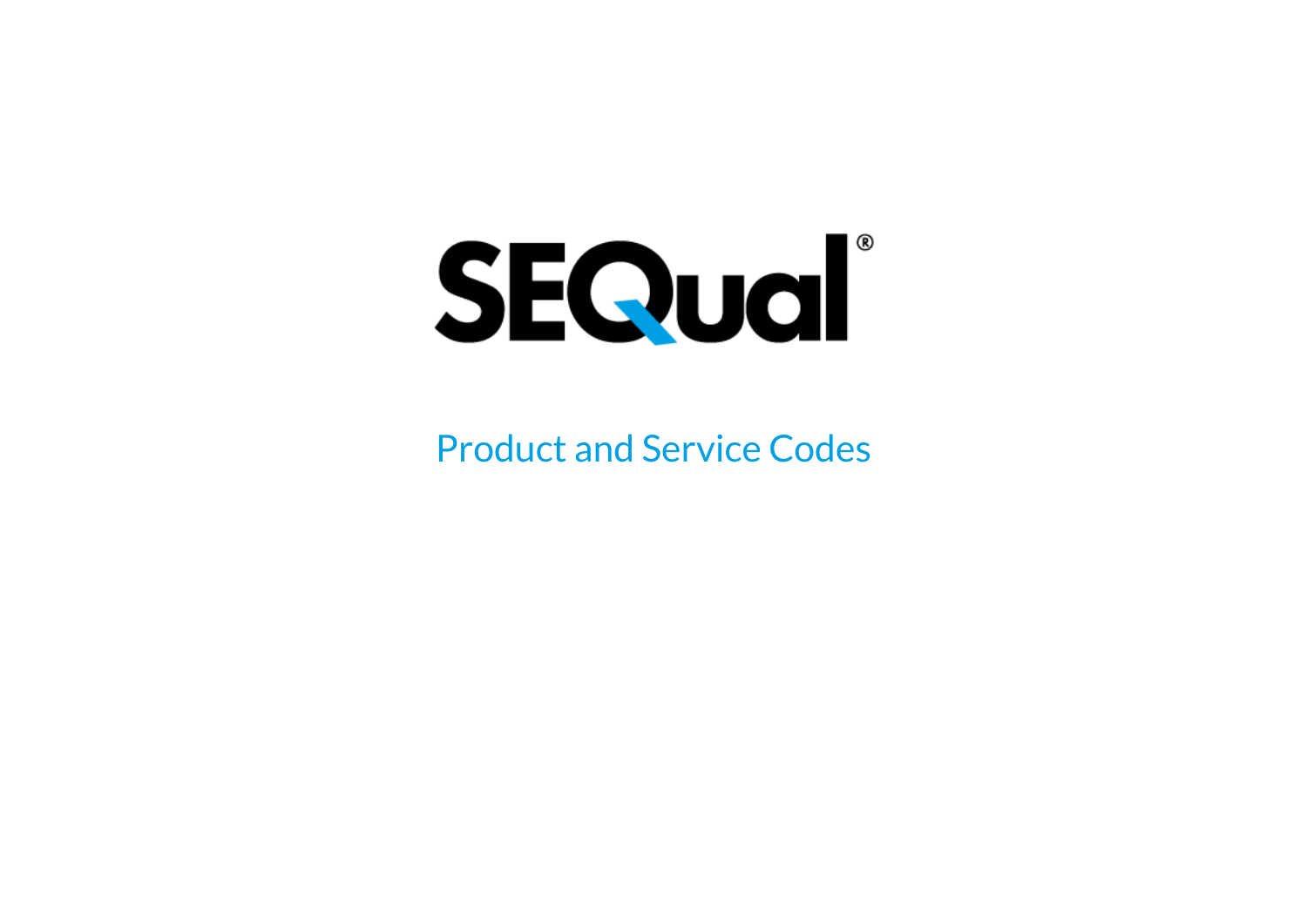

#### **Introduction**

SEQual has adopted th[e United Nations Standard Products and Services Code](https://www.unspsc.org/) (UNSPSC®) to classify products and services. This is an open, global, multisector standard used in the energy industry worldwide.

The UNSPSC code set is constantly evolving to reflect changing business needs. SEQual aims to work with the Buyer and Supplier community to ensure the codes available within SEQual accurately reflect the products and services currently provided in the energy industry. Feedback and enquiries on codes can be directed to the Scheme Manager vi[a scheme.manager@sequal.co.uk.](mailto:scheme.manager@sequal.co.uk)

The full set of codes in use can be accessed by registered Suppliers within the SEQual platform and is available to all via the code browser [on the SEQual](https://app.sequal.co.uk/ProductServices)  [website.](https://app.sequal.co.uk/ProductServices)

While this supporting document is accurate at the time of publication, the codes in use within SEQual are subject to frequent updates. Please refer to the online code browser to confirm the current status of any particular code or activity.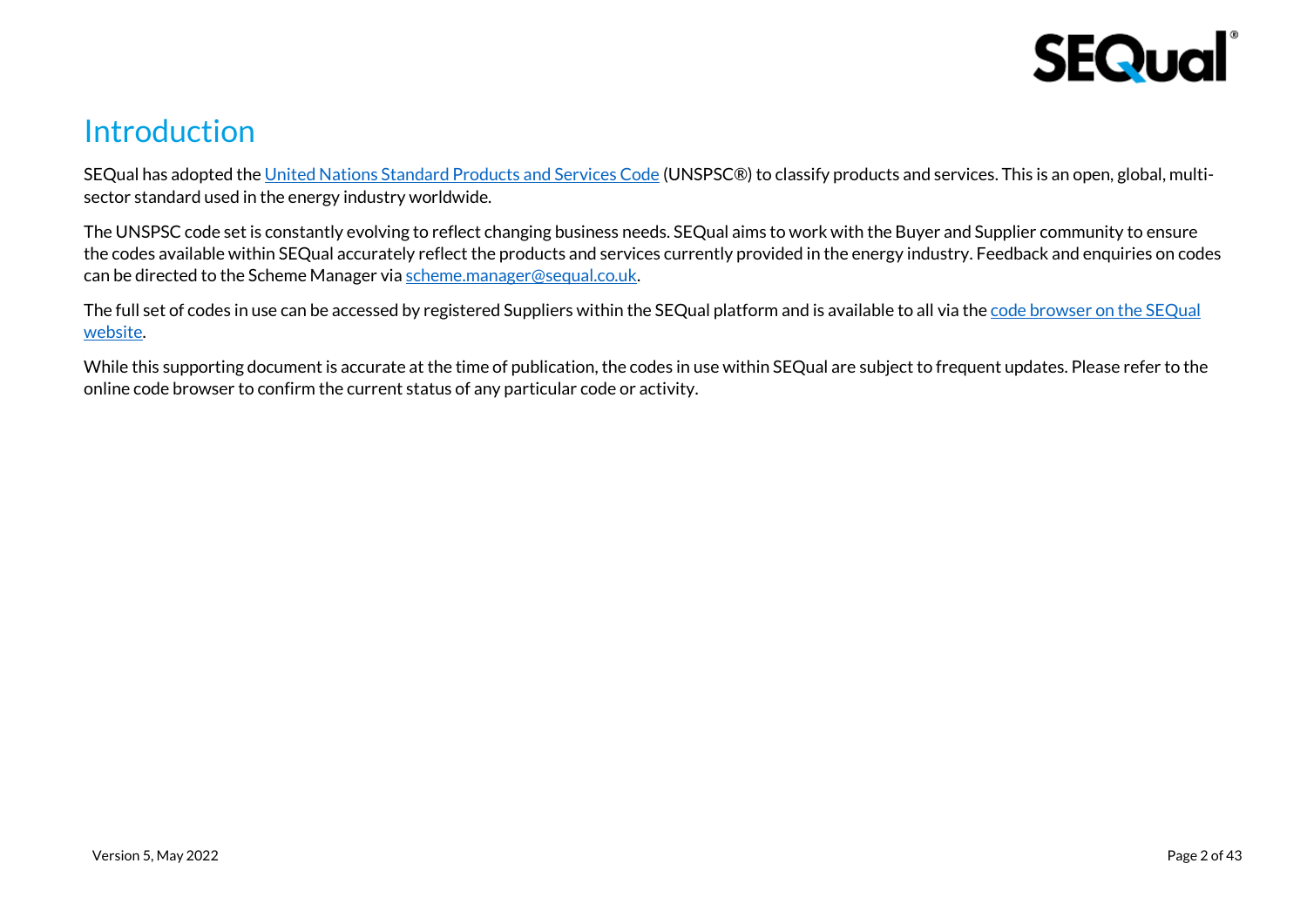

#### **Activities**

Every product code is available with one or more selectable Activities. When selecting a code, at least one Activity must be included.

Codes referring to products are relevant to multiple Activities, while codes referring to services are relevant to only the 'Supply' Activity.

The requirement for On-site Assessment is determined by Activity. Please refer to the online code browser [on the SEQual website](https://app.sequal.co.uk/ProductServices) or within the SEQual platform for full details of all Activities available for each code, and the associated Desktop or On-site Assessment requirements.

| <b>Activity</b>                 | <b>Description</b>                                                                                                                                                                                                                                                                            |
|---------------------------------|-----------------------------------------------------------------------------------------------------------------------------------------------------------------------------------------------------------------------------------------------------------------------------------------------|
| A) Supply                       | Provision of finished goods for sale and/or rental.<br>Provision of services, including consultancy, studies, and/or personnel.<br>$\bullet$                                                                                                                                                  |
| B) Manufacture                  | The processing of raw materials or parts into finished goods using tools, human labour, machinery, and chemical<br>processing.                                                                                                                                                                |
| C) Install, Test and Commission | Install - To build and/or put in place.<br>$\bullet$<br>Test - Trialling or proving capabilities.<br>$\bullet$<br>Commission - The process of assuring that all systems and components are designed, installed, and tested according<br>to operational requirements of the owner or end-user. |
| D) Service                      | Provision of routine maintenance.<br>$\bullet$<br>Provision of modification and/or repair work.<br>Thorough examination and inspection.<br>$\bullet$                                                                                                                                          |
| E) Design and Engineering       | The specification of requirements needed to satisfy the customer and other relevant external parties.<br>Translation of already identified requirements into a specification that will conform to stated requirements.<br>$\bullet$                                                           |
| F) Decommission                 | Remove/withdraw from service.<br>$\bullet$<br>Make inoperative and dismantle safely and in an environmentally responsible manner.<br>Note, this Activity refers to any withdrawal of equipment; it is not specific to the industry lifecycle stage of decommissioning.                        |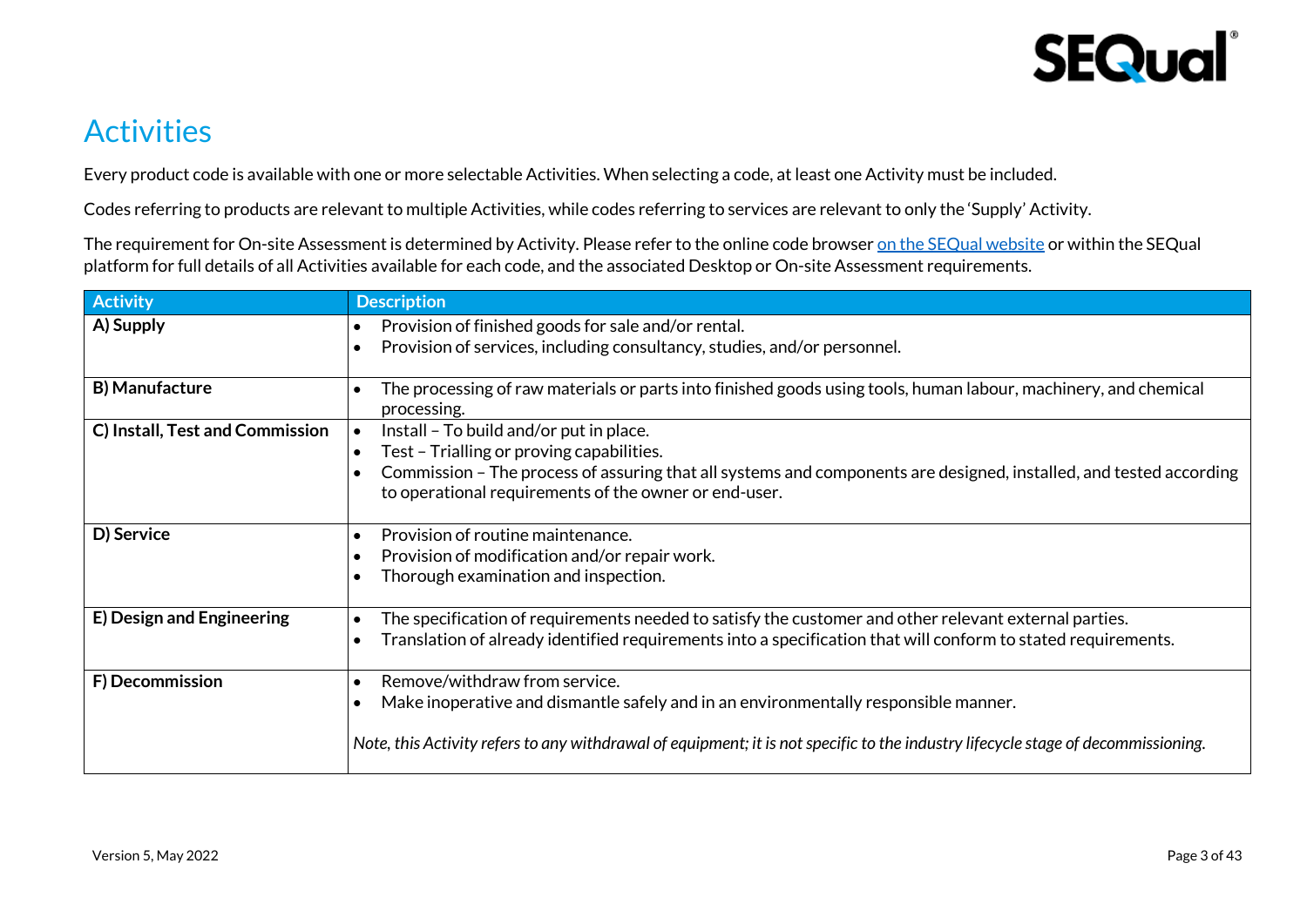

| <b>Category</b> | <b>Category</b>                | Product /           | <b>Product / Service</b>            | <b>Additional Options Within Code</b>                                                             |
|-----------------|--------------------------------|---------------------|-------------------------------------|---------------------------------------------------------------------------------------------------|
| Code            |                                | <b>Service Code</b> |                                     |                                                                                                   |
| 11110000        | Earth and Stone                | 11111700            | Sand                                |                                                                                                   |
| 12140000        | <b>Elements and Gases</b>      | 12142100            | <b>Industrial Use Gases</b>         |                                                                                                   |
| 12160000        | Additives                      | 12161600            | Catalysts                           |                                                                                                   |
|                 |                                | 12161900            | Surfactants                         | <b>Foaming Agents</b><br><b>Dispersing Agents</b><br>Detergent Surfactants<br>Anti Foaming Agents |
|                 |                                | 12162900            | Paraffin Asphaltene Control Agents  |                                                                                                   |
|                 |                                | 12163600            | <b>Corrosion Inhibitors</b>         |                                                                                                   |
|                 |                                | 12163700            | Gas Hydrate Controllers             |                                                                                                   |
|                 |                                | 12163800            | <b>Chemical Scavengers</b>          | Hydrogen Sulfide Scavengers<br>Oxygen Scavengers                                                  |
|                 |                                | 12163900            | <b>Scale Controllers</b>            |                                                                                                   |
|                 |                                | 12163901            | Scale Inhibitor                     |                                                                                                   |
|                 |                                | 12164000            | <b>Bactericides</b>                 |                                                                                                   |
|                 |                                | 12165100            | Chemicals for Enhanced Oil Recovery | Surfactant Polymer SP<br>Polymer Gel<br>Dispersant Surfactant<br>Alkali Polymer Surfactant ASP    |
| 12350000        | <b>Compounds and Mixtures</b>  | 12352136            | Triethylene Glycol TEG              |                                                                                                   |
|                 |                                | 12352137            | Ethylene Glycol MEG                 |                                                                                                   |
| 12352300        | Inorganic Compounds            | 12352317            | Aluminium Fluoride                  |                                                                                                   |
| 14110000        | Paper Products                 | 14111800            | <b>Business Use Papers</b>          |                                                                                                   |
| 15120000        | Lubricants and Oils and        | 15121500            | <b>Lubricating Preparations</b>     |                                                                                                   |
|                 | Greases and Anti<br>Corrosives | 15121800            | <b>Anti Corrosives</b>              |                                                                                                   |
|                 |                                | 15121900            | Greases                             |                                                                                                   |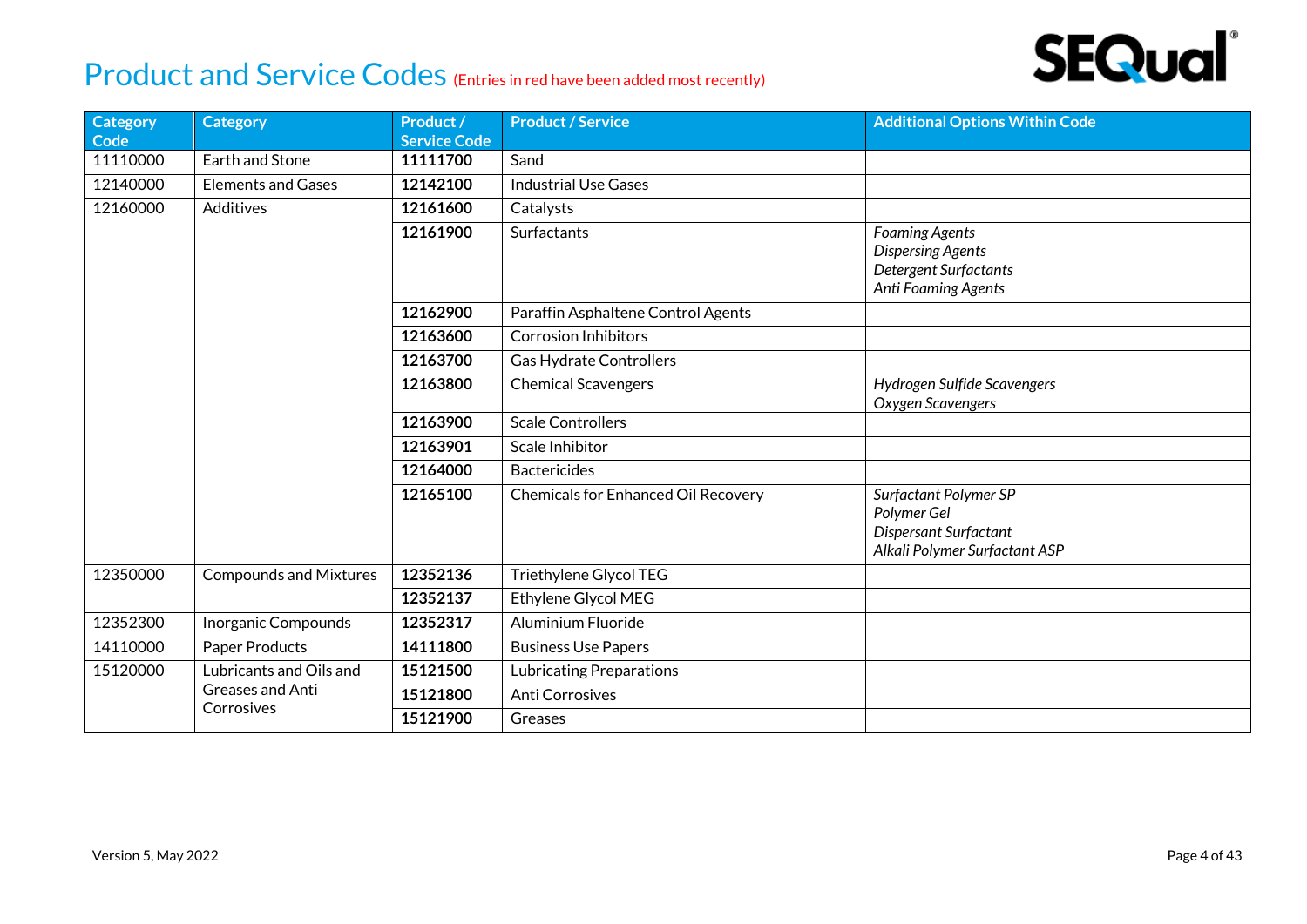

| <b>Category</b> | <b>Category</b>              | Product /           | <b>Product / Service</b>               | <b>Additional Options Within Code</b>                                                                                                                                                                                                     |
|-----------------|------------------------------|---------------------|----------------------------------------|-------------------------------------------------------------------------------------------------------------------------------------------------------------------------------------------------------------------------------------------|
| Code            |                              | <b>Service Code</b> |                                        |                                                                                                                                                                                                                                           |
| 20120000        | Oil and Gas Drilling and     | 20121000            | Acidizing Equipment                    |                                                                                                                                                                                                                                           |
|                 | <b>Exploration Equipment</b> | 20121100            | <b>Cementing Equipment</b>             |                                                                                                                                                                                                                                           |
|                 |                              | 20121300            | Sand Control Equipment                 | <b>Sand Detectors</b>                                                                                                                                                                                                                     |
|                 |                              | 20121400            | <b>Completion Tools and Equipment</b>  | Liner hangers<br><b>Completion Hydraulic Pumps</b>                                                                                                                                                                                        |
|                 |                              | 20121500            | <b>Conventional Drilling Tools</b>     | <b>Blowout Preventers</b><br><b>Blowout Preventer Controls</b><br><b>Drill Pipe Thread Protectors</b><br><b>Drill Collars</b><br><b>Hole Openers</b><br>Downhole Stabilizers<br>Drilling Jar<br><b>Drilling Jar Parts and Accessories</b> |
|                 |                              | 20121600            | <b>Drilling Bits</b>                   |                                                                                                                                                                                                                                           |
|                 |                              | 20121700            | <b>Fishing Tools</b>                   |                                                                                                                                                                                                                                           |
|                 |                              | 20121800            | <b>Directional Drilling Equipment</b>  | <b>Directional Drilling Stabilizer</b><br><b>Directional Drilling Sub</b><br><b>Directional Drilling Drill Collar</b>                                                                                                                     |
|                 |                              | 20121900            | Well Measurement and Logging Equipment | <b>Telemetry Systems</b><br>Flow Measurement Equipment<br><b>Acoustic Tools</b>                                                                                                                                                           |
|                 |                              | 20122100            | Perforating Equipment                  |                                                                                                                                                                                                                                           |
|                 |                              | 20122200            | <b>Well Testing Equipment</b>          | <b>Mud Gas Analysers</b><br><b>Gas Flares</b><br><b>Flare Burners</b><br><b>Flare Booms</b>                                                                                                                                               |
|                 |                              | 20122300            | Slickline Equipment                    |                                                                                                                                                                                                                                           |
|                 |                              | 20122400            | <b>Production Systems Equipment</b>    | <b>Vibration Analysers</b>                                                                                                                                                                                                                |
|                 |                              | 20122500            | <b>Coiled Tubing Equipment</b>         |                                                                                                                                                                                                                                           |
|                 |                              | 20122600            | Seismic Equipment                      | Seismic Positioning Equipment                                                                                                                                                                                                             |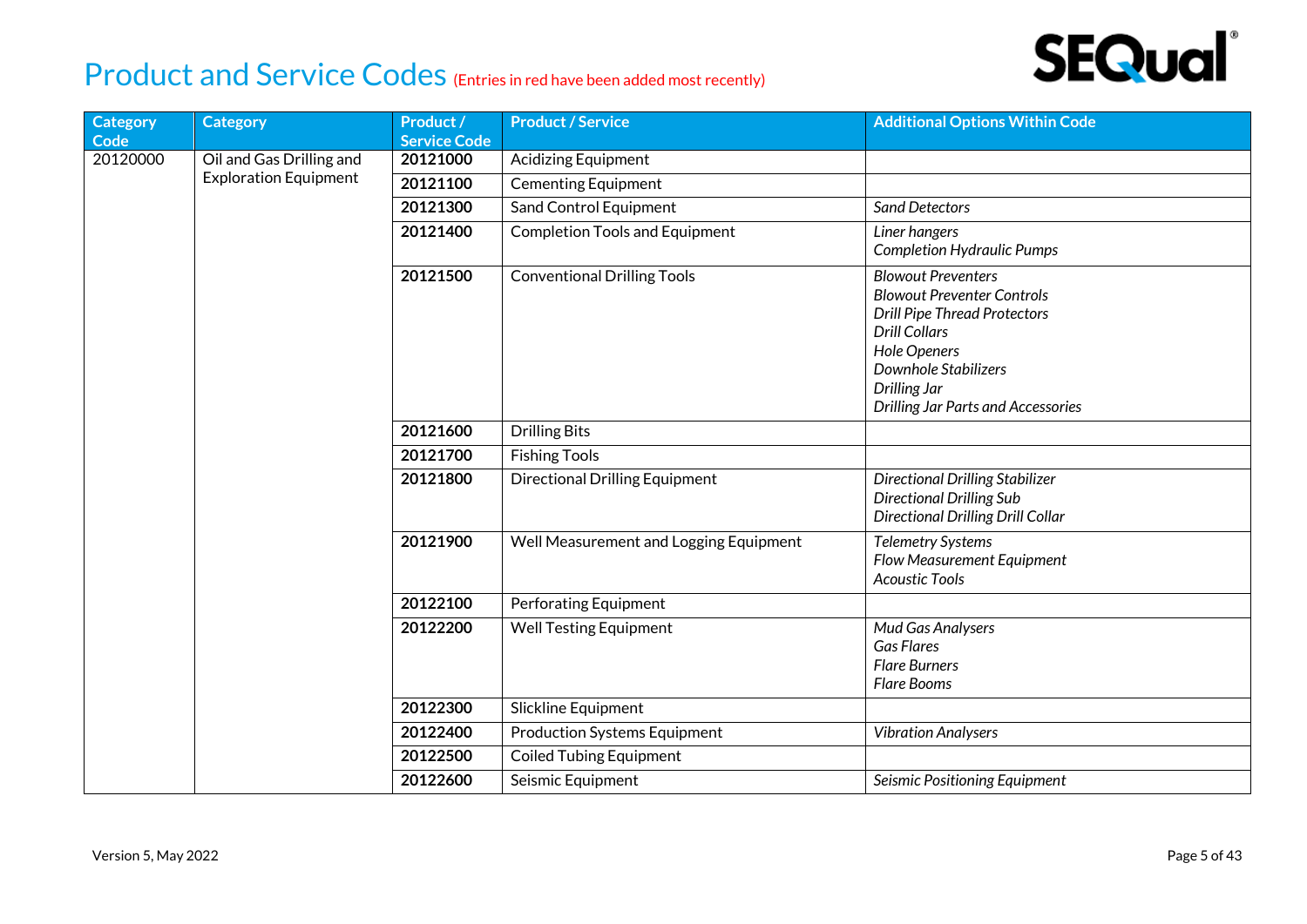

| Category<br>Code | <b>Category</b>                                          | Product /<br><b>Service Code</b> | <b>Product / Service</b>                       | <b>Additional Options Within Code</b>                                                                                                                                                                                   |
|------------------|----------------------------------------------------------|----------------------------------|------------------------------------------------|-------------------------------------------------------------------------------------------------------------------------------------------------------------------------------------------------------------------------|
|                  | [Continued from above]                                   | 20122700                         | Oil Country Tubular Goods                      | <b>Oil Country Tubing</b><br>Oil Country Pup Joints<br><b>Oil Country Couplings</b><br><b>Oil Country Casing</b><br><b>Conductor Casing</b><br><b>Oil Country Pipe Coatings</b><br><b>Oil Country Thread Protectors</b> |
|                  |                                                          | 20122800                         | Drilling and Workover Rigs and Equipment       | <b>Rig Skids</b><br>Pipe Handling Equipment<br><b>Hydraulic Power Unit</b><br><b>Drill Rig Risers</b><br><b>Mud Tanks</b>                                                                                               |
|                  |                                                          | 20123100                         | <b>Casing Exit Tools</b>                       |                                                                                                                                                                                                                         |
|                  |                                                          | 20123200                         | Expandable Downhole Equipment                  | Expandable Liner                                                                                                                                                                                                        |
|                  |                                                          | 20123300                         | <b>Casing While Drilling Tools</b>             |                                                                                                                                                                                                                         |
| 20130000         | Oil and Gas Drilling and<br><b>Operation Materials</b>   | 20131000                         | Drilling Mud and Materials                     |                                                                                                                                                                                                                         |
|                  |                                                          | 20131100                         | <b>Well Fracturing Proppants</b>               |                                                                                                                                                                                                                         |
|                  |                                                          | 20131200                         | <b>Completion Fluids</b>                       |                                                                                                                                                                                                                         |
|                  |                                                          | 20131300                         | Oil Well Cement                                |                                                                                                                                                                                                                         |
| 20140000         | Oil and Gas Operating and<br><b>Production Equipment</b> | 20141000                         | <b>Wellhead Equipment</b>                      | <b>Wellhead Gate Valves</b><br><b>Wellhead Production Chokes</b><br>Wellhead Sub Surface Flow or Christmas Trees<br>Wellhead Surface Flow or Christmas Trees<br><b>Wellhead Surface Safety Valves</b>                   |
|                  |                                                          | 20141100                         | <b>Chemical Injection Systems</b>              |                                                                                                                                                                                                                         |
|                  |                                                          | 20141800                         | <b>Well Production Flow Measurement Meters</b> |                                                                                                                                                                                                                         |
|                  |                                                          | 20141900                         | <b>Gas Treating Equipment</b>                  | Oil Well Production Gas Treating Equipment                                                                                                                                                                              |
|                  |                                                          | 20142000                         | <b>Glycol Regenerators</b>                     |                                                                                                                                                                                                                         |
|                  |                                                          | 20142200                         | Line Heaters                                   | <b>Electrical Line Heaters</b>                                                                                                                                                                                          |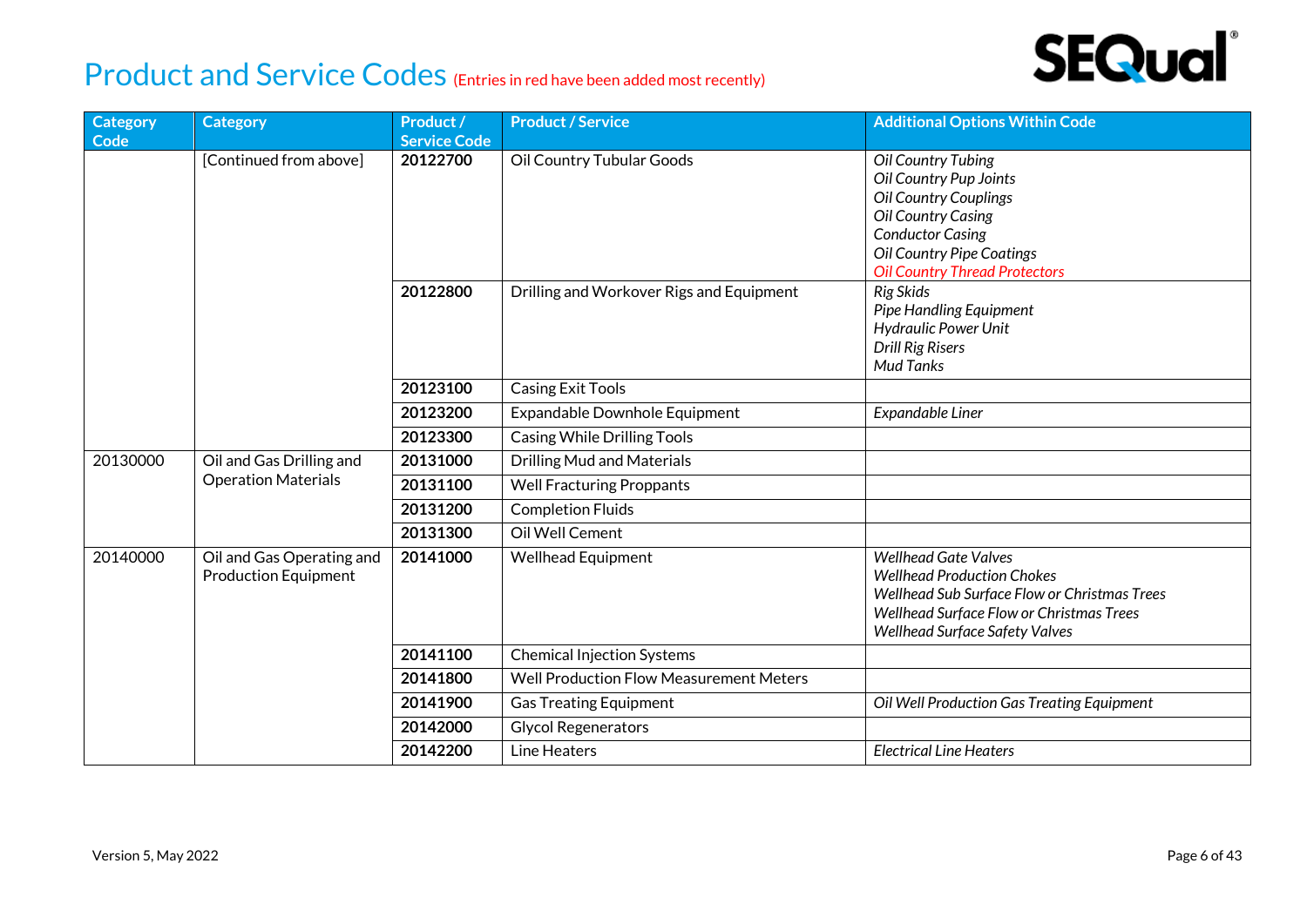

| <b>Category</b><br>Code | <b>Category</b>        | Product /<br><b>Service Code</b> | <b>Product / Service</b>                         | <b>Additional Options Within Code</b>                                                                                                                                                                                    |
|-------------------------|------------------------|----------------------------------|--------------------------------------------------|--------------------------------------------------------------------------------------------------------------------------------------------------------------------------------------------------------------------------|
|                         | [Continued from above] | 20142400                         | Ocean Floor Equipment                            | Vertical Annular Separation and Pumping System<br><b>Subsea Production Wellhead Equipment</b><br>Subsea Production Manifold System<br>Subsea Control System<br>Subsea Christmas Tree and Components                      |
|                         |                        | 20142500                         | <b>Produced Water Treating Equipment</b>         |                                                                                                                                                                                                                          |
|                         |                        | 20142600                         | <b>Production Control System Instrumentation</b> |                                                                                                                                                                                                                          |
|                         |                        | 20142700                         | <b>Pumping Units</b>                             |                                                                                                                                                                                                                          |
|                         |                        | 20142800                         | <b>Production Separators</b>                     | Oil Water Separators                                                                                                                                                                                                     |
|                         |                        | 20142900                         | <b>Storage Vessels and Tanks</b>                 |                                                                                                                                                                                                                          |
|                         |                        | 20143300                         | Pipeline Service Equipment                       | Pipeline Pig<br>Interior Pipeline Inspection Equipment                                                                                                                                                                   |
|                         |                        | 20143400                         | Subsea Umbilicals and Related Equipment          | <b>Umbilical Termination Assembly</b><br><b>Umbilical Riser and Flowline</b>                                                                                                                                             |
|                         |                        | 20143500                         | Subsea Project Installation Tools                | Subsea Manifold<br><b>Subsea Connection System</b>                                                                                                                                                                       |
|                         |                        | 20143600                         | Subsea Flexibles                                 | Subsea Flexible Riser<br>Subsea Flexible Pipe or Pipeline                                                                                                                                                                |
|                         |                        | 20143700                         | Subsea Pipeline Materials                        | Subsea Pipe Coating and Insulation and Cathodic<br>Protection<br>Subsea Line Pipe<br>Subsea Buoyancy Equipment or Module<br>Subsea Flange<br>Subsea Fitting<br><b>Vortex Induced Vibration VIV Suppression Equipment</b> |
|                         |                        | 20143800                         | Subsea Meters                                    | Subsea Flow Meter, Single Phase<br>Subsea Flow Meter, Multi Phase                                                                                                                                                        |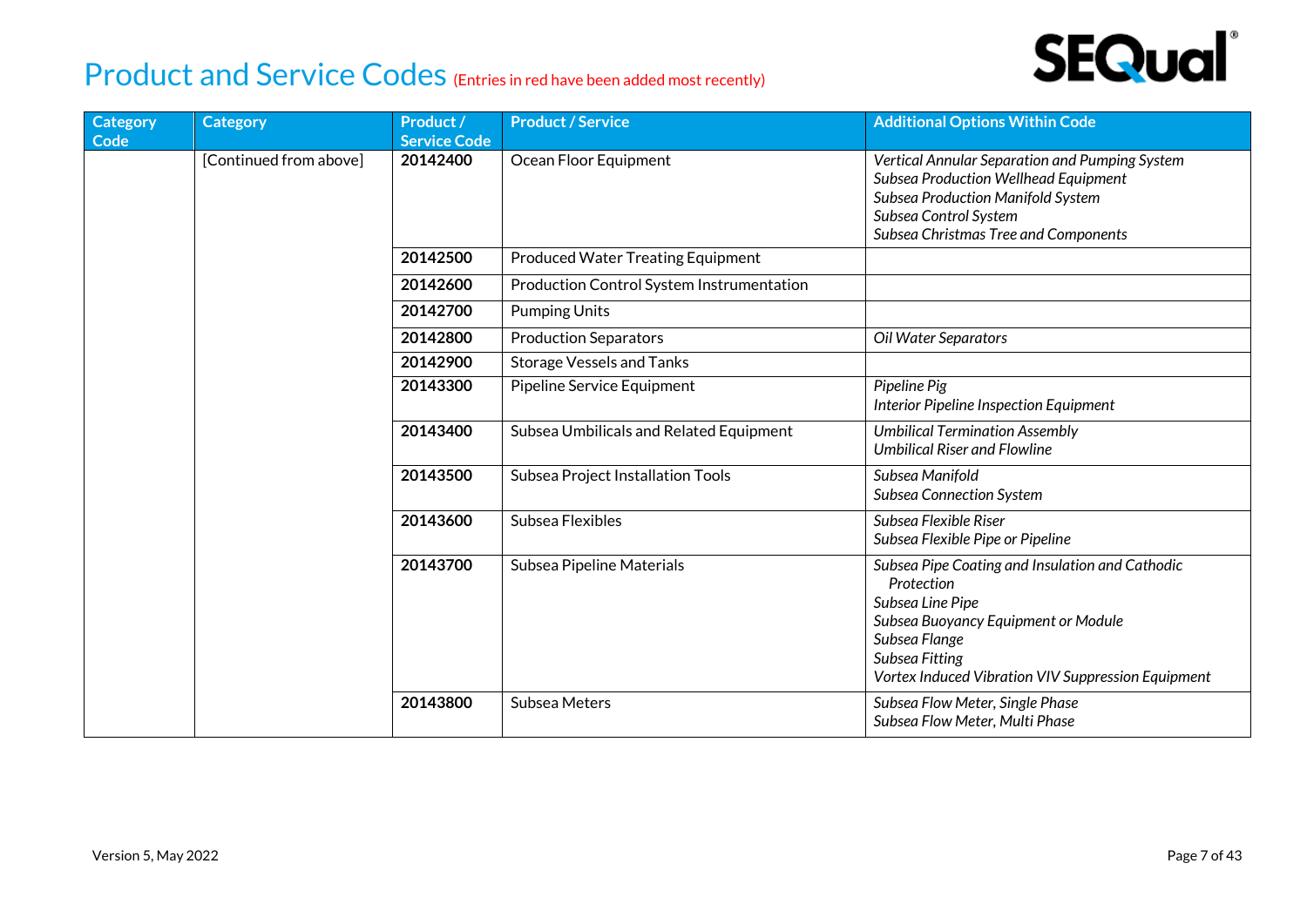

| Category<br>Code                                         | <b>Category</b>                              | Product /<br><b>Service Code</b>              | <b>Product / Service</b>                 | <b>Additional Options Within Code</b>                                                                                                                                                               |                                                                                                                                               |
|----------------------------------------------------------|----------------------------------------------|-----------------------------------------------|------------------------------------------|-----------------------------------------------------------------------------------------------------------------------------------------------------------------------------------------------------|-----------------------------------------------------------------------------------------------------------------------------------------------|
| 23270000                                                 | Welding and Soldering and                    | 23271400                                      | <b>Welding Machinery</b>                 |                                                                                                                                                                                                     |                                                                                                                                               |
| Brazing Machinery and<br><b>Accessories and Supplies</b> |                                              | 23271500                                      | <b>Brazing Machinery</b>                 |                                                                                                                                                                                                     |                                                                                                                                               |
|                                                          |                                              | 23271600                                      | <b>Soldering Machines</b>                |                                                                                                                                                                                                     |                                                                                                                                               |
|                                                          | 23271700                                     | Welding and Soldering and Brazing Accessories |                                          |                                                                                                                                                                                                     |                                                                                                                                               |
| 23280000                                                 | <b>Metal Treatment</b>                       | 23281500                                      | <b>Coating or Plating Machines</b>       |                                                                                                                                                                                                     |                                                                                                                                               |
|                                                          | Machinery                                    | 23281600                                      | <b>Heat Treating Machines</b>            |                                                                                                                                                                                                     |                                                                                                                                               |
|                                                          |                                              | 23281700                                      | Mechanical Surface Treatment Machines    |                                                                                                                                                                                                     |                                                                                                                                               |
|                                                          |                                              | 23281800                                      | Metal Treatment Fixtures and Tooling     |                                                                                                                                                                                                     |                                                                                                                                               |
|                                                          |                                              | 23281900                                      | Metal Cleaning Machinery and Supplies    |                                                                                                                                                                                                     |                                                                                                                                               |
| 24100000                                                 | Material Handling<br>Machinery and Equipment | 24101500                                      | <b>Industrial Trucks</b>                 | <b>Tilt Trucks</b><br><b>Straddle Carrier Truck</b><br><b>Shelf Trolleys</b><br><b>Platform Truck</b><br><b>Powered Platform Truck</b><br><b>Pallet Trucks</b><br><b>Hand Trucks or Accessories</b> |                                                                                                                                               |
|                                                          |                                              | 24101600                                      | <b>Lifting Equipment and Accessories</b> | Elevators<br><b>Hoists</b><br><b>Forklifts</b><br>Winches<br><b>Bridge Cranes</b><br><b>Tower Cranes</b><br><b>Girder Trolleys</b>                                                                  | <b>Workshop Cranes</b><br><b>Floating Crane</b><br><b>Winch Crane</b><br>Jib Crane<br>Overhead Crane<br><b>Gantry Crane</b><br><b>Shackle</b> |
|                                                          |                                              | 24101700                                      | <b>Conveyors and Accessories</b>         | <b>Trolleys or Accessories</b>                                                                                                                                                                      |                                                                                                                                               |
|                                                          |                                              | 24101800                                      | Dock Equipment                           | Dock Levelers<br>Dock Ramps<br>Dock Ladders<br><b>Dock Rails or Accessories</b>                                                                                                                     |                                                                                                                                               |
|                                                          |                                              | 24101900                                      | Drum Handling Equipment                  |                                                                                                                                                                                                     |                                                                                                                                               |
|                                                          |                                              | 24102000                                      | Shelving and Storage                     |                                                                                                                                                                                                     |                                                                                                                                               |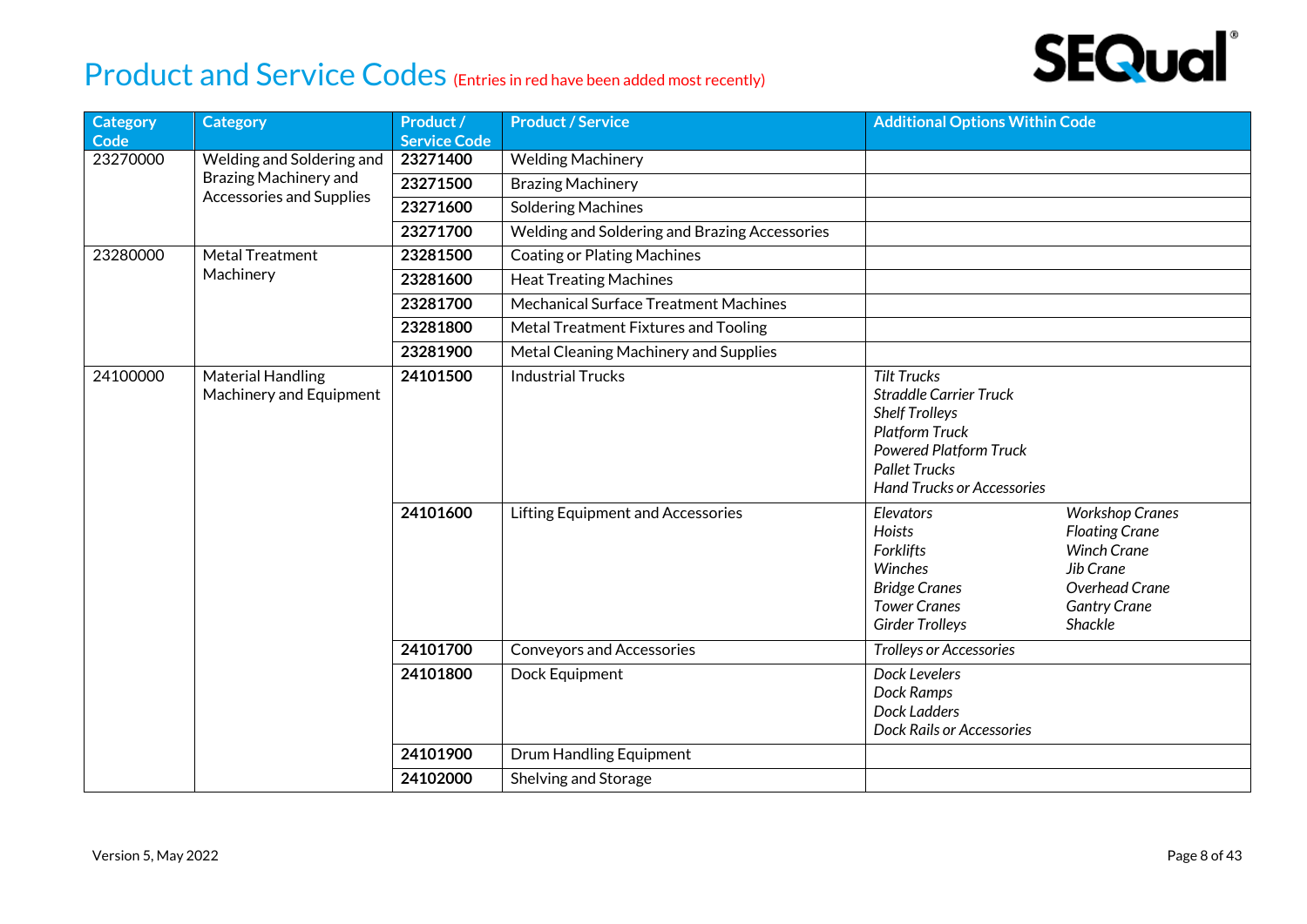## **SEQual**®

| Category<br>Code | <b>Category</b>                                 | Product /                       | <b>Product / Service</b>                       | <b>Additional Options Within Code</b>                                                                                                                  |
|------------------|-------------------------------------------------|---------------------------------|------------------------------------------------|--------------------------------------------------------------------------------------------------------------------------------------------------------|
|                  | [Continued from above]                          | <b>Service Code</b><br>24102100 | <b>Warehousing Equipment and Supplies</b>      | Cargo Handling Equipment                                                                                                                               |
|                  |                                                 | 24102200                        | Packing Tools                                  |                                                                                                                                                        |
| 24110000         | <b>Containers and Storage</b>                   | 24111500                        | <b>Bags</b>                                    | Flexible Intermediate Bulk Containers                                                                                                                  |
|                  |                                                 | 24111800                        | Tanks and Cylinders and their Accessories      | <b>Chemical Tanks</b>                                                                                                                                  |
|                  |                                                 | 24112100                        | <b>Casks and Barrels and Drums</b>             |                                                                                                                                                        |
|                  |                                                 | 24112200                        | <b>Cans and Pails</b>                          |                                                                                                                                                        |
|                  |                                                 | 24112700                        | Pallets                                        |                                                                                                                                                        |
| 24120000         | Packaging Materials                             | 24121500                        | Packaging Boxes and Bags and Pouches           |                                                                                                                                                        |
|                  |                                                 | 24121800                        | Packaging Cans                                 |                                                                                                                                                        |
|                  |                                                 | 24122000                        | <b>Bottles or Vials</b>                        |                                                                                                                                                        |
| 24140000         | Packaging Supplies                              | 24141500                        | Securing and Protecting Supplies               | <b>Tarpaulins</b>                                                                                                                                      |
| 25100000         | <b>Motor Vehicles</b>                           | 25101500                        | Passenger Motor Vehicles                       |                                                                                                                                                        |
|                  |                                                 | 25101600                        | <b>Product and Material Transport Vehicles</b> |                                                                                                                                                        |
|                  |                                                 | 25101900                        | Specialised and Recreational Vehicles          |                                                                                                                                                        |
| 25110000         | Marine Transport                                | 25111500                        | <b>Commercial Marine Craft</b>                 | Seismic Vessel<br>Cable Laying Ships                                                                                                                   |
|                  |                                                 | 25111520                        | Buoy                                           |                                                                                                                                                        |
|                  |                                                 | 25111521                        | Marine Anchor                                  |                                                                                                                                                        |
|                  |                                                 | 25111601                        | Lifeboats or Liferafts                         |                                                                                                                                                        |
|                  |                                                 | 25111900                        | Marine Craft Systems and Subassemblies         | <b>Anchor Chocks</b><br><b>Anchor Lines</b><br><b>Anchor Retrievers</b><br><b>Anchor Rollers</b><br><b>Deck Hatches</b><br><b>Marine Steering Gear</b> |
| 25170000         | Transportation<br><b>Components and Systems</b> | 25170000                        | Transportation Components and Systems          |                                                                                                                                                        |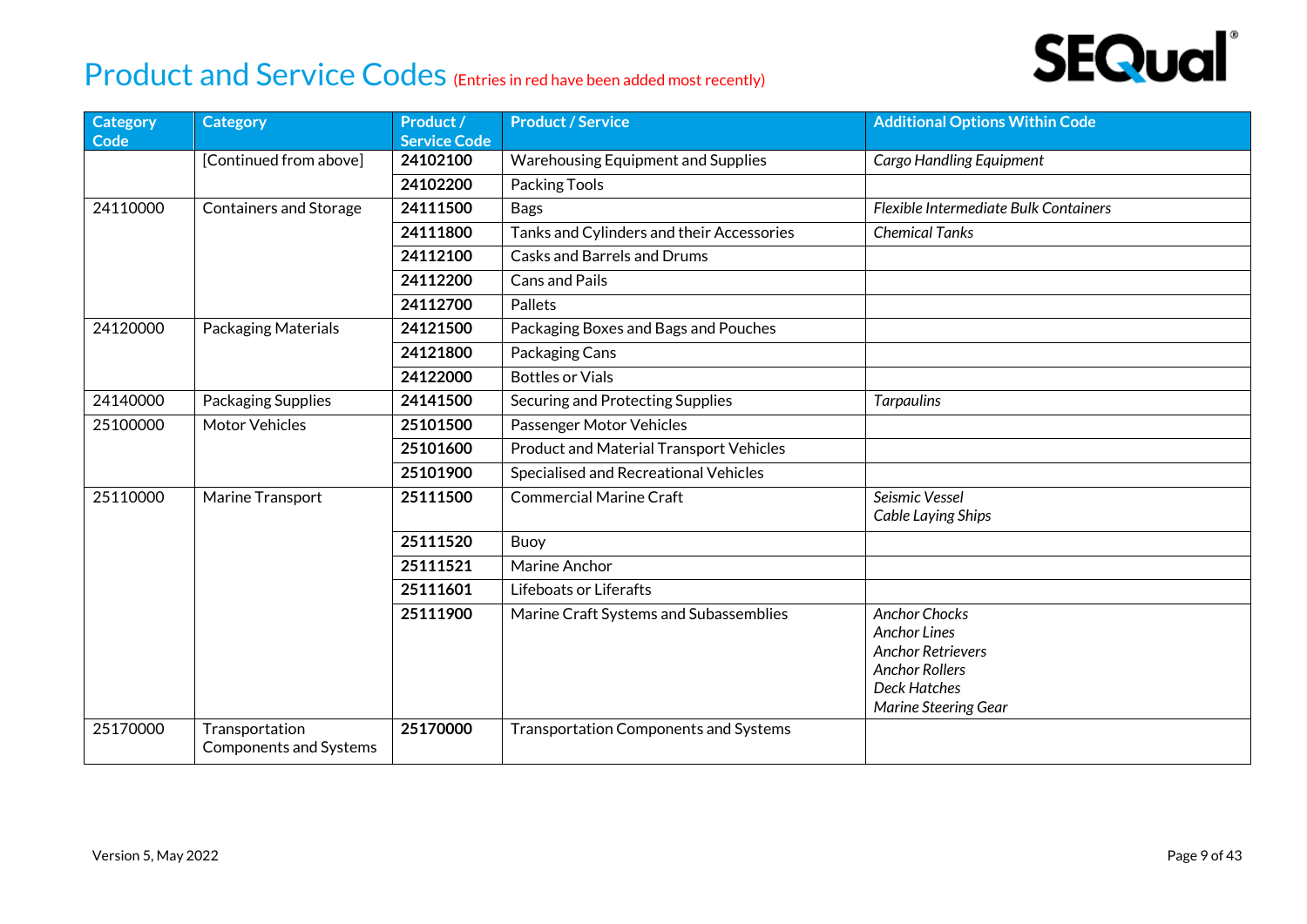

| Category<br>Code | <b>Category</b>                                 | Product /<br><b>Service Code</b> | <b>Product / Service</b>                      | <b>Additional Options Within Code</b>                                                                                                                                                                                                                                         |
|------------------|-------------------------------------------------|----------------------------------|-----------------------------------------------|-------------------------------------------------------------------------------------------------------------------------------------------------------------------------------------------------------------------------------------------------------------------------------|
| 26100000         | <b>Power Sources</b>                            | 26101100                         | <b>Electric Alternating Current AC Motors</b> | Submersible Motor AC                                                                                                                                                                                                                                                          |
|                  |                                                 | 26101200                         | <b>Electric Direct Current DC Motors</b>      |                                                                                                                                                                                                                                                                               |
|                  |                                                 | 26101300                         | <b>Non Electric Motors</b>                    | <b>Hydraulic Motor</b>                                                                                                                                                                                                                                                        |
|                  |                                                 | 26101500                         | Engines                                       | <b>Hydraulic Engines</b><br><b>Pneumatic Engines</b><br><b>Gasoline Engines</b><br><b>Diesel Engines</b><br><b>Steam Engines</b><br><b>Turbine Engines</b>                                                                                                                    |
|                  |                                                 | 26101700                         | <b>Engine Components and Accessories</b>      |                                                                                                                                                                                                                                                                               |
| 26110000         | <b>Batteries and Generators</b>                 | 26111500                         | Kinetic Power Transmission                    | <b>Gear Units</b>                                                                                                                                                                                                                                                             |
|                  | and Kinetic Power<br>Transmission               | 26111600                         | <b>Power Generators</b>                       |                                                                                                                                                                                                                                                                               |
|                  |                                                 | 26111700                         | <b>Batteries and Cells and Accessories</b>    | <b>Battery Chargers</b><br><b>Battery Testers</b><br><b>Battery Adapter or Accessories</b>                                                                                                                                                                                    |
|                  |                                                 | 26111800                         | <b>Drive Components</b>                       |                                                                                                                                                                                                                                                                               |
|                  |                                                 | 26111900                         | Clutches                                      |                                                                                                                                                                                                                                                                               |
|                  |                                                 | 26112000                         | <b>Clutch Parts and Accessories</b>           |                                                                                                                                                                                                                                                                               |
| 26120000         | <b>Electrical Wire and Cable</b><br>and Harness | 26121600                         | <b>Electrical Cable and Accessories</b>       | <b>Control Cable</b><br><b>Telecommunications Cable</b><br>Signal Cable<br><b>Outdoor Fiber Optics Cable</b><br>Coaxial Cable<br><b>Instrumentation Cable</b><br>Fiber Optic Cable<br>Submarine Cable<br>Network Cable<br>Submarine Fiber Optic<br>Cable Accessories<br>Cable |
| 26130000         | <b>Power Generation</b>                         | 26131608                         | <b>Flare or Vent Stacks</b>                   |                                                                                                                                                                                                                                                                               |
|                  |                                                 | 26131800                         | Power Generation Control Equipment            | <b>Electrical Control Panels for Generators</b><br><b>Compressor Control Panels</b><br><b>Gas Turbine Control Panels</b><br><b>Steam Turbines Control Panels</b>                                                                                                              |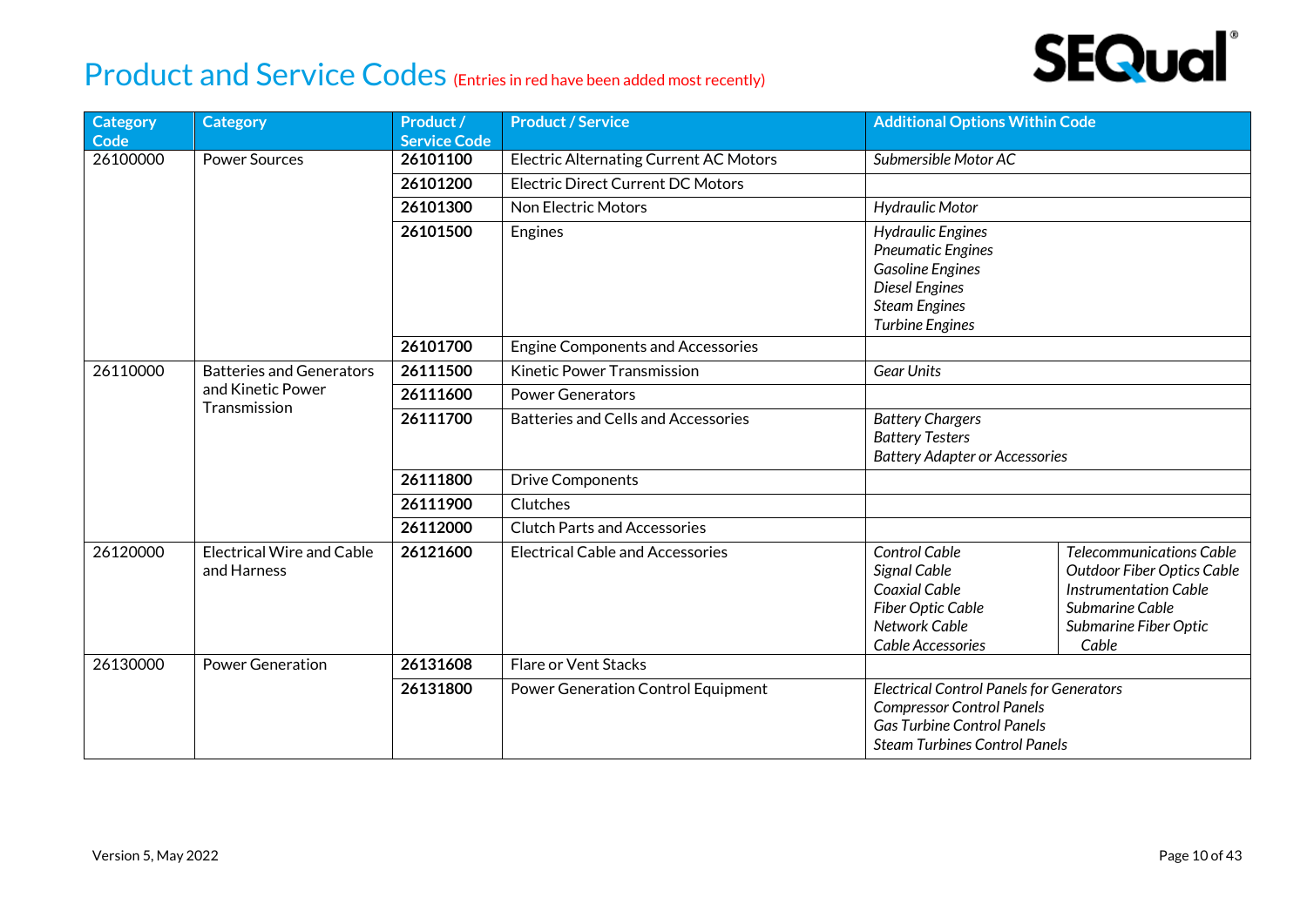

| <b>Category</b> | <b>Category</b>                                  | Product /           | <b>Product / Service</b>                | <b>Additional Options Within Code</b>                                                                                                                                                                                                                                                                                                                                                                                                  |                                                                                                                                                                                                                                                                                                                                                                                                                                                                                                                      |  |
|-----------------|--------------------------------------------------|---------------------|-----------------------------------------|----------------------------------------------------------------------------------------------------------------------------------------------------------------------------------------------------------------------------------------------------------------------------------------------------------------------------------------------------------------------------------------------------------------------------------------|----------------------------------------------------------------------------------------------------------------------------------------------------------------------------------------------------------------------------------------------------------------------------------------------------------------------------------------------------------------------------------------------------------------------------------------------------------------------------------------------------------------------|--|
| Code            |                                                  | <b>Service Code</b> |                                         |                                                                                                                                                                                                                                                                                                                                                                                                                                        |                                                                                                                                                                                                                                                                                                                                                                                                                                                                                                                      |  |
| 27110000        | <b>Hand Tools</b>                                | 27110000            | Hand Tools                              |                                                                                                                                                                                                                                                                                                                                                                                                                                        |                                                                                                                                                                                                                                                                                                                                                                                                                                                                                                                      |  |
|                 |                                                  | 27112700            | <b>Power Tools</b>                      |                                                                                                                                                                                                                                                                                                                                                                                                                                        |                                                                                                                                                                                                                                                                                                                                                                                                                                                                                                                      |  |
|                 |                                                  | 27112916            | Liquid Fuel Dispenser or Gasoline Pump  |                                                                                                                                                                                                                                                                                                                                                                                                                                        |                                                                                                                                                                                                                                                                                                                                                                                                                                                                                                                      |  |
| 27120000        | Hydraulic Machinery and                          | 27121500            | <b>Hydraulic Presses</b>                | <b>Hydraulic Press Columns</b>                                                                                                                                                                                                                                                                                                                                                                                                         |                                                                                                                                                                                                                                                                                                                                                                                                                                                                                                                      |  |
|                 | Equipment                                        | 27121600            | <b>Hydraulic Cylinders and Pistons</b>  | <b>Cylinder Pistons</b><br><b>Hydraulic Cylinders</b>                                                                                                                                                                                                                                                                                                                                                                                  |                                                                                                                                                                                                                                                                                                                                                                                                                                                                                                                      |  |
|                 |                                                  | 27121700            | <b>Hydraulic Hose and Tube Fittings</b> |                                                                                                                                                                                                                                                                                                                                                                                                                                        |                                                                                                                                                                                                                                                                                                                                                                                                                                                                                                                      |  |
|                 |                                                  | 27121800            | <b>Hydraulic Tools</b>                  | <b>Hydraulic Accumulators</b>                                                                                                                                                                                                                                                                                                                                                                                                          |                                                                                                                                                                                                                                                                                                                                                                                                                                                                                                                      |  |
| 27130000        | Pneumatic Machinery and<br>Equipment             | 27131500            | <b>Pneumatic Tools</b>                  | <b>Pneumatic Accumulators</b>                                                                                                                                                                                                                                                                                                                                                                                                          |                                                                                                                                                                                                                                                                                                                                                                                                                                                                                                                      |  |
| 30100000        | <b>Structural Components</b><br>and Basic Shapes |                     | 30102200                                | Plate                                                                                                                                                                                                                                                                                                                                                                                                                                  | <b>Aluminium Plate</b><br><b>Nickel Plate</b><br><b>Brass Plate</b><br><b>Plastic Plate</b><br><b>Bronze Plate</b><br><b>Precious Metal Plate</b><br><b>Rubber Plate</b><br>Concrete Plate<br>Copper Plate<br><b>Stainless Steel Plate</b><br>Coreboard Plate<br><b>Steel Plate</b><br><b>Cork Plate</b><br><b>Tin Plate</b><br><b>Titanium Plate</b><br>Ferrous alloy Plate<br><b>Fiber Plate</b><br>Wood Veneer Plate<br><b>Iron Plate</b><br>Woodwool Plate<br><b>Lead Plate</b><br>Zinc Plate<br>Magnesium Plate |  |
|                 |                                                  | 30102300            | Profiles                                | <b>Aluminium Profiles</b><br><b>Magnesium Profiles</b><br><b>Brass Profiles</b><br><b>Plastic Profiles</b><br><b>Bronze Profiles</b><br><b>Rubber Profiles</b><br>Composite Profiles<br><b>Stainless Steel Profiles</b><br><b>Copper Profiles</b><br><b>Steel Profiles</b><br><b>Ferrous Alloy Profiles</b><br><b>Tin Profiles</b><br><b>Iron Profiles</b><br><b>Titanium Profiles</b><br><b>Lead Profiles</b><br><b>Zinc Profiles</b> |                                                                                                                                                                                                                                                                                                                                                                                                                                                                                                                      |  |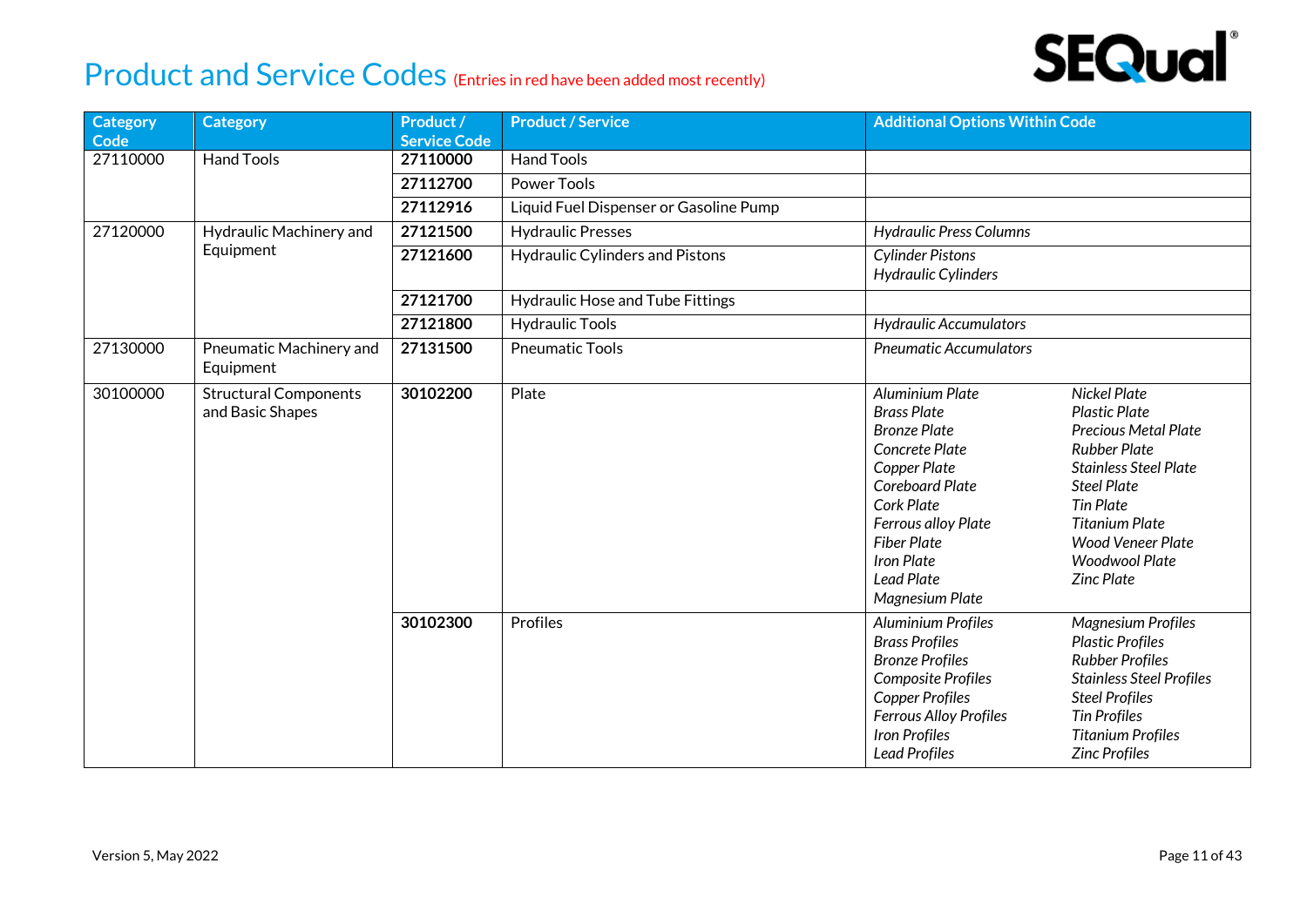

| <b>Category</b><br>Code | <b>Category</b>                                      | Product /<br><b>Service Code</b> | <b>Product / Service</b>                           | <b>Additional Options Within Code</b>                                                                                                             |                                                                                                                                                                             |
|-------------------------|------------------------------------------------------|----------------------------------|----------------------------------------------------|---------------------------------------------------------------------------------------------------------------------------------------------------|-----------------------------------------------------------------------------------------------------------------------------------------------------------------------------|
|                         | [Continued from above]                               | 30102400                         | Rod                                                | <b>Aluminium Rods</b><br><b>Brass Rods</b><br><b>Bronze Rods</b><br>Copper Rods<br>Ferrous alloy Rods<br>Iron Rods<br>Lead Rods<br>Magnesium Rods | Nickel Rods<br><b>Plastic Rods</b><br><b>Rubber Rods</b><br><b>Stainless Steel Rods</b><br><b>Steel Rods</b><br><b>Tin Rods</b><br><b>Titanium Rods</b><br><b>Zinc Rods</b> |
|                         |                                                      | 30103200                         | Grating                                            | <b>Aluminium Grating</b><br><b>Fiberglass Grating</b><br><b>Iron Grating</b><br><b>Laminated Grating</b>                                          | <b>Plastic Grating</b><br><b>Stainless Steel Grating</b><br><b>Steel Grating</b><br><b>Wood Grating</b>                                                                     |
|                         |                                                      | 30103623                         | Reinforcing Bar or Rebar or Mesh                   |                                                                                                                                                   |                                                                                                                                                                             |
| 30110000                | Concrete and Cement and                              | 30111601                         | Cement                                             |                                                                                                                                                   |                                                                                                                                                                             |
|                         | Plaster                                              | 30111800                         | Aggregates                                         |                                                                                                                                                   |                                                                                                                                                                             |
|                         |                                                      | 30111900                         | Concrete Reinforcement Hardware                    |                                                                                                                                                   |                                                                                                                                                                             |
| 30120000                | Roads and landscape                                  | 30122000                         | Specialised External Flooring and Paving Materials |                                                                                                                                                   |                                                                                                                                                                             |
| 30140000                | Insulation                                           | 30141500                         | <b>Thermal Insulation</b>                          |                                                                                                                                                   |                                                                                                                                                                             |
|                         |                                                      | 30141601                         | <b>Acoustical Insulation</b>                       |                                                                                                                                                   |                                                                                                                                                                             |
| 30160000                | <b>Interior Finishing</b><br>Materials               | 30161500                         | <b>Wall Finishing Materials</b>                    | Wallpapers<br><b>Wall Fabric</b>                                                                                                                  |                                                                                                                                                                             |
|                         |                                                      | 30161600                         | <b>Ceiling Materials</b>                           |                                                                                                                                                   |                                                                                                                                                                             |
|                         |                                                      | 30161700                         | Flooring                                           |                                                                                                                                                   |                                                                                                                                                                             |
| 30170000                | Doors and Windows and                                | 30171500                         | Doors                                              |                                                                                                                                                   |                                                                                                                                                                             |
|                         | Glass                                                | 30171600                         | <b>Windows</b>                                     |                                                                                                                                                   |                                                                                                                                                                             |
| 30180000                | <b>Plumbing Fixtures</b>                             | 30181500                         | Sanitary Ware                                      |                                                                                                                                                   |                                                                                                                                                                             |
| 30190000                | Construction and<br>Maintenance Support<br>Equipment | 30191502                         | Scaffolding                                        |                                                                                                                                                   |                                                                                                                                                                             |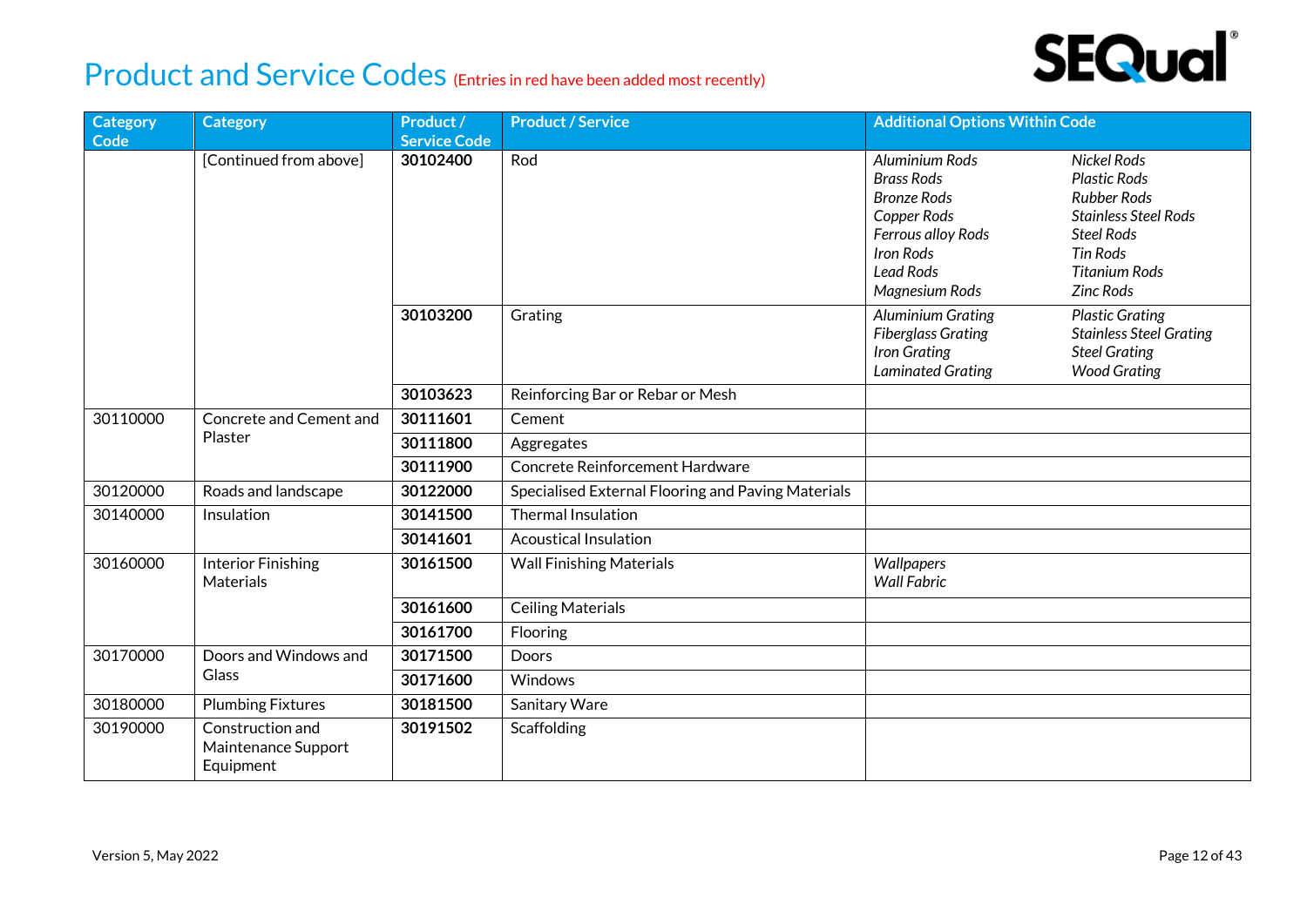

| <b>Category</b><br>Code | <b>Category</b>                                            | Product /<br><b>Service Code</b> | <b>Product / Service</b>                              | <b>Additional Options Within Code</b>                                                                                                                                                              |
|-------------------------|------------------------------------------------------------|----------------------------------|-------------------------------------------------------|----------------------------------------------------------------------------------------------------------------------------------------------------------------------------------------------------|
| 31000000                | Manufacturing                                              | 31310000                         | <b>Fabricated Pipe Assemblies</b>                     |                                                                                                                                                                                                    |
|                         | <b>Components and Supplies</b>                             | 31330000                         | <b>Fabricated Structural Assemblies</b>               |                                                                                                                                                                                                    |
| 31100000                | <b>Castings and Casting</b><br>Assemblies                  | 31100000                         | <b>Castings and Casting Assemblies</b>                |                                                                                                                                                                                                    |
| 31120000                | <b>Machined Castings</b>                                   | 31120000                         | <b>Machined Castings</b>                              |                                                                                                                                                                                                    |
| 31150000                | Rope and Chain and Cable<br>and Wire and Strap             | 31151500                         | Ropes                                                 | Cotton Rope<br>Rayon Rope<br>Rubber Rope<br>Hemp Rope<br><b>Impregnated Rope</b><br><b>String or Twine</b><br>Nylon Rope<br>Wire Rope<br>Polyester Rope<br>Polyethylene Rope<br>Polypropylene Rope |
|                         |                                                            | 31151600                         | Chains                                                |                                                                                                                                                                                                    |
|                         |                                                            | 31152200                         | Non Electric Iron and Steel Wire                      |                                                                                                                                                                                                    |
|                         |                                                            | 31152300                         | Non Electric Nonferrous Metal Wire                    |                                                                                                                                                                                                    |
| 31160000                | Hardware                                                   | 31161600                         | <b>Bolts</b>                                          |                                                                                                                                                                                                    |
|                         |                                                            | 31161700                         | <b>Nuts</b>                                           |                                                                                                                                                                                                    |
|                         |                                                            | 31162600                         | Hooks                                                 |                                                                                                                                                                                                    |
|                         |                                                            | 31162818                         | <b>Anti Corrosion Anode</b>                           |                                                                                                                                                                                                    |
| 31170000                | Bearings and Bushings and<br><b>Wheels and Gears</b>       | 31171500                         | <b>Bearings</b>                                       |                                                                                                                                                                                                    |
| 31190000                | Grinding and Polishing and<br><b>Smoothing Materials</b>   | 31191500                         | Abrasives and Abrasive Media                          |                                                                                                                                                                                                    |
| 31200000                | <b>Adhesives and Sealants</b>                              | 31200000                         | <b>Adhesives and Sealants</b>                         |                                                                                                                                                                                                    |
| 31210000                | Paints and Primers and<br>Finishes                         | 31211500                         | <b>Paints and Primers</b>                             |                                                                                                                                                                                                    |
| 31250000                | Pneumatic and Hydraulic<br>and Electric Control<br>Systems | 31251500                         | Actuators                                             | <b>Pneumatic Actuators</b><br><b>Valve Actuators</b>                                                                                                                                               |
| 31260000                | <b>Housings and Cabinets</b><br>and Casings                | 31261700                         | Acoustical or Noise Control Housings or<br>Enclosures |                                                                                                                                                                                                    |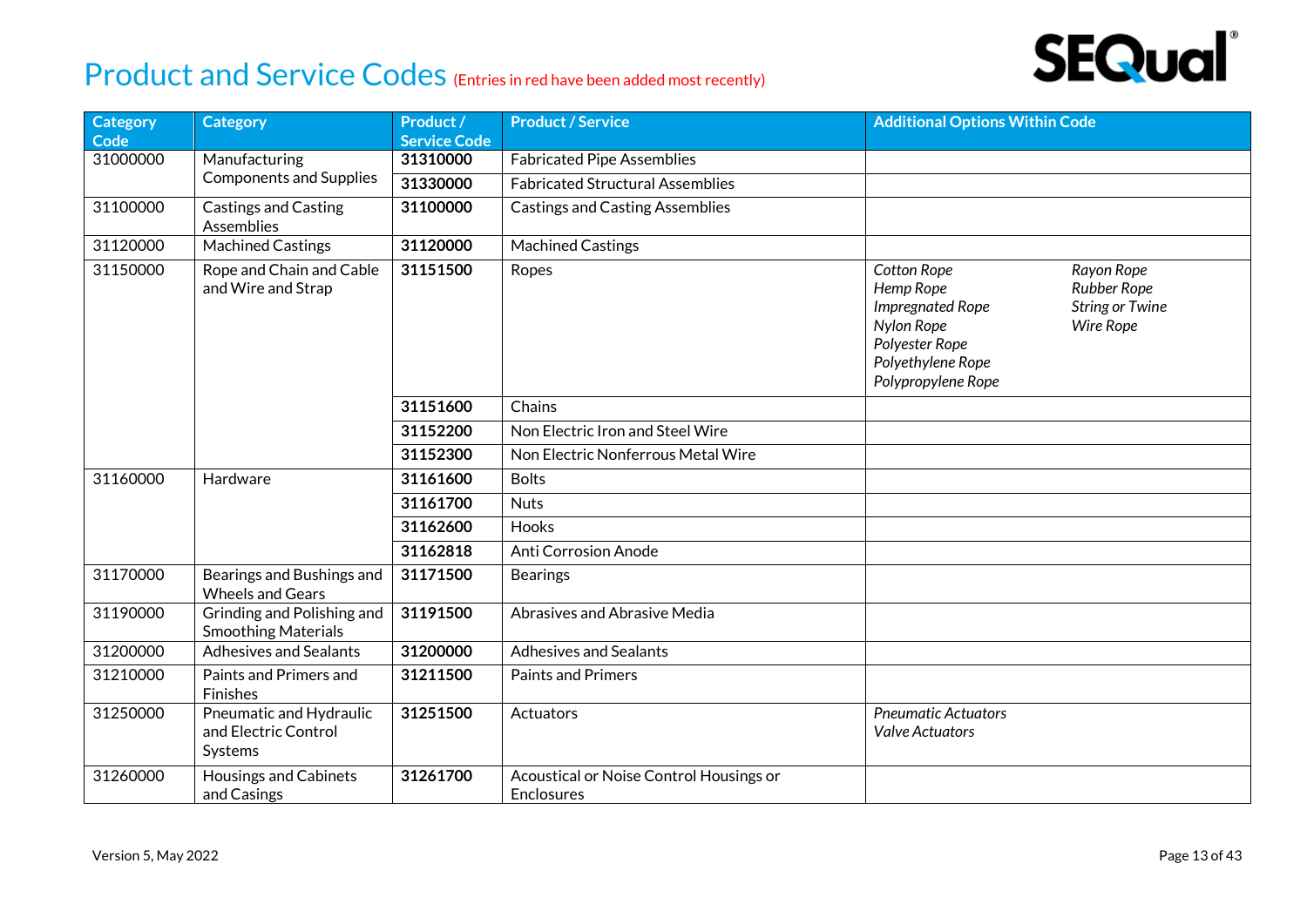# **SEQual**®

| Category<br>Code                           | <b>Category</b>                                                          | Product /<br><b>Service Code</b> | <b>Product / Service</b>                                                                                              | <b>Additional Options Within Code</b>                                                                                                                                                                                                                                                                                                                                                                                             |
|--------------------------------------------|--------------------------------------------------------------------------|----------------------------------|-----------------------------------------------------------------------------------------------------------------------|-----------------------------------------------------------------------------------------------------------------------------------------------------------------------------------------------------------------------------------------------------------------------------------------------------------------------------------------------------------------------------------------------------------------------------------|
| 31400000                                   | Gaskets                                                                  | 31400000                         | Gaskets                                                                                                               |                                                                                                                                                                                                                                                                                                                                                                                                                                   |
| 31410000                                   | <b>Seals</b>                                                             | 31411700                         | <b>Mechanical Seals</b>                                                                                               |                                                                                                                                                                                                                                                                                                                                                                                                                                   |
| 32000000                                   | <b>Electronic Components</b><br>and Supplies                             | 32130000                         | Electronic Hardware and Component Parts and<br>Accessories                                                            | <b>Bare Printed Circuit Boards</b>                                                                                                                                                                                                                                                                                                                                                                                                |
| 32120000<br>Passive Discrete<br>Components | 32121700                                                                 | <b>Discrete Components</b>       | Rectifiers<br><b>Static Converters</b><br><b>Inverters</b><br>Silicon Controlled Rectifier<br><b>Bridge Rectifier</b> |                                                                                                                                                                                                                                                                                                                                                                                                                                   |
|                                            |                                                                          | 32121800                         | <b>Signal Filters</b>                                                                                                 | Surface Acoustic Wave SAW Filter                                                                                                                                                                                                                                                                                                                                                                                                  |
|                                            |                                                                          | 32121900                         | Resonators                                                                                                            | Surface Acoustic Wave SAW Resonator                                                                                                                                                                                                                                                                                                                                                                                               |
| 32150000                                   | <b>Automation Control</b><br>Devices and Components<br>and Accessories   | 32150000                         | Automation Control Devices and Components and<br>Accessories                                                          | <b>Safety Control Devices</b><br>Programmable Logic Controllers<br>Process Control or Packaged Automation Systems<br><b>Control Indicating and Signaling Devices</b><br><b>Automation Control Connectivity Devices</b>                                                                                                                                                                                                            |
| 39000000                                   | <b>Electrical Systems and</b>                                            | 39100000                         | Lamps and Lightbulbs and Lamp Components                                                                              |                                                                                                                                                                                                                                                                                                                                                                                                                                   |
|                                            | <b>Lighting and Components</b><br>and Accessories and<br><b>Supplies</b> | 39110000                         | <b>Lighting Fixtures and Accessories</b>                                                                              |                                                                                                                                                                                                                                                                                                                                                                                                                                   |
|                                            |                                                                          | 39120000                         | Electrical Equipment and Components and<br><b>Supplies</b>                                                            | <b>Power Conditioning Equipment</b><br>Uninterruptible Power Supply UPS<br>Electrical Boxes and Enclosures and Fittings and<br>Accessories<br><b>Electrical Lugs Plugs and Connectors</b><br><b>Electrical Controls and Accessories</b><br><b>Circuit Protection Devices and Accessories</b><br><b>Electrical Switches and Accessories</b><br><b>Electrical Relays and Accessories</b><br><b>Electrical Variable Speed Drives</b> |
|                                            |                                                                          | 39121103                         | Panelboards                                                                                                           |                                                                                                                                                                                                                                                                                                                                                                                                                                   |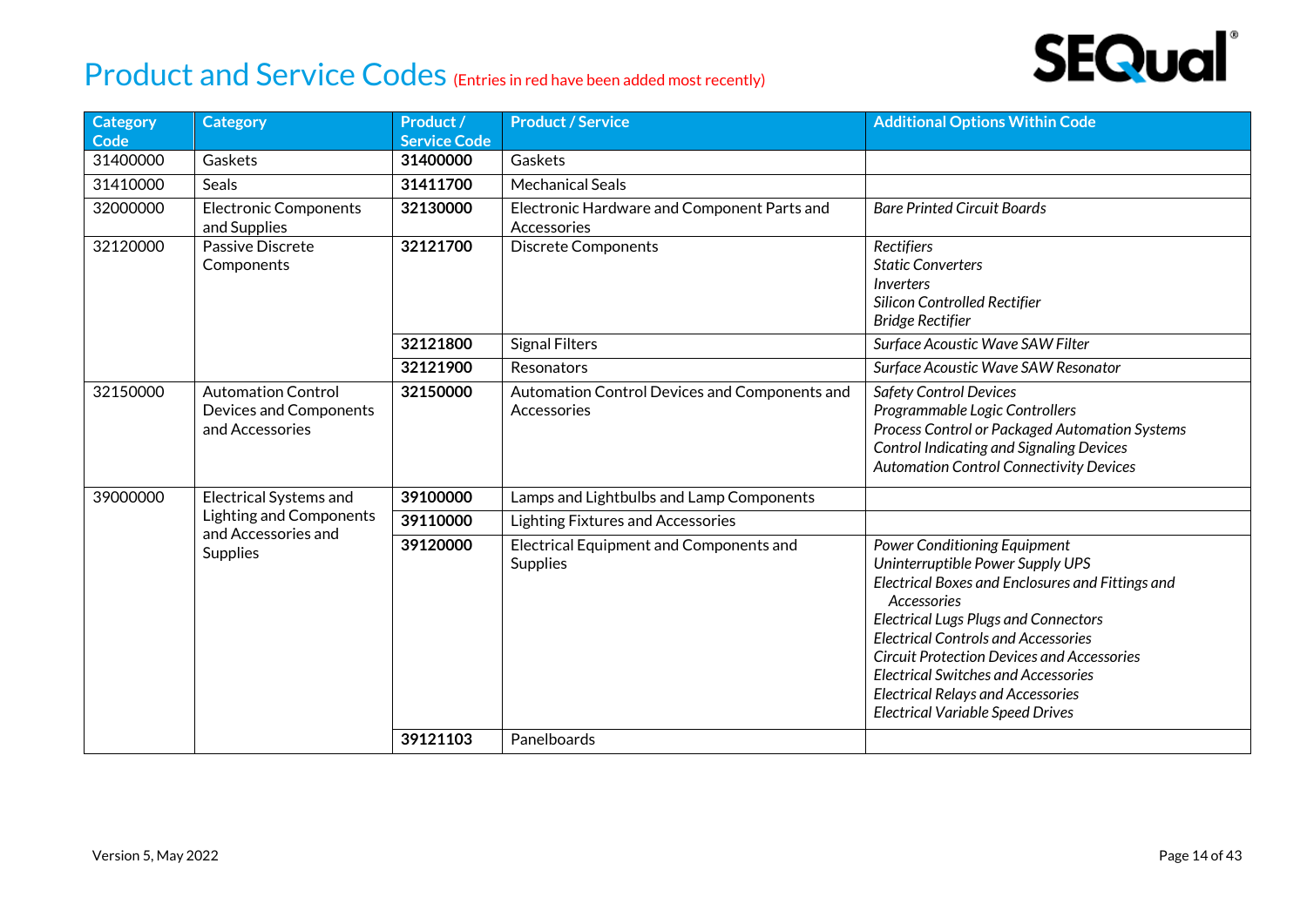

| Category<br>Code | <b>Category</b>                                                                             | Product /<br><b>Service Code</b> | <b>Product / Service</b>                                                         | <b>Additional Options Within Code</b>                                                                                                                                                                                                                                                                                                                                                                                                                                                                                                                                                                                                                                                                                                                                                                                                                                                                                                          |
|------------------|---------------------------------------------------------------------------------------------|----------------------------------|----------------------------------------------------------------------------------|------------------------------------------------------------------------------------------------------------------------------------------------------------------------------------------------------------------------------------------------------------------------------------------------------------------------------------------------------------------------------------------------------------------------------------------------------------------------------------------------------------------------------------------------------------------------------------------------------------------------------------------------------------------------------------------------------------------------------------------------------------------------------------------------------------------------------------------------------------------------------------------------------------------------------------------------|
|                  | [Continued from above]                                                                      | 39121900                         | <b>Electrical Safety Devices and Accessories</b>                                 | Circuit Breaker Lockout<br>Switch Lockout<br>Valve Lockout<br>Fuse Lockout<br><b>Mechanical Interlock</b>                                                                                                                                                                                                                                                                                                                                                                                                                                                                                                                                                                                                                                                                                                                                                                                                                                      |
|                  |                                                                                             | 39130000                         | <b>Electrical Wire Management Devices and</b><br><b>Accessories and Supplies</b> | <b>Wire Protection Devices</b><br>Wire Raceways Conduit and Busways                                                                                                                                                                                                                                                                                                                                                                                                                                                                                                                                                                                                                                                                                                                                                                                                                                                                            |
| 40000000         | Electrical Systems and<br>Lighting and Components<br>and Accessories and<br><b>Supplies</b> | 40170000                         | Pipe Piping and Pipe Fittings                                                    | <b>Commercial Pipe and Piping</b><br><b>Industrial Pipe and Piping</b><br>Specialized Pipe Fittings and Flanges<br>Pipe Adapters<br><b>Pipe Reducing Couplings</b><br>Pipe Angle Face Rings<br><b>Pipe Reducing Flanges</b><br>Pipe Backup Flanges<br><b>Pipe Repair Clamps</b><br>Pipe Bends<br>Pipe Rupture Disks<br><b>Pipe Blind Flanges</b><br><b>Pipe Slipon Flanges</b><br>Pipe Bushings<br><b>Pipe Socketweld Flanges</b><br>Pipe Caps<br>Pipe Sockolets<br>Pipe Connectors<br><b>Pipe Spacers</b><br>Pipe Couplings<br>Pipe Spectacle Blind<br><b>Pipe Crosses</b><br><b>Flanges</b><br>Pipe Elbows<br>Pipe Swivel or Rotating<br>Pipe Expansion Joints<br>Joints<br>Pipe Half Couplings<br>Pipe Tees<br><b>Pipe Lapjoint Flanges</b><br><b>Pipe Threaded Flanges</b><br>Pipe Long Weldneck Flanges<br><b>Pipe Unions</b><br>Pipe Nipples<br>Pipe Weldneck Flanges<br>Pipe Plate Flanges<br>Pipe Weldolets<br>Pipe Plugs<br>Pipe Wyes |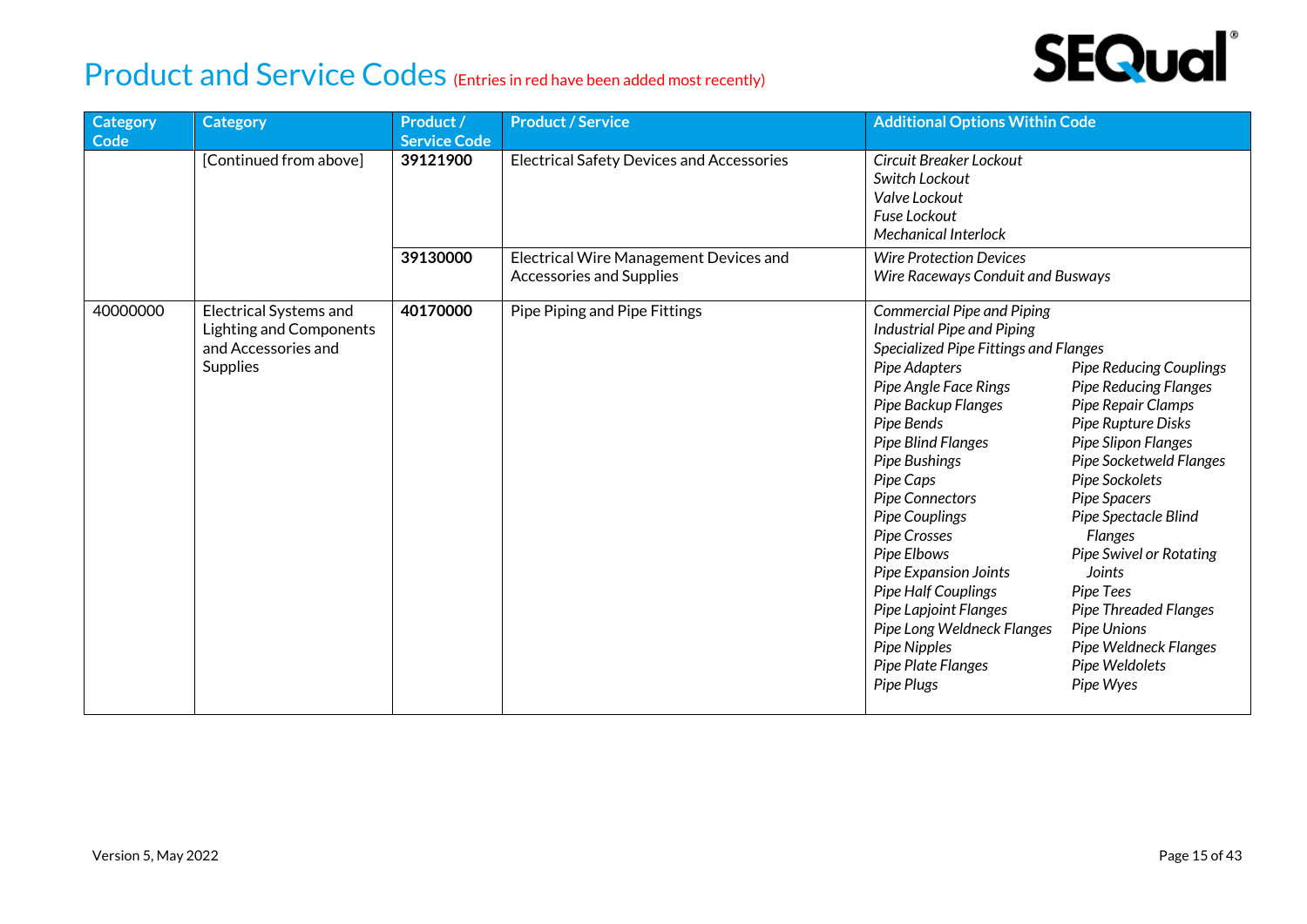

| <b>Category</b><br>Code | <b>Category</b>                                       | Product /<br><b>Service Code</b> | <b>Product / Service</b>                    | <b>Additional Options Within Code</b>                                                                                                                                                                    |                                                                                                                                                                 |
|-------------------------|-------------------------------------------------------|----------------------------------|---------------------------------------------|----------------------------------------------------------------------------------------------------------------------------------------------------------------------------------------------------------|-----------------------------------------------------------------------------------------------------------------------------------------------------------------|
|                         | [Continued from above]                                | 40180000                         | Tubes Tubing and Tube Fittings              | <b>Rubber and Plastic Tubing</b><br>Seamless Aluminium Tubes<br><b>Seamless Brass Tubes</b><br><b>Seamless Copper Tubes</b><br>Seamless Stainless Steel<br><b>Tubes</b><br><b>Seamless Steel Tubes</b>   | <b>Welded Aluminium Tubes</b><br><b>Welded Brass Tubes</b><br><b>Welded Copper Tubes</b><br><b>Welded Stainless Steel</b><br>Tubes<br><b>Welded Steel Tubes</b> |
| 40100000                | <b>Heating and Ventilation</b><br>and Air Circulation | 40101500                         | Ventilation                                 | Ventilation tubing<br>Ventilation dampers<br>Spiral ventilation tubing                                                                                                                                   |                                                                                                                                                                 |
|                         |                                                       | 40101600                         | Air Circulation and Parts and Accessories   | <b>Blowers</b><br><b>Air Circulators</b><br>Fans<br><b>Fan Filter Unit</b>                                                                                                                               |                                                                                                                                                                 |
|                         |                                                       | 40101700                         | Cooling Equipment and Parts and Accessories | <b>Air Conditioners</b>                                                                                                                                                                                  |                                                                                                                                                                 |
|                         |                                                       | 40101800                         | Heating Equipment and Parts and Accessories | <b>Heat Exchangers</b><br><b>Heating Stoves</b><br><b>Circulation Heaters</b><br>Coil duct Heaters<br><b>Immersion Heaters</b><br>Space Heaters<br>Plate Heat Exchanger<br>Shell and Tube Heat Exchanger |                                                                                                                                                                 |
|                         |                                                       | 40101900                         | <b>Humidity Control</b>                     | Vaporizers<br><b>Dehumidifiers</b><br>Humidifiers                                                                                                                                                        |                                                                                                                                                                 |
|                         |                                                       | 40102000                         | <b>Boilers</b>                              | <b>Fire Tube Boilers</b><br><b>Natural Gas Powered Boilers</b><br>Propane Gas Powered Boilers<br><b>Waste Heat Boilers</b>                                                                               |                                                                                                                                                                 |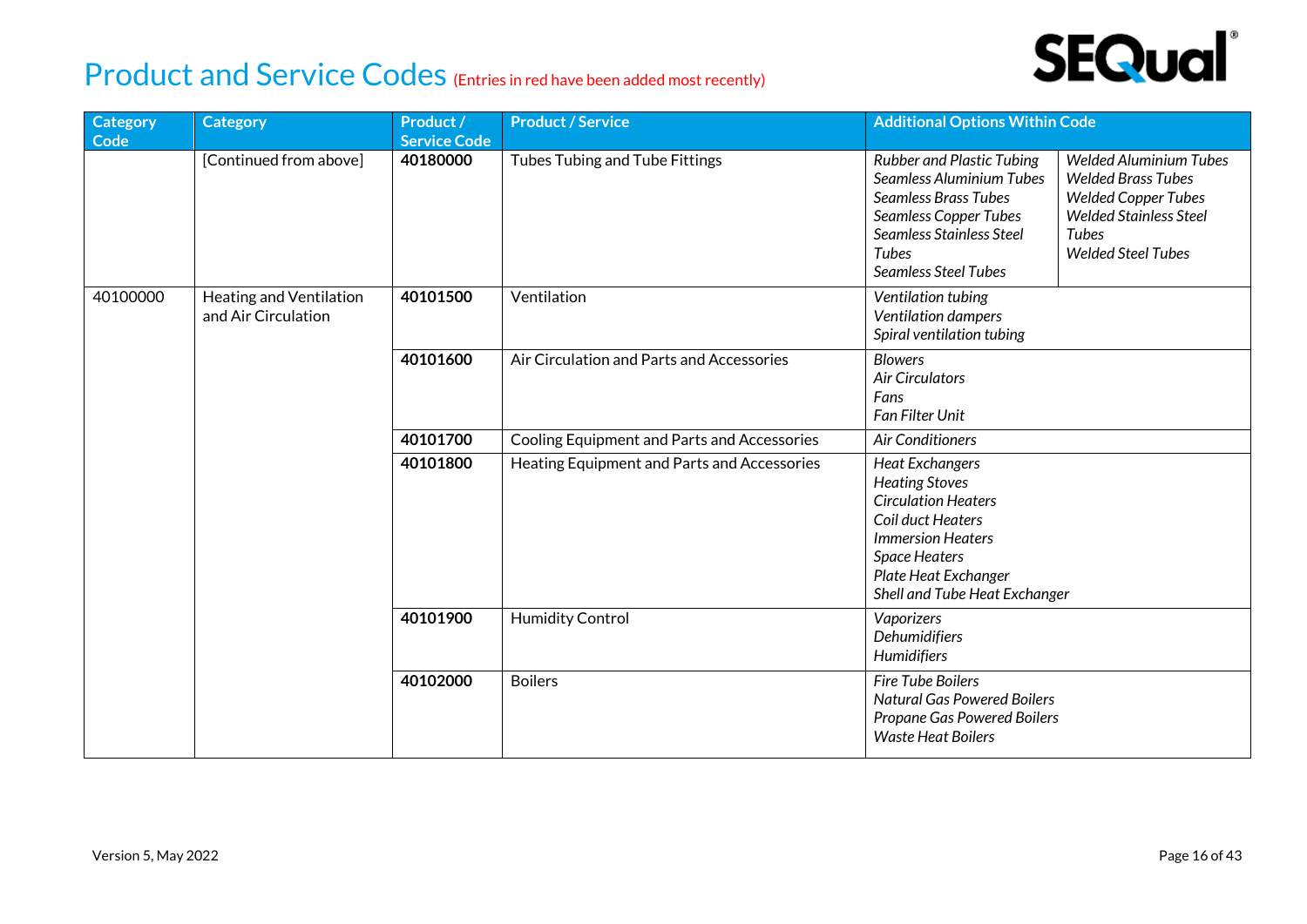

| Category | <b>Category</b>                     | Product /           | <b>Product / Service</b>   | <b>Additional Options Within Code</b>                                                                                                                                                                                                                                                                                                                                                                                                                                                                                                                                                                                                                                                                                                                           |
|----------|-------------------------------------|---------------------|----------------------------|-----------------------------------------------------------------------------------------------------------------------------------------------------------------------------------------------------------------------------------------------------------------------------------------------------------------------------------------------------------------------------------------------------------------------------------------------------------------------------------------------------------------------------------------------------------------------------------------------------------------------------------------------------------------------------------------------------------------------------------------------------------------|
| Code     |                                     | <b>Service Code</b> |                            |                                                                                                                                                                                                                                                                                                                                                                                                                                                                                                                                                                                                                                                                                                                                                                 |
|          | [Continued from above]              | 40102200            | <b>Expansion Joint</b>     | Elastomeric or Rubber Expansion Joint<br><b>Fabric Expansion Joint</b><br><b>Metal Expansion Joint</b>                                                                                                                                                                                                                                                                                                                                                                                                                                                                                                                                                                                                                                                          |
| 40140000 | Fluid and Gas distribution          | 40141600            | Valves                     | Angle Globe Valves<br><b>Lubricated Plug Valves</b><br><b>Ball Check Valves</b><br><b>Needle Valves</b><br><b>Ball Valves</b><br>Non-Lubricated Plug<br><b>Butterfly Lug Pattern Valves</b><br>Valves<br><b>Piston Check Valves</b><br><b>Butterfly Wafer Pattern</b><br>Valves<br><b>Pressure Reducing Valve</b><br><b>Control Valves</b><br><b>Relief Valves</b><br><b>Safety Valves</b><br>Diaphragm Valves<br>Solenoid Valves<br><b>Flange Type Butterfly Valves</b><br><b>Gate Valves</b><br><b>Swing Check Valves</b><br>Globe Valves<br>Valve Interlock<br><b>Hydraulic Valves</b><br><b>Valve Kits</b><br><b>Inline Check Valves</b><br><b>Valve Parts or Accessories</b><br>Knife Gate Valves<br><b>Wafer Check Valves</b><br><b>Lift Check Valves</b> |
|          |                                     | 40142000            | Hoses                      | <b>Special Hoses</b><br><b>Water Hoses</b><br>Hose Reel                                                                                                                                                                                                                                                                                                                                                                                                                                                                                                                                                                                                                                                                                                         |
|          |                                     | 40142500            | <b>Traps and Strainers</b> |                                                                                                                                                                                                                                                                                                                                                                                                                                                                                                                                                                                                                                                                                                                                                                 |
| 40150000 | Industrial Pumps and<br>Compressors | 40151500            | Pumps                      | Centrifugal Pumps<br><b>Reciprocating Pumps</b><br>Submersible Pumps<br><b>Rotary Pumps</b><br>Diaphragm Pumps<br><b>Screw Pumps</b><br>Multi Stage Pumps<br><b>Hydraulic Pumps</b>                                                                                                                                                                                                                                                                                                                                                                                                                                                                                                                                                                             |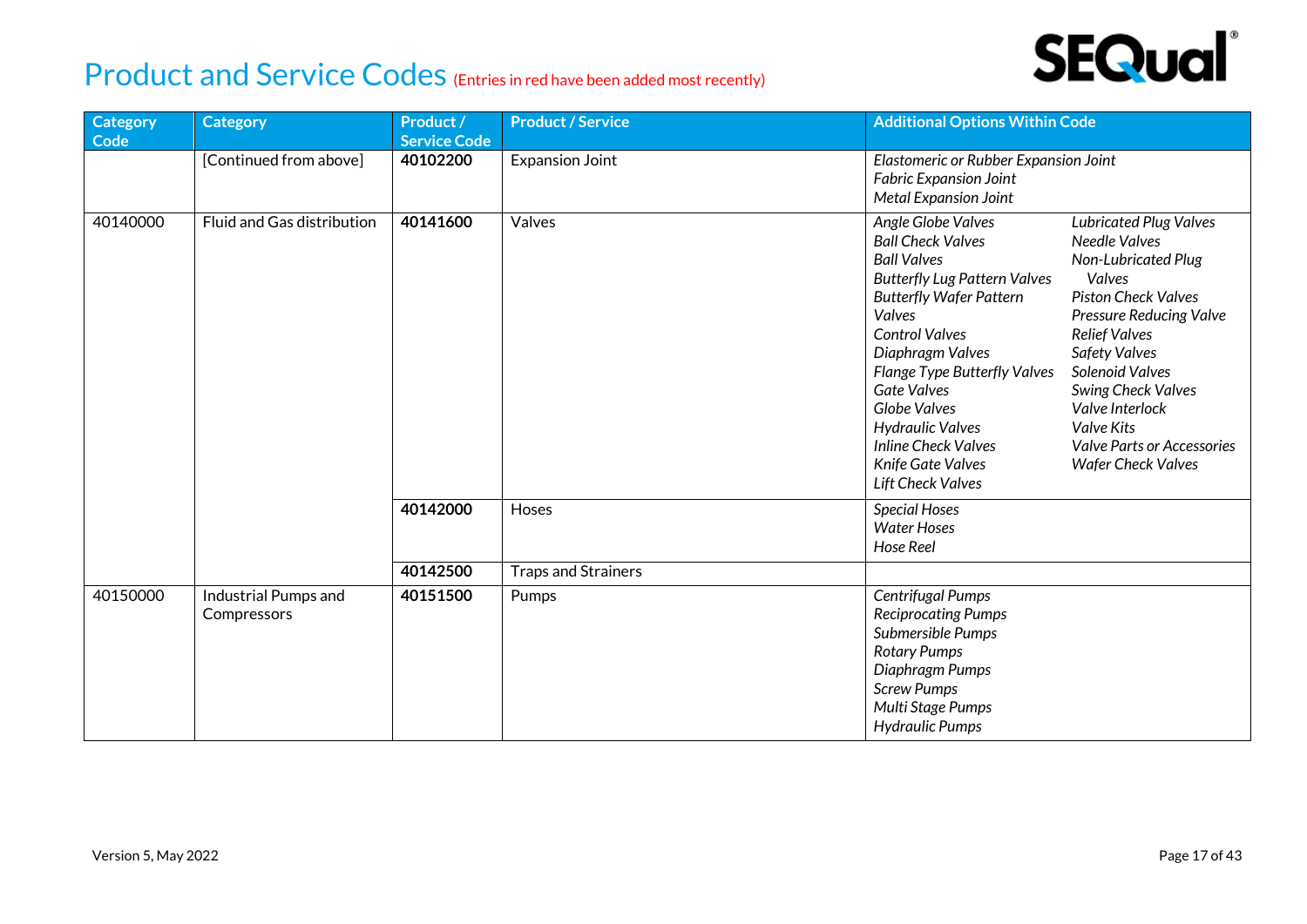

| <b>Category</b><br>Code | <b>Category</b>                                                    | Product /<br><b>Service Code</b> | <b>Product / Service</b>                                                                               | <b>Additional Options Within Code</b>                                                                                                                                                                                   |
|-------------------------|--------------------------------------------------------------------|----------------------------------|--------------------------------------------------------------------------------------------------------|-------------------------------------------------------------------------------------------------------------------------------------------------------------------------------------------------------------------------|
|                         | [Continued from above]                                             | 40151600                         | Compressors                                                                                            | <b>Axial Flow Compressors</b><br><b>Reciprocating Compressors</b><br><b>Rotary Compressors</b><br><b>Screw Compressors</b><br><b>Centrifugal Compressors</b><br>Air Compressors                                         |
| 40160000                | Industrial Filtering and<br>Purification                           | 40161500                         | Filters                                                                                                | <b>Water Filters</b><br>Oil Filters<br><b>Air Filters</b><br><b>Filter Retainers or Accessories</b><br><b>Filter Repair Kits</b><br><b>Filter Assembly</b>                                                              |
|                         |                                                                    | 40161609                         | <b>Water Purification System</b>                                                                       |                                                                                                                                                                                                                         |
|                         |                                                                    | 40161700                         | Separators                                                                                             |                                                                                                                                                                                                                         |
| 41000000                | Laboratory and Measuring<br>and Observing and Testing<br>Equipment | 41000000                         | Laboratory and Measuring and Observing and<br><b>Testing Equipment</b>                                 |                                                                                                                                                                                                                         |
|                         |                                                                    | 41104800                         | Laboratory Decanting and Distilling and<br>Evaporating and Extracting Equipment and<br><b>Supplies</b> | <b>Structured Packing</b>                                                                                                                                                                                               |
| 41110000                | Measuring and Observing                                            | 41111500                         | Weight Measuring Instruments                                                                           |                                                                                                                                                                                                                         |
|                         | and Testing Instruments                                            | 41111800                         | Non Destructive Examination Equipment                                                                  |                                                                                                                                                                                                                         |
|                         |                                                                    | 41111900                         | Indicating and Recording Instruments                                                                   | <b>Pressure Sensors</b><br><b>Radiation Detectors</b><br><b>Flow Sensors</b><br>Liquid Leak Detectors<br><b>Level Sensors or Transmitters</b><br><b>Acoustic Sensors</b><br>Level Indicator<br><b>Ultrasonic Sensor</b> |
|                         |                                                                    | 41112200                         | Temperature and Heat Measuring Instruments                                                             |                                                                                                                                                                                                                         |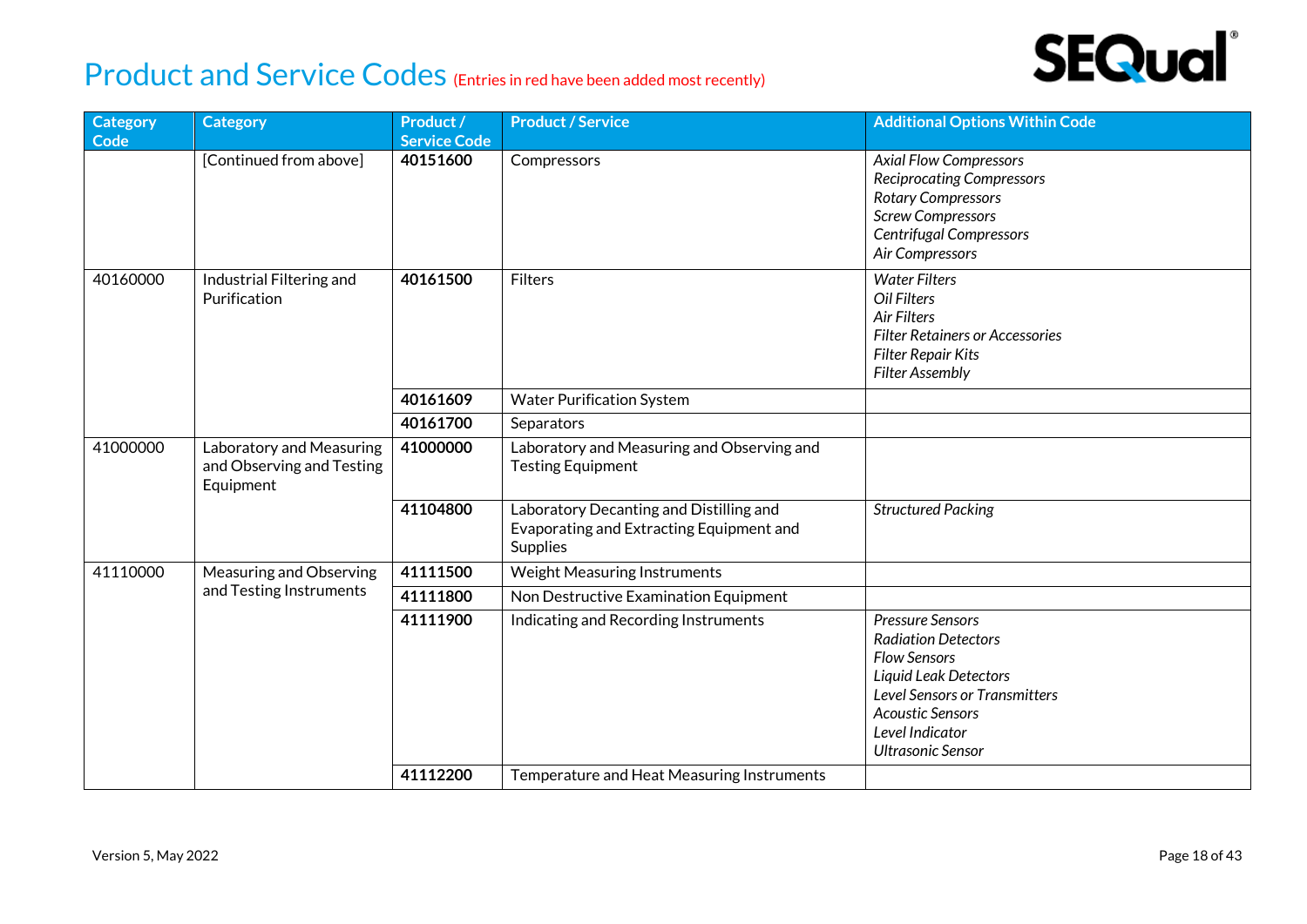

| <b>Category</b> | <b>Category</b>                                                         | Product /           | <b>Product / Service</b>                                                              | <b>Additional Options Within Code</b> |
|-----------------|-------------------------------------------------------------------------|---------------------|---------------------------------------------------------------------------------------|---------------------------------------|
| Code            |                                                                         | <b>Service Code</b> |                                                                                       |                                       |
|                 | [Continued from above]                                                  | 41112400            | Pressure Measuring and Control Instruments                                            | <b>Pressure Transmitters</b>          |
|                 |                                                                         | 41112500            | Liquid and Gas Flow Measuring and Observing                                           | Flowmeters                            |
|                 |                                                                         |                     | Instruments                                                                           | <b>Tracers</b>                        |
|                 |                                                                         | 41112900            | Navigational Equipment and Instruments                                                |                                       |
|                 |                                                                         | 41113000            | <b>Chemical Evaluation Instruments and Supplies</b>                                   |                                       |
|                 |                                                                         | 41113100            | <b>Gas Analysers and Monitors</b>                                                     |                                       |
|                 |                                                                         | 41113300            | Liquid and Solid and Elemental Analysers                                              |                                       |
|                 |                                                                         | 41113800            | Geophysical and Geotechnical Instruments                                              | <b>Ground Penetrating Radar</b>       |
|                 |                                                                         | 41114400            | Meteorological Instruments                                                            | Radio Acoustic Sounding System        |
|                 |                                                                         | 41114605            | <b>Crack or Corrosion Detectors</b>                                                   |                                       |
|                 |                                                                         | 41115200            | Radar and Sonar Systems and Components                                                |                                       |
|                 |                                                                         | 41115500            | Sound Generating and Measuring Equipment                                              | <b>Sonars</b><br>Acoustic Generator   |
|                 |                                                                         | 41115700            | Chromatographic Measuring Instruments and<br>Accessories                              |                                       |
|                 |                                                                         | 41116400            | Acceleration and Vibration Measuring Instruments                                      | Accelerometers                        |
|                 |                                                                         | 41116402            | Vibration and Condition Monitoring Systems                                            |                                       |
| 42000000        | Medical Equipment and<br><b>Accessories and Supplies</b>                | 42000000            | Medical Equipment and Accessories and Supplies                                        |                                       |
| 43000000        | <b>Information Technology</b><br>Broadcasting and<br>Telecommunications | 43200000            | Components for Information Technology or<br><b>Broadcasting or Telecommunications</b> |                                       |
| 43190000        | <b>Communications Devices</b>                                           | 43191500            | <b>Personal Communication Devices</b>                                                 |                                       |
|                 | and Accessories                                                         | 43191600            | Personal Communications Device Accessories or<br>Parts                                |                                       |
| 43210000        | Computer Equipment and                                                  | 43211500            | Computers                                                                             |                                       |
|                 | Accessories                                                             | 43211600            | <b>Computer Accessories</b>                                                           |                                       |
|                 |                                                                         | 43211720            | Point of Sale Payment Terminal                                                        |                                       |
|                 |                                                                         | 43211800            | Computer Data Input Device Accessories                                                |                                       |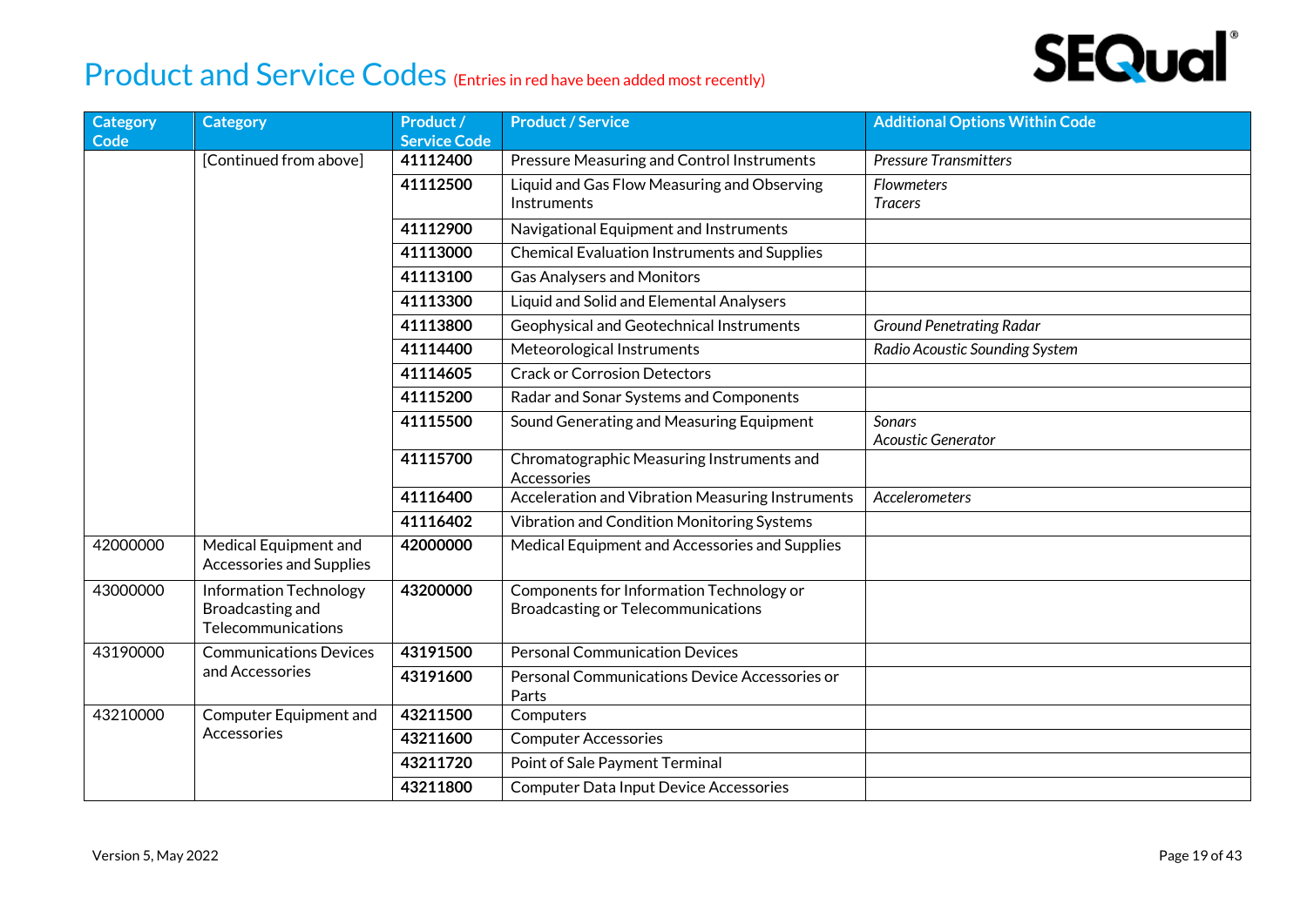

| Category<br><b>Code</b> | <b>Category</b>                                          | Product /<br><b>Service Code</b> | <b>Product / Service</b>                                                   | <b>Additional Options Within Code</b>                                                                                                                                                                                                                               |
|-------------------------|----------------------------------------------------------|----------------------------------|----------------------------------------------------------------------------|---------------------------------------------------------------------------------------------------------------------------------------------------------------------------------------------------------------------------------------------------------------------|
|                         | [Continued from above]                                   | 43211900                         | <b>Computer Displays</b>                                                   |                                                                                                                                                                                                                                                                     |
|                         |                                                          | 43212100                         | <b>Computer Printers</b>                                                   |                                                                                                                                                                                                                                                                     |
| 43220000                | Data Voice or Multimedia                                 | 43221500                         | Call Management Systems or Accessories                                     |                                                                                                                                                                                                                                                                     |
|                         | Network Equipment or<br><b>Platforms and Accessories</b> | 43221700                         | <b>Fixed Network Equipment and Components</b>                              | Global Positioning System GPS Antenna                                                                                                                                                                                                                               |
|                         |                                                          | 43222600                         | Network Service Equipment                                                  |                                                                                                                                                                                                                                                                     |
| 43230000                | Software                                                 | 43231500                         | <b>Business Function Specific Software</b>                                 |                                                                                                                                                                                                                                                                     |
|                         |                                                          | 43231600                         | Finance Accounting and Enterprise Resource<br><b>Planning ERP Software</b> |                                                                                                                                                                                                                                                                     |
|                         |                                                          | 43232100                         | Content Authoring and Editing Software                                     |                                                                                                                                                                                                                                                                     |
|                         |                                                          | 43232200                         | <b>Content Management Software</b>                                         |                                                                                                                                                                                                                                                                     |
|                         |                                                          | 43232300                         | Data Management and Query Software                                         |                                                                                                                                                                                                                                                                     |
|                         |                                                          | 43232400                         | Development Software                                                       |                                                                                                                                                                                                                                                                     |
|                         |                                                          | 43232600                         | <b>Industry Specific Software</b>                                          | <b>Computer Aided Manufacturing CAM Software</b><br>Computer Aided Design CAD Software<br>Computer Aided Design CAD and Computer Aided<br>Manufacturing CAM System<br>Analytical or Scientific Software<br><b>Emergency Response and Crisis Management Software</b> |
|                         |                                                          | 43232700                         | <b>Network Applications Software</b>                                       |                                                                                                                                                                                                                                                                     |
|                         |                                                          | 43232800                         | Network Management Software                                                |                                                                                                                                                                                                                                                                     |
|                         |                                                          | 43232900                         | Networking Software                                                        |                                                                                                                                                                                                                                                                     |
|                         |                                                          | 43233000                         | <b>Operating Environment Software</b>                                      |                                                                                                                                                                                                                                                                     |
|                         |                                                          | 43233200                         | Security and Protection Software                                           |                                                                                                                                                                                                                                                                     |
|                         |                                                          | 43233400                         | Utility and Device Driver Software                                         |                                                                                                                                                                                                                                                                     |
|                         |                                                          | 43233700                         | <b>System Management Software</b>                                          |                                                                                                                                                                                                                                                                     |
| 44000000                | Office Equipment and<br><b>Accessories and Supplies</b>  | 44000000                         | Office Equipment and Accessories and Supplies                              |                                                                                                                                                                                                                                                                     |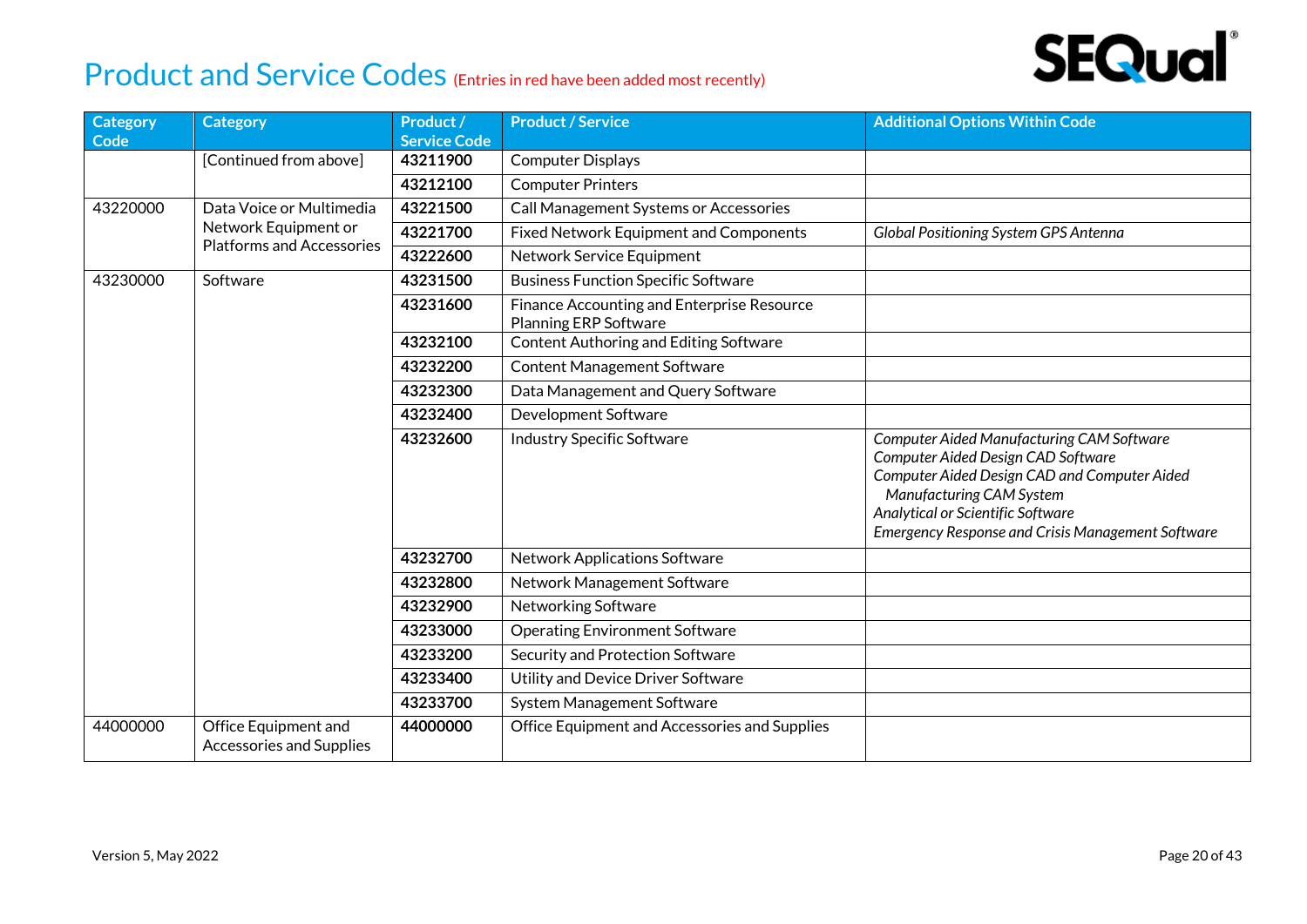

| Category<br>Code | <b>Category</b>                                | Product /<br><b>Service Code</b> | <b>Product / Service</b>                                                                        | <b>Additional Options Within Code</b>                                                              |
|------------------|------------------------------------------------|----------------------------------|-------------------------------------------------------------------------------------------------|----------------------------------------------------------------------------------------------------|
| 45110000         | <b>Audio and Visual</b>                        | 45111600                         | <b>Projectors and Supplies</b>                                                                  |                                                                                                    |
|                  | Presentation and<br><b>Composing Equipment</b> | 45111700                         | Audio Presentation and Composing Equipment and<br><b>Hardware and Controllers</b>               |                                                                                                    |
|                  |                                                | 45111800                         | Video and Combination Video and Audio<br>Presentation Equipment and Hardware and<br>Controllers |                                                                                                    |
|                  |                                                | 45111900                         | Phone and Video Conference Equipment and<br><b>Hardware and Controllers</b>                     |                                                                                                    |
| 45120000         | Photographic or Filming or<br>Video Equipment  | 45121500                         | Cameras                                                                                         | <b>Inspection Camera</b><br><b>Underwater Cameras</b>                                              |
| 46170000         | Security Surveillance and                      | 46171500                         | Locks and Security Hardware and Accessories                                                     |                                                                                                    |
|                  | Detection                                      | 46171600                         | Surveillance and Detection Equipment                                                            | <b>Gas Detectors</b><br><b>Closed Circuit Television CCTV System</b><br>Hydrogen Sulfide Detectors |
| 46180000         | Personal Safety and                            | 46181500                         | Safety Apparel                                                                                  |                                                                                                    |
|                  | Protection                                     | 46181600                         | Safety Footwear                                                                                 |                                                                                                    |
|                  |                                                | 46181700                         | <b>Face and Head Protection</b>                                                                 |                                                                                                    |
|                  |                                                | 46181800                         | <b>Vision Protection and Accessories</b>                                                        |                                                                                                    |
|                  |                                                | 46181900                         | <b>Hearing Protectors</b>                                                                       |                                                                                                    |
|                  |                                                | 46182000                         | <b>Respiratory Protection</b>                                                                   |                                                                                                    |
|                  |                                                | 46182100                         | Anti Static Equipment and Supplies                                                              |                                                                                                    |
|                  |                                                | 46182200                         | <b>Ergonomic Support Aids</b>                                                                   |                                                                                                    |
|                  |                                                | 46182300                         | Fall Protection and Rescue Equipment                                                            |                                                                                                    |
|                  |                                                | 46182400                         | Decontamination Aids and Safety Cleaning<br>Equipment                                           |                                                                                                    |
|                  |                                                | 46182500                         | Personal Safety Devices or Weapons                                                              |                                                                                                    |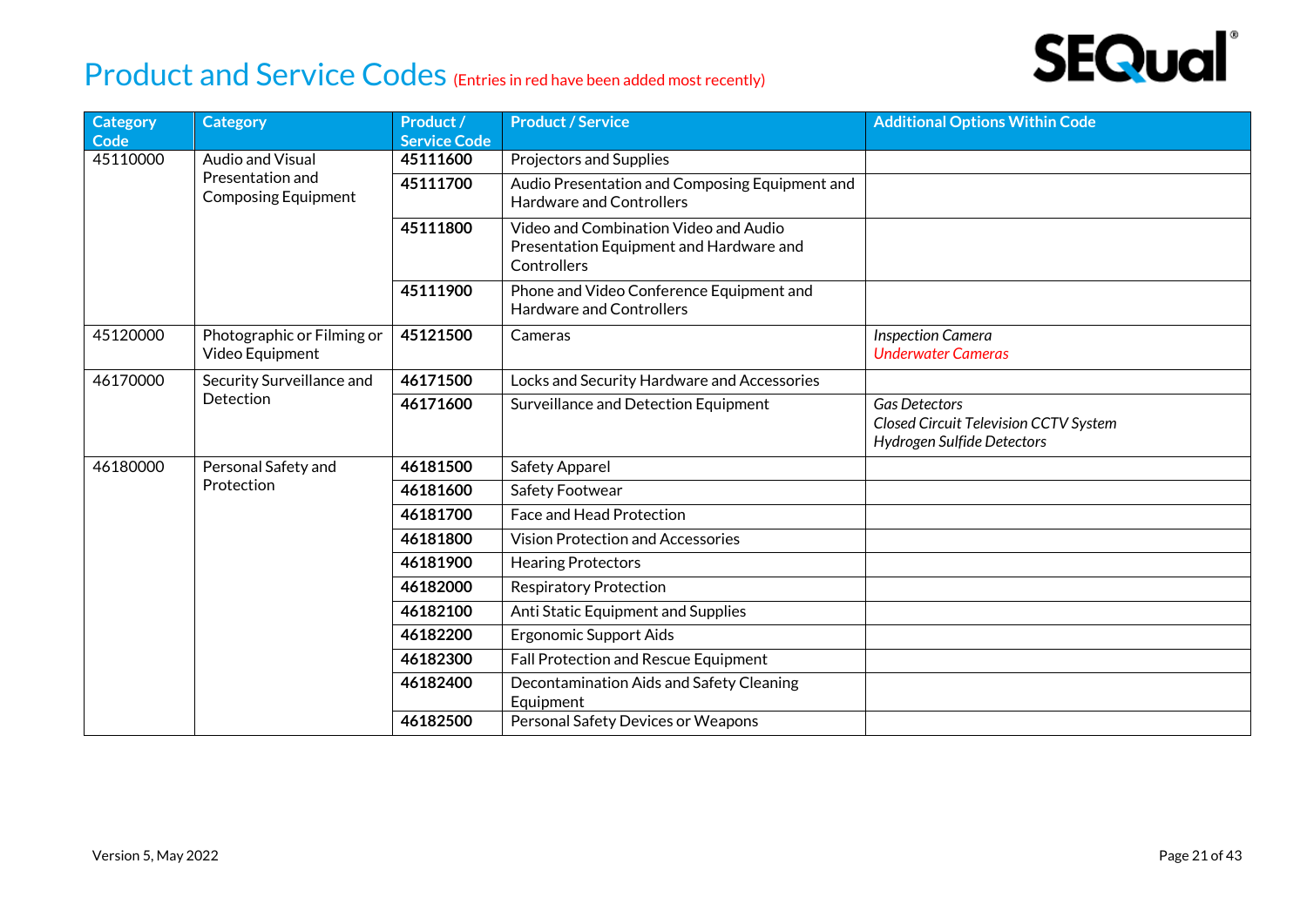

| <b>Category</b> | <b>Category</b>                                             | Product /           | <b>Product / Service</b>                    | <b>Additional Options Within Code</b>                                                                                                                                                                           |
|-----------------|-------------------------------------------------------------|---------------------|---------------------------------------------|-----------------------------------------------------------------------------------------------------------------------------------------------------------------------------------------------------------------|
| <b>Code</b>     |                                                             | <b>Service Code</b> |                                             |                                                                                                                                                                                                                 |
| 46190000        | <b>Fire Protection</b>                                      | 46191500            | <b>Fire Prevention</b>                      | Fire Alarm Control Panel<br><b>Smoke Detectors</b><br><b>Heat Detectors</b><br>Fire Resistant Coatings or Putties or Sealants<br><b>Flame Detectors</b><br>Fire Alarm Systems<br>Passive Fire Protection System |
|                 |                                                             |                     |                                             | <b>Thermal Observation Device TOD</b>                                                                                                                                                                           |
|                 |                                                             | 46191600            | Fire Fighting Equipment                     | Fire Sprinkler Systems<br><b>Fire Suppression System</b><br>Fire Escape Equipment<br>Fire Extinguishers<br><b>Fire Hoses or Nozzles</b>                                                                         |
| 46211700        | Work Area Safety and<br><b>Protective Equipment</b>         | 46211701            | <b>Anti Slip Safety Products</b>            |                                                                                                                                                                                                                 |
| 47100000        | Water and Wastewater<br>Treatment Supply and<br>Disposal    | 47101500            | Water Treatment and Supply Equipment        | <b>Corrosion Control Equipment</b><br>Mixers or Agitators                                                                                                                                                       |
|                 |                                                             | 47101600            | <b>Water Treatment Consumables</b>          | <b>Flocculents</b><br>Demulsifiers                                                                                                                                                                              |
| 47110000        | Industrial Laundry and                                      | 47111500            | Washing and Drying Equipment                |                                                                                                                                                                                                                 |
|                 | Dry Cleaning Equipment                                      | 47111600            | Ironing Equipment                           |                                                                                                                                                                                                                 |
|                 |                                                             | 47111700            | Dry Cleaning Equipment                      |                                                                                                                                                                                                                 |
| 47130000        | <b>Cleaning and Janitorial</b>                              | 47131500            | Cleaning Rags and Cloths and Wipes          |                                                                                                                                                                                                                 |
|                 | <b>Supplies</b>                                             | 47131600            | Brooms and Mops and Brushes and Accessories |                                                                                                                                                                                                                 |
|                 |                                                             | 47131700            | <b>Restroom Supplies</b>                    |                                                                                                                                                                                                                 |
|                 |                                                             | 47131800            | <b>Cleaning and Disinfecting Solutions</b>  |                                                                                                                                                                                                                 |
|                 |                                                             | 47131900            | Absorbents                                  |                                                                                                                                                                                                                 |
|                 |                                                             | 47132100            | <b>Cleaning Kits</b>                        |                                                                                                                                                                                                                 |
| 47140000        | <b>Toxic and Hazardous</b><br><b>Waste Cleanup Products</b> | 47141500            | Oil Spill Cleanup Products                  |                                                                                                                                                                                                                 |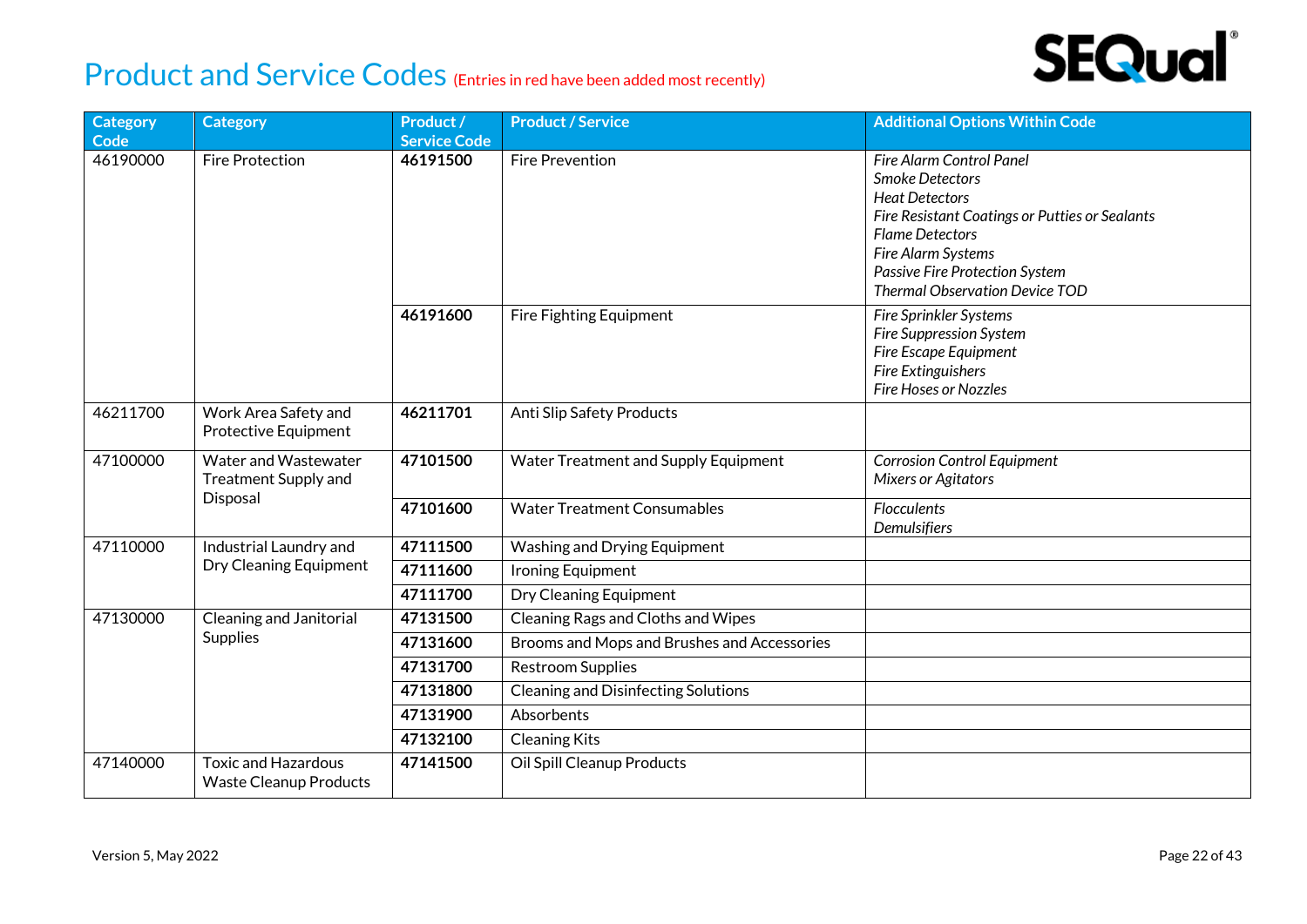

| Category<br>Code | <b>Category</b>                                                                    | Product /<br><b>Service Code</b> | <b>Product / Service</b>                                          | <b>Additional Options Within Code</b>                                                                                                                                                                                                      |                                                                                                                                                                                    |
|------------------|------------------------------------------------------------------------------------|----------------------------------|-------------------------------------------------------------------|--------------------------------------------------------------------------------------------------------------------------------------------------------------------------------------------------------------------------------------------|------------------------------------------------------------------------------------------------------------------------------------------------------------------------------------|
| 48100000         | <b>Institutional Food Services</b>                                                 | 48101500                         | Cooking and Warming Equipment                                     |                                                                                                                                                                                                                                            |                                                                                                                                                                                    |
|                  | Equipment                                                                          | 48101600                         | <b>Food Preparation Equipment</b>                                 |                                                                                                                                                                                                                                            |                                                                                                                                                                                    |
|                  |                                                                                    | 48101700                         | Food and Beverage Dispensing Equipment                            |                                                                                                                                                                                                                                            |                                                                                                                                                                                    |
|                  |                                                                                    | 48101800                         | Cookware and Kitchen Tools                                        |                                                                                                                                                                                                                                            |                                                                                                                                                                                    |
|                  |                                                                                    | 48101900                         | Tabletop and Serving Equipment                                    |                                                                                                                                                                                                                                            |                                                                                                                                                                                    |
|                  |                                                                                    | 48102000                         | <b>Restaurant Furniture</b>                                       |                                                                                                                                                                                                                                            |                                                                                                                                                                                    |
|                  |                                                                                    | 48102100                         | Storage and Handling Equipment and Supplies                       |                                                                                                                                                                                                                                            |                                                                                                                                                                                    |
| 49000000         | <b>Sports and Recreational</b><br><b>Equipment and Supplies</b><br>and Accessories | 49000000                         | Sports and Recreational Equipment and Supplies<br>and Accessories |                                                                                                                                                                                                                                            |                                                                                                                                                                                    |
| 50000000         | Food Beverage and<br><b>Tobacco Products</b>                                       | 50000000                         | Food Beverage and Tobacco Products                                |                                                                                                                                                                                                                                            |                                                                                                                                                                                    |
| 53100000         | Clothing                                                                           | 53100000                         | Clothing                                                          | <b>Athletic Wear</b><br><b>Clothing Accessories</b><br>Coats and Jackets<br>Dresses and Skirts and Saris<br>and Kimonos<br><b>Folkloric Clothing</b><br>Hosiery<br>Nightwear<br><b>Overalls and Coveralls</b><br><b>Shirts and Blouses</b> | Slacks and Trousers and<br><b>Shorts</b><br><b>Suits</b><br><b>Sweaters</b><br>Swimwear<br>T-shirts<br><b>Undergarments</b><br><b>Uniforms</b><br>Waistcoats<br>Disposable Clothes |
| 55100000         | <b>Printed Media</b>                                                               | 55101500                         | <b>Printed Publications</b>                                       | Newspapers<br><b>Magazines</b>                                                                                                                                                                                                             |                                                                                                                                                                                    |
| 55120000         | Signage and Accessories                                                            | 55121500                         | Tags                                                              | Lockout Tag                                                                                                                                                                                                                                |                                                                                                                                                                                    |
|                  |                                                                                    | 55121600                         | Labels                                                            |                                                                                                                                                                                                                                            |                                                                                                                                                                                    |
|                  |                                                                                    | 55121700                         | Signage                                                           |                                                                                                                                                                                                                                            |                                                                                                                                                                                    |
|                  |                                                                                    | 55121800                         | <b>Identification Documents</b>                                   |                                                                                                                                                                                                                                            |                                                                                                                                                                                    |
|                  |                                                                                    | 55121900                         | Signage Equipment                                                 |                                                                                                                                                                                                                                            |                                                                                                                                                                                    |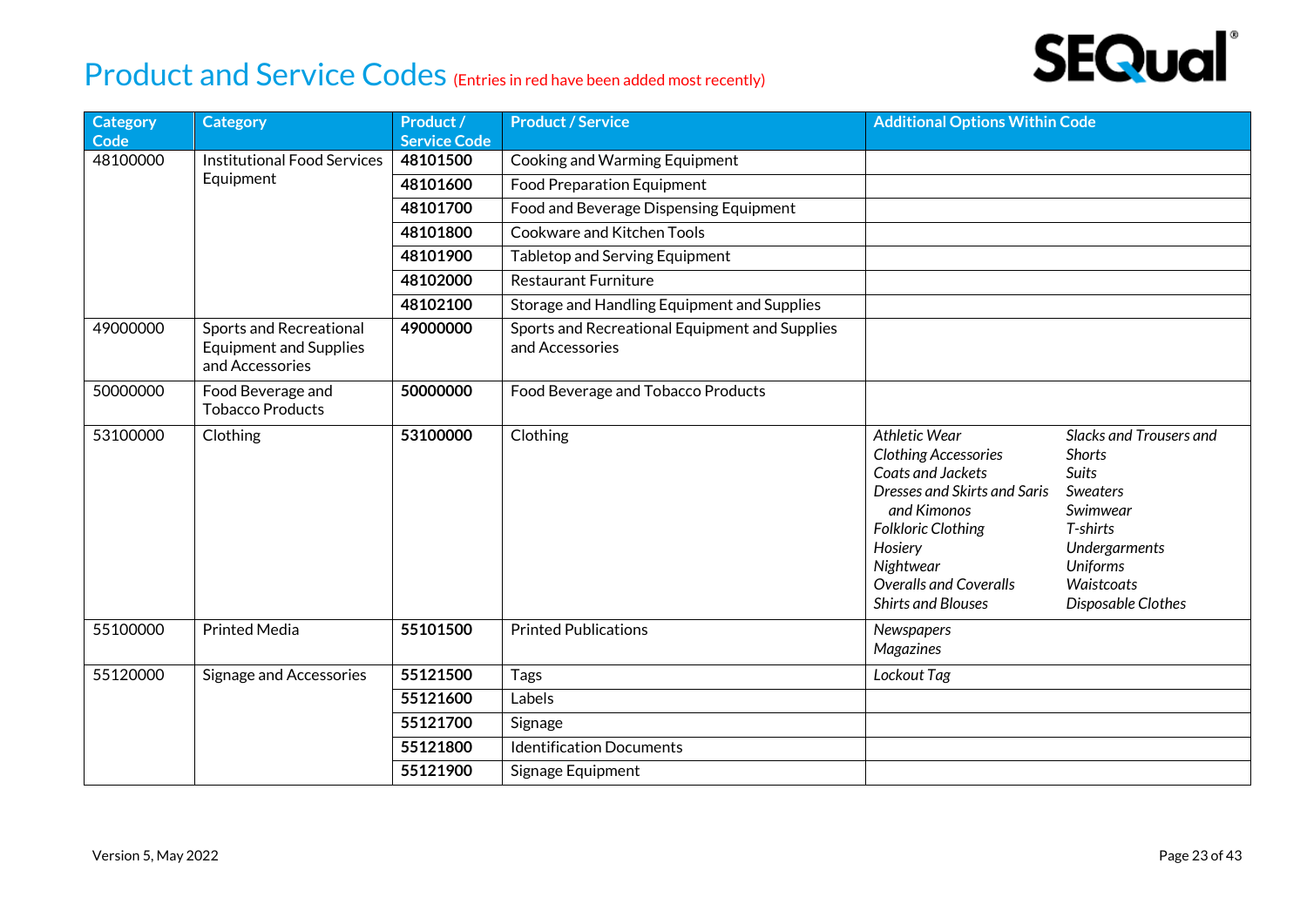

| <b>Category</b><br>Code | <b>Category</b>              | Product /<br><b>Service Code</b> | <b>Product / Service</b>                                              | <b>Additional Options Within Code</b>                                                                                                                                                                                                                       |
|-------------------------|------------------------------|----------------------------------|-----------------------------------------------------------------------|-------------------------------------------------------------------------------------------------------------------------------------------------------------------------------------------------------------------------------------------------------------|
| 56110000                | Commercial and Industrial    | 56111500                         | <b>Workstations and Office Packages</b>                               |                                                                                                                                                                                                                                                             |
|                         | Furniture                    | 56111600                         | Panel Systems                                                         |                                                                                                                                                                                                                                                             |
|                         |                              | 56111700                         | Casegood and Non Modular Systems                                      |                                                                                                                                                                                                                                                             |
|                         |                              | 56111800                         | <b>Freestanding Furniture</b>                                         |                                                                                                                                                                                                                                                             |
|                         |                              | 56111900                         | <b>Industrial Furniture</b>                                           |                                                                                                                                                                                                                                                             |
|                         |                              | 56112000                         | <b>Computer Support Furniture</b>                                     |                                                                                                                                                                                                                                                             |
|                         |                              | 56112100                         | Seating                                                               |                                                                                                                                                                                                                                                             |
|                         |                              | 56112200                         | <b>Desking Systems</b>                                                |                                                                                                                                                                                                                                                             |
|                         |                              | 56112300                         | Auditorium or Stadium or Special Use Seating Parts<br>and Accessories |                                                                                                                                                                                                                                                             |
| 71110000                | Oil and Gas Exploration      | 71112000                         | <b>Cased Hole Well Logging Services</b>                               | <b>Production Logging Flow Measurement Services</b>                                                                                                                                                                                                         |
|                         | Services                     | 71112100                         | Open Hole Well Logging Services                                       | <b>Directional Survey Services</b>                                                                                                                                                                                                                          |
|                         |                              | 71112200                         | <b>Other Logging Services</b>                                         | Logging While Drilling Services<br><b>General Well Logging Services</b>                                                                                                                                                                                     |
|                         |                              | 71112300                         | Seismic Services                                                      | 2d/3d/4d Land Seismic Acquisition Services<br>2d/3d/4d Marine Seismic Acquisition Services<br>2d/3d/4d Seismic Data Processing Services<br>2d / 3d/ 4d Seismic Data Interpretation<br><b>Well Velocity Survey Services</b><br><b>Other Seismic Services</b> |
| 71120000                | Well Drilling and            | 71121000                         | <b>Cement Pumping Services</b>                                        | <b>Oilfield Pressure Testing Services</b>                                                                                                                                                                                                                   |
|                         | <b>Construction Services</b> | 71121100                         | <b>Coiled Tubing Services</b>                                         | <b>Cementing through Coiled Tubing Services</b><br>Pipeline Intervention Services                                                                                                                                                                           |
|                         |                              | 71121200                         | <b>Coring Services</b>                                                | <b>Conventional Coring Services</b><br><b>Core Preservation Services</b><br>Core Analysis Services<br>Wireline Retrievable Coring Services                                                                                                                  |
|                         |                              | 71121300                         | Downhole Drilling Tool Services                                       |                                                                                                                                                                                                                                                             |
|                         |                              | 71121400                         | <b>Oilfield Drilling Bit Services</b>                                 |                                                                                                                                                                                                                                                             |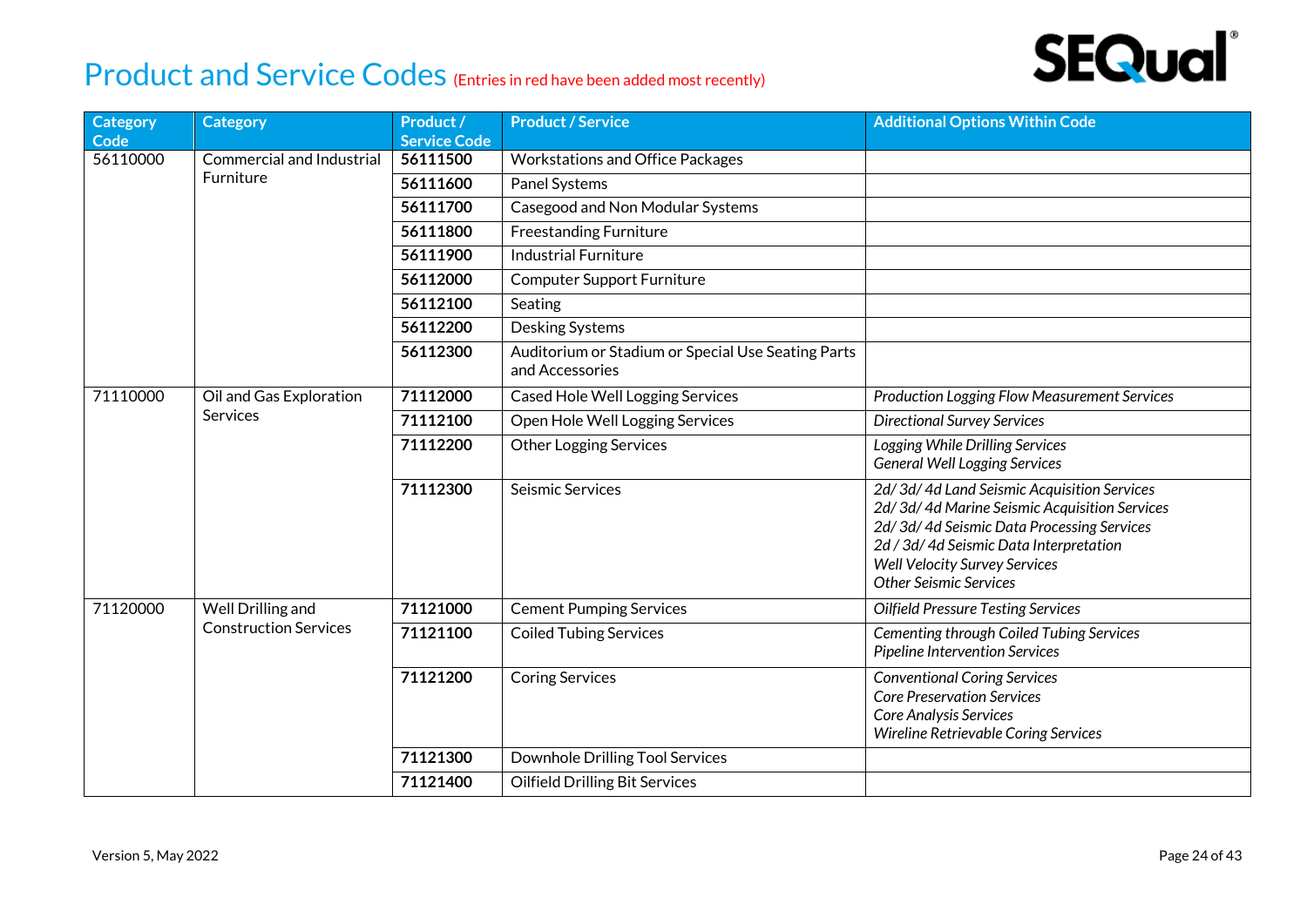

| Category<br>Code | <b>Category</b>        | Product /<br><b>Service Code</b> | <b>Product / Service</b>              | <b>Additional Options Within Code</b>                                                                                                                                                                                                                                                                                                                                                                                                                    |
|------------------|------------------------|----------------------------------|---------------------------------------|----------------------------------------------------------------------------------------------------------------------------------------------------------------------------------------------------------------------------------------------------------------------------------------------------------------------------------------------------------------------------------------------------------------------------------------------------------|
|                  | [Continued from above] | 71121500                         | <b>Drilling Measurement</b>           | Acoustic Measurement when Drilling Services<br>Caliper Measurement when Drilling Services<br>Density Measurement when Drilling Services<br>Formation Dip Measurement when Drilling Services<br>Formation Pressure Measurement when Drilling Services<br><b>Mud Logging Services</b><br>Porosity Measurement when Drilling Services<br>Resistivity Measurement when Drilling Services<br><b>Surveying Wireline Services</b><br>Well Site Geology Services |
|                  |                        | 71121518                         | <b>Operations Geology Services</b>    |                                                                                                                                                                                                                                                                                                                                                                                                                                                          |
|                  |                        | 71121600                         | Oil Well Drilling Services            | <b>Well Directional Drilling Services</b><br><b>Well Drilling Engineering Services</b><br>Well Drilling Mud or Fluid Services<br>Oil Country Tubular Modification or Testing Services<br>Steerable Underreaming while Well Drilling Services<br><b>Oilfield Gravel Packing Services</b><br><b>Wellhead Equipment Services</b><br><b>Tubular Running Service</b>                                                                                          |
|                  |                        | 71121700                         | <b>Oilfield Fishing Services</b>      |                                                                                                                                                                                                                                                                                                                                                                                                                                                          |
|                  |                        | 71121800                         | <b>Artificial Lift Services</b>       | <b>Hydraulic Lifting Services</b>                                                                                                                                                                                                                                                                                                                                                                                                                        |
|                  |                        | 71121900                         | Downhole Fluid Services               | Downhole Fluid Laboratory Services<br>Downhole Fluid Sampling Services<br>Fluid Waste Management Service                                                                                                                                                                                                                                                                                                                                                 |
|                  |                        | 71122000                         | <b>Well Perforating Services</b>      | <b>Wireline Well Perforating Services</b>                                                                                                                                                                                                                                                                                                                                                                                                                |
|                  |                        | 71122100                         | <b>Oilfield Sand Control Services</b> |                                                                                                                                                                                                                                                                                                                                                                                                                                                          |
|                  |                        | 71122200                         | <b>Slickline Services</b>             |                                                                                                                                                                                                                                                                                                                                                                                                                                                          |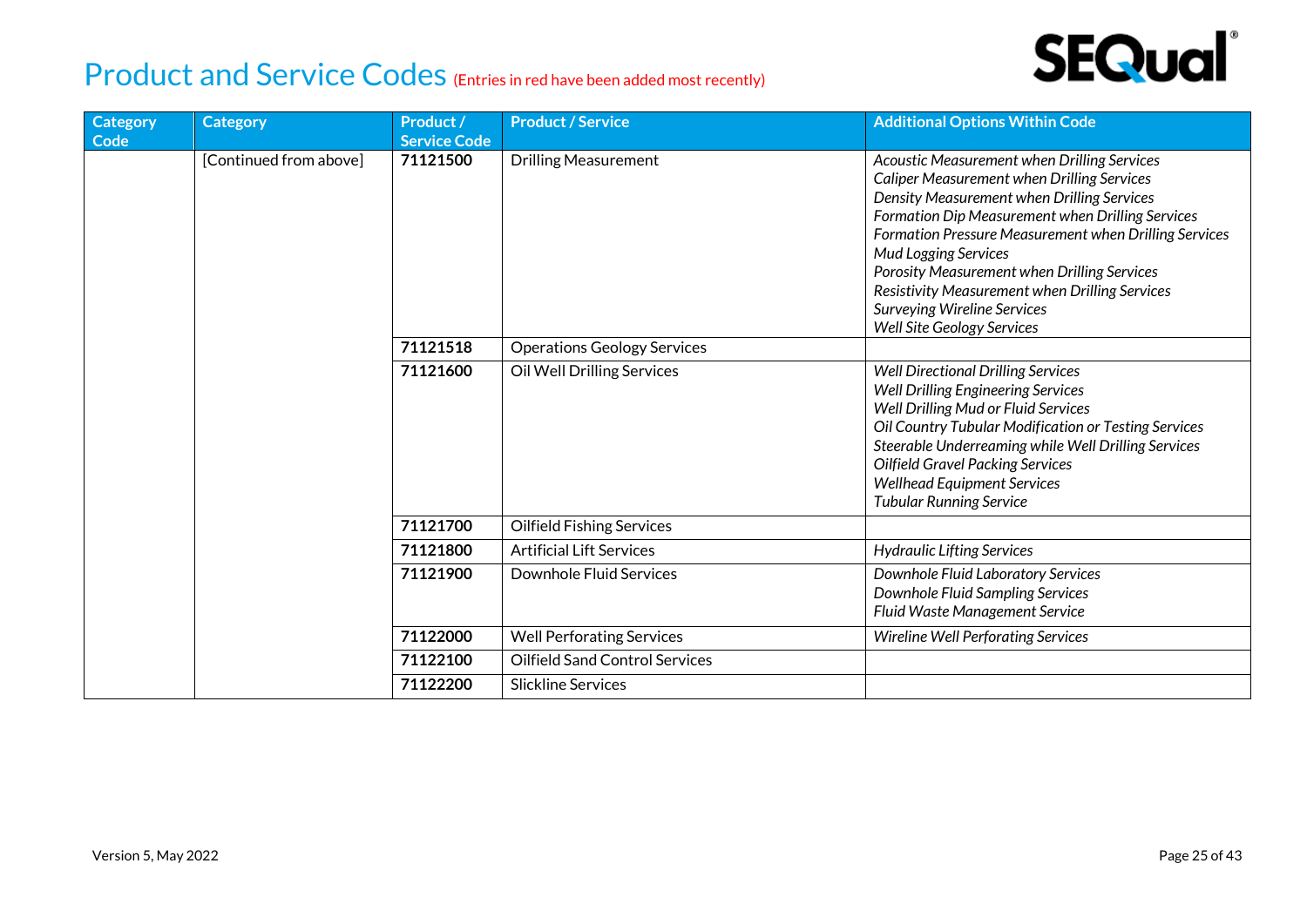## **SEQual**®

| <b>Category</b><br>Code | <b>Category</b>        | Product /<br><b>Service Code</b> | <b>Product / Service</b>             | <b>Additional Options Within Code</b>                                                                                                                                                                                                                                                                                                                                                                                                                                                                                                                                                                                                                                                           |
|-------------------------|------------------------|----------------------------------|--------------------------------------|-------------------------------------------------------------------------------------------------------------------------------------------------------------------------------------------------------------------------------------------------------------------------------------------------------------------------------------------------------------------------------------------------------------------------------------------------------------------------------------------------------------------------------------------------------------------------------------------------------------------------------------------------------------------------------------------------|
|                         | [Continued from above] | 71122300                         | Subsea Well Services                 | Subsea Dredging Trenching and Excavation Services<br>Subsea Equipment Installation and Intervention Tool<br>Service<br>Subsea Pipe Laying and Cable Laying Services<br>Subsea Rock Installation<br>Subsea Well Diving Services<br>Subsea Well Equipment Maintenance Services<br>Subsea Well Fixturing or Test Equipment Services<br>Subsea Well Intervention or Completion Services<br>Subsea Well Production Equipment Monitoring and<br><b>Inspection Service</b><br>Subsea Well Project Front End Engineering Design Service<br>FEED<br>Subsea Well Project Management and Engineering Service<br>Subsea Well Remote Operation Vehicle ROV Services<br>Subsea Well Safety Test Tree Services |
|                         |                        | 71122400                         | <b>Well Testing Services</b>         | <b>Drill Stem Testing Services</b>                                                                                                                                                                                                                                                                                                                                                                                                                                                                                                                                                                                                                                                              |
|                         |                        | 71122500                         | <b>Water or Gas Control Services</b> |                                                                                                                                                                                                                                                                                                                                                                                                                                                                                                                                                                                                                                                                                                 |
|                         |                        | 71122600                         | <b>Well Completion Services</b>      | <b>Liner Running Services</b><br><b>Tracer Monitoring Services</b>                                                                                                                                                                                                                                                                                                                                                                                                                                                                                                                                                                                                                              |
|                         |                        | 71122700                         | <b>Well Maintenance Services</b>     | <b>Oilfield Snubbing Service</b><br><b>Well Workover Service</b><br>Oil Well Platform Maintenance Services                                                                                                                                                                                                                                                                                                                                                                                                                                                                                                                                                                                      |
|                         |                        | 71122800                         | <b>Well Monitoring Services</b>      |                                                                                                                                                                                                                                                                                                                                                                                                                                                                                                                                                                                                                                                                                                 |
|                         |                        | 71122900                         | <b>Oilfield Rigs</b>                 | Drill-Ship<br>Jackup Oilfield Rig Services<br><b>Land Oilfield Rig Services</b><br>Semi-Submersible Drilling Rigs<br><b>Accommodation Rig Services</b><br><b>Barge Oilfield Rig Services</b>                                                                                                                                                                                                                                                                                                                                                                                                                                                                                                    |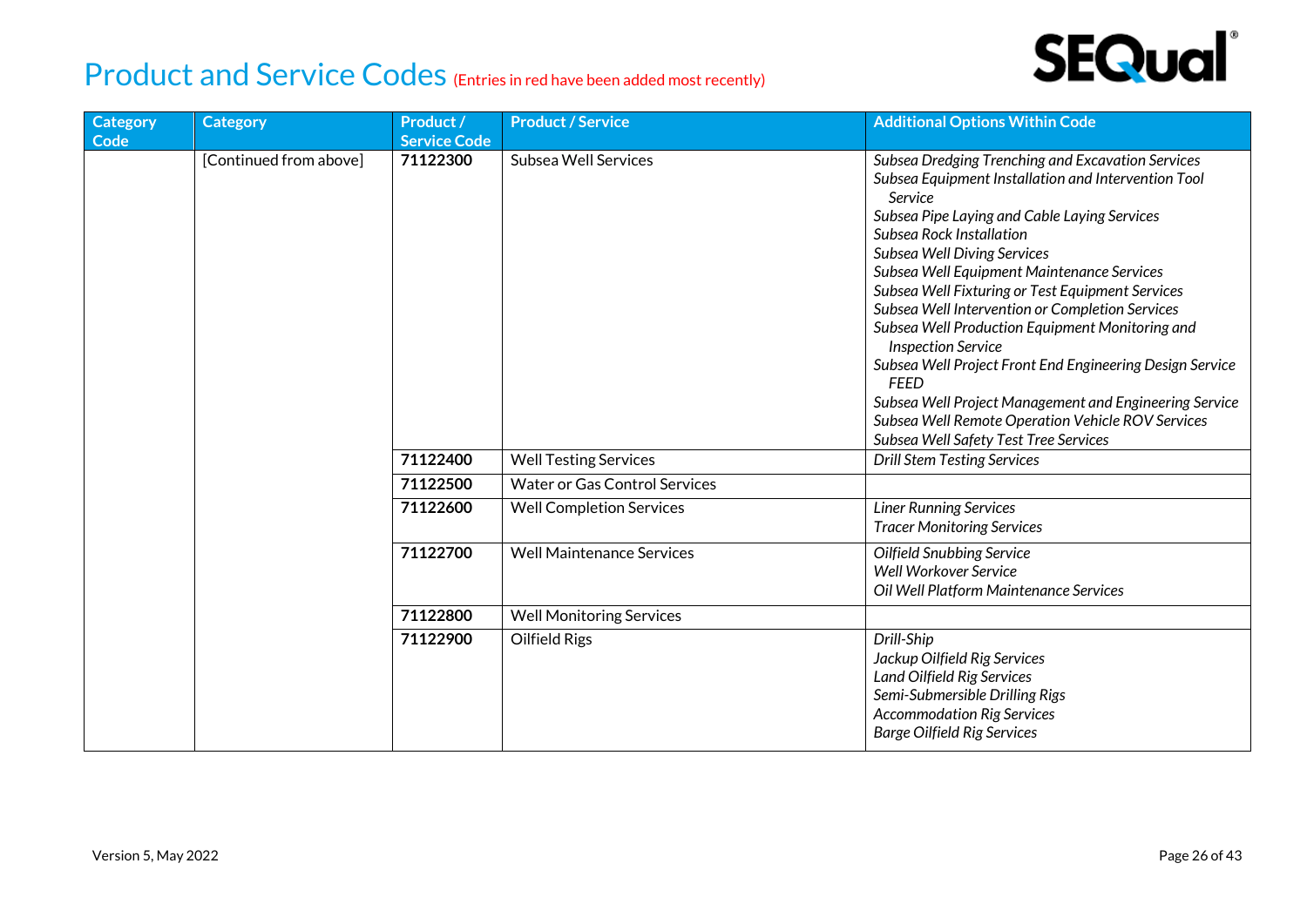

| <b>Category</b><br>Code | <b>Category</b>                                                         | Product /<br><b>Service Code</b> | <b>Product / Service</b>                                                                                                    | <b>Additional Options Within Code</b>                                                                                                                                                                      |
|-------------------------|-------------------------------------------------------------------------|----------------------------------|-----------------------------------------------------------------------------------------------------------------------------|------------------------------------------------------------------------------------------------------------------------------------------------------------------------------------------------------------|
|                         | [Continued from above]                                                  | 71123001                         | Management and Provision of all Facilities,<br>Engineering, Modification and Maintenance<br>Services for a Site or Platform |                                                                                                                                                                                                            |
|                         |                                                                         | 71123002                         | Management and Operation of all Facilities,<br>Engineering, Modification and Maintenance<br>Services for a Site or Platform | <b>Corrosion Engineering</b><br><b>Fabric Maintenance Services</b>                                                                                                                                         |
|                         |                                                                         | 71123003                         | Hydrocarbon Reservoir Development and<br><b>Production Services</b>                                                         |                                                                                                                                                                                                            |
|                         |                                                                         | 71123004                         | Well Management / Construction Services                                                                                     |                                                                                                                                                                                                            |
|                         |                                                                         | 71123005                         | Management and Provision of all Catering,<br>Cleaning, Office and Security Services at Location<br>or Platform              |                                                                                                                                                                                                            |
|                         |                                                                         | 71123006                         | <b>Field Development</b>                                                                                                    |                                                                                                                                                                                                            |
|                         |                                                                         | 71123008                         | <b>Asset Integrity Management Services</b>                                                                                  |                                                                                                                                                                                                            |
| 71130000                | Oil and Gas Extraction and<br><b>Production Enhancement</b><br>Services | 71131000                         | <b>Well Fracturing Services</b>                                                                                             |                                                                                                                                                                                                            |
|                         |                                                                         | 71131100                         | <b>Matrix Stimulation Services</b>                                                                                          |                                                                                                                                                                                                            |
|                         |                                                                         | 71131200                         | Oilfield Nitrogen Services                                                                                                  |                                                                                                                                                                                                            |
|                         |                                                                         | 71131300                         | <b>Other Oilfield Pumping Services</b>                                                                                      | <b>Oilfield Spooling Services</b>                                                                                                                                                                          |
|                         |                                                                         | 71131400                         | <b>Well Production Services</b>                                                                                             | <b>Pipeline Cleaning Services</b><br><b>Pipeline Flow Enhancement Services</b><br>Well Restoration and Enhancement Services<br>Pipeline Flow Assurance Services<br><b>Organic Fouling Control Services</b> |
| 71140000                | Oil and Gas Restoration                                                 | 71141000                         | <b>Emergency Well Control Service</b>                                                                                       |                                                                                                                                                                                                            |
|                         | and Reclamation Services                                                | 71141100                         | Well Plugging and Abandonment Services                                                                                      | <b>Well Abandonment Services</b><br><b>Well Plugging Services</b><br>Well Abandonment Platform Removal Services<br>Well Plugging and Abandonment Tubular Cutting Services                                  |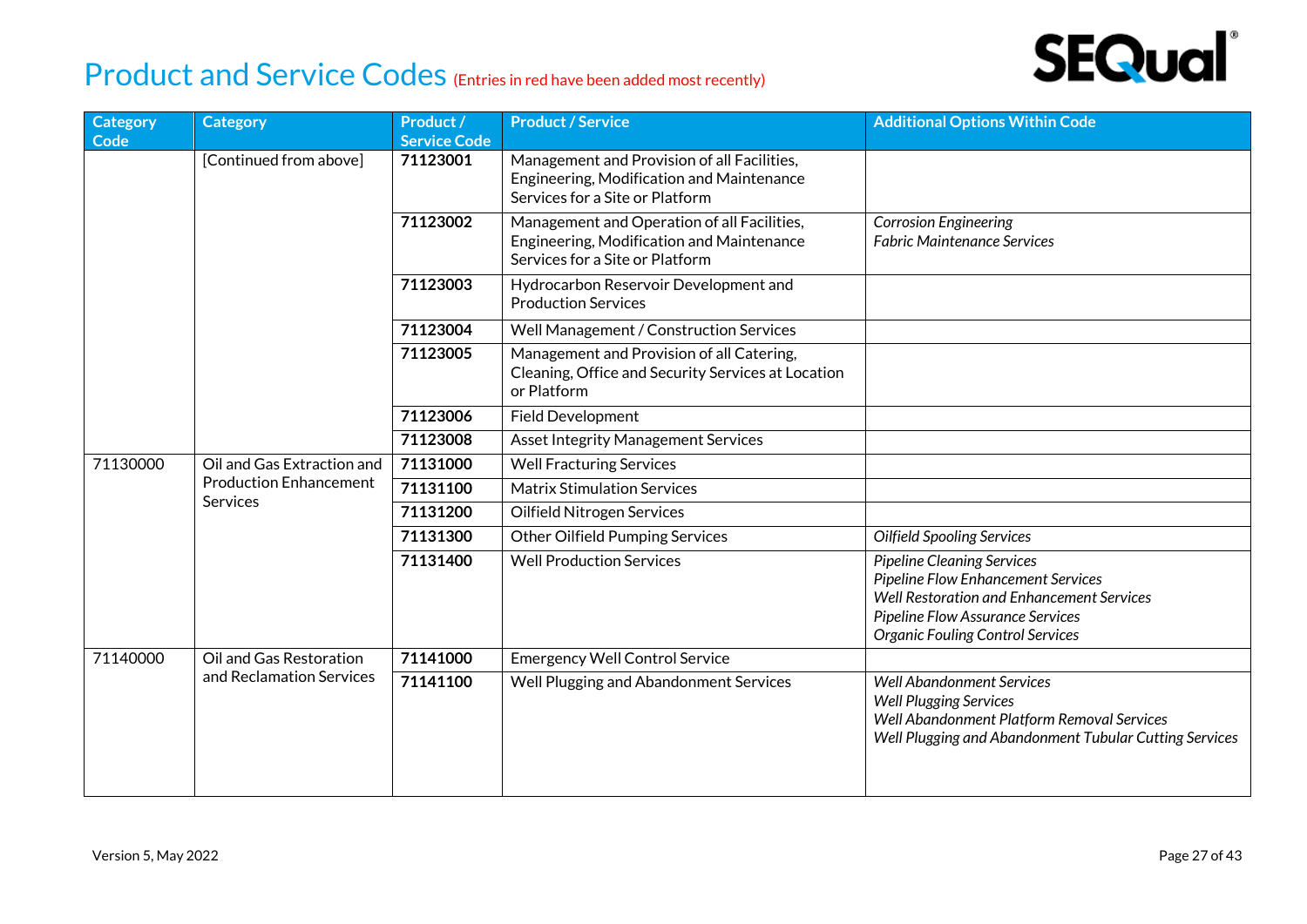# **SEQual**®

| Category<br>Code | <b>Category</b>                                                         | Product /<br><b>Service Code</b> | <b>Product / Service</b>                                              | <b>Additional Options Within Code</b>                                                                                                                                 |
|------------------|-------------------------------------------------------------------------|----------------------------------|-----------------------------------------------------------------------|-----------------------------------------------------------------------------------------------------------------------------------------------------------------------|
|                  | [Continued from above]                                                  | 71141200                         | <b>Well Site Restoration</b>                                          | <b>Well Cleaning or Swabbing Services</b><br><b>Well Site Restoration Services</b>                                                                                    |
|                  |                                                                         | 71141300                         | Subsea Facilities and Infrastructure Removal                          |                                                                                                                                                                       |
| 71150000         | Oil and Gas Data<br>Management and                                      | 71151000                         | Oilfield Information Management and<br><b>Communications Services</b> | Oilfield Data and Message Transmission Services<br><b>Computer Based Simulation Training Program Services</b>                                                         |
|                  | <b>Processing Services</b>                                              | 71151100                         | Oilfield Data Management Services                                     | Seismic Data Management Services<br>Data Storage and Backup                                                                                                           |
|                  |                                                                         | 71151200                         | <b>Oilfield Economic and Risk Model Services</b>                      |                                                                                                                                                                       |
|                  |                                                                         | 71151300                         | <b>Oilfield Interpretation Services</b>                               | <b>Geology Services</b><br>Geophysics Services<br>Reservoir Services<br>Oilfield Field Studies                                                                        |
|                  |                                                                         | 71151400                         | <b>Well Service Engineering</b>                                       |                                                                                                                                                                       |
| 71151500         | Hydrocarbon Allocation<br>Management and<br><b>Consultancy Services</b> | 71151501                         | <b>Hydrocarbon Allocation and Accounting</b>                          |                                                                                                                                                                       |
|                  |                                                                         | 71151502                         | <b>Hydrocarbon Measurement</b>                                        |                                                                                                                                                                       |
|                  |                                                                         | 71151503                         | Hydrocarbon Allocation, Accounting, and<br><b>Measurement Audits</b>  |                                                                                                                                                                       |
| 71160000         | Oil and Gas Well Project<br><b>Management Services</b>                  | 71161000                         | <b>Oilfield Modeling Services</b>                                     | Oilfield Risk Management Services                                                                                                                                     |
|                  |                                                                         | 71161100                         | <b>Oilfield Production Engineering Management</b>                     | <b>Enhanced Oil Recovery Services</b><br><b>Well Injection Services</b><br><b>Oilfield Production Chemistry Services</b><br><b>Oilfield Water Management Services</b> |
|                  |                                                                         | 71161200                         | <b>Oilfield Production Operations Management</b>                      | <b>Oilfield Planning Services</b>                                                                                                                                     |
|                  |                                                                         | 71161300                         | <b>Oilfield Project Management Services</b>                           | <b>Oilfield Audits or Inspection Services</b><br><b>Oilfield Field Development Services</b>                                                                           |
|                  |                                                                         | 71161400                         | <b>Well Construction Management Services</b>                          |                                                                                                                                                                       |
|                  |                                                                         | 71161500                         | <b>Well Site Operations Services</b>                                  |                                                                                                                                                                       |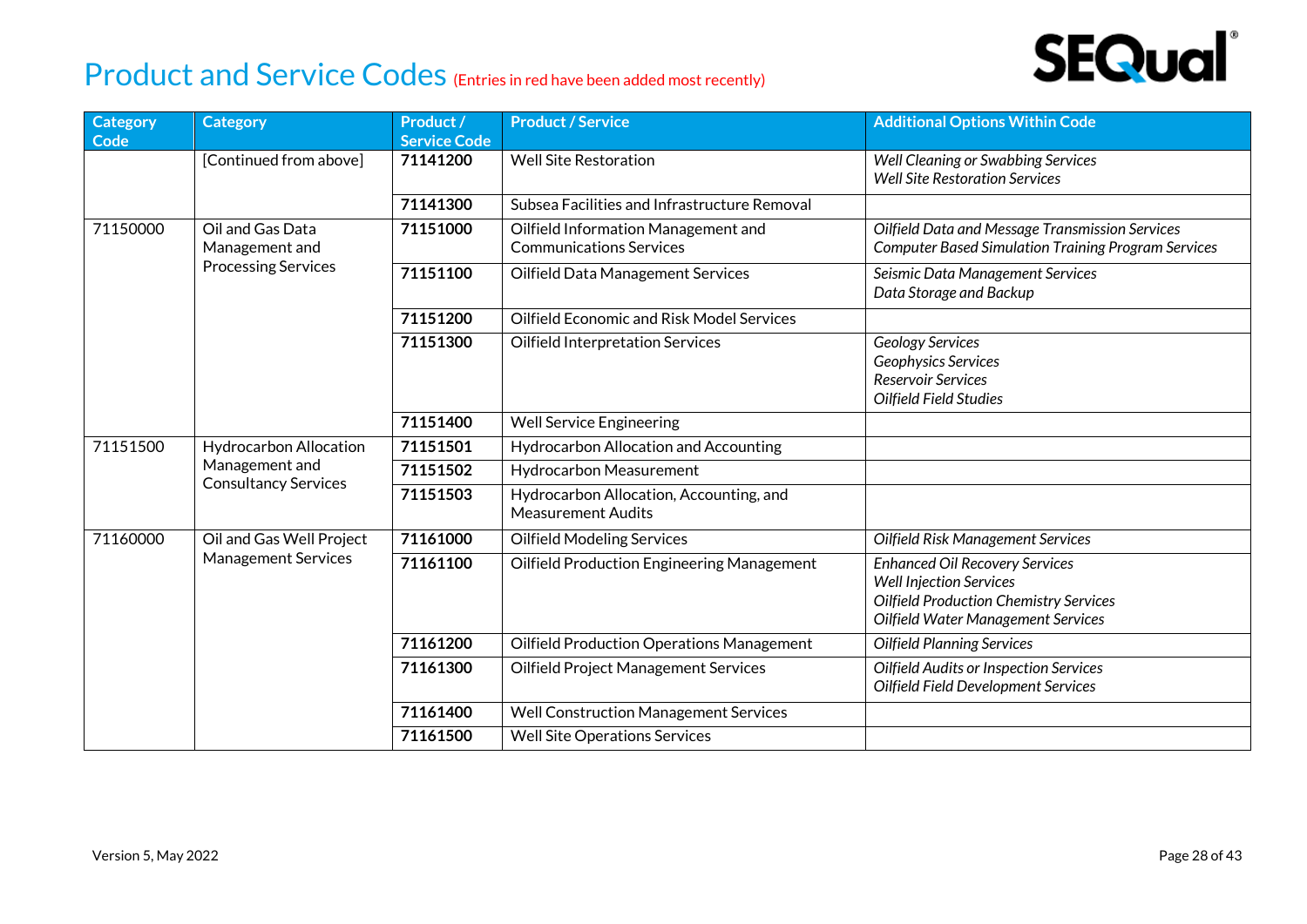

| <b>Category</b><br>Code | <b>Category</b>                                                    | Product /<br><b>Service Code</b> | <b>Product / Service</b>                                                                     | <b>Additional Options Within Code</b>                                                                                                                                                                                                             |
|-------------------------|--------------------------------------------------------------------|----------------------------------|----------------------------------------------------------------------------------------------|---------------------------------------------------------------------------------------------------------------------------------------------------------------------------------------------------------------------------------------------------|
|                         | [Continued from above]                                             | 71161600                         | <b>Other Oilfield Support Services</b>                                                       | Oilfield Equipment Brokerage Services<br><b>Oilfield Consultancy Services</b><br><b>Oilfield Drafting Services</b><br><b>Oilfield Certification Services</b><br><b>Oilfield Research and Development Services</b>                                 |
|                         |                                                                    | 71161800                         | Oilfield Waste Management Services                                                           | <b>Oilfield Waste Compaction Services</b><br><b>Oilfield Waste Baling Services</b>                                                                                                                                                                |
| 71161700                | Oilfield Regulatory<br><b>Compliance Services</b>                  | 71161701                         | Independent Well Examination Services                                                        |                                                                                                                                                                                                                                                   |
| 71170000                | Oil and Gas Laboratory<br><b>Testing Services</b>                  | 71170000                         | Oil and Gas Laboratory Testing Services                                                      | Crude Oil Testing<br><b>Natural Gas Testing Services</b><br><b>Produced Water Monitoring Services</b><br><b>Formation Water Testing Services</b>                                                                                                  |
|                         |                                                                    | 71171700                         | <b>Oil Condition Monitoring Services</b>                                                     | <b>Jet Fuel Recertification</b><br><b>Lube Oil Monitoring Service</b><br><b>Engine Oil Monitoring</b><br><b>Hydraulic Oil Monitoring</b><br><b>Diesel Fuel Monitoring</b><br><b>Fuel Oil Monitoring</b><br><b>Lubrication Management Services</b> |
| 72100000                | <b>Building and Facility</b><br>Maintenance and Repair<br>Services | 72101509                         | Fire Protection System and Equipment<br>Maintenance or Repair Service                        |                                                                                                                                                                                                                                                   |
|                         |                                                                    | 72101517                         | Portable Generator Maintenance and / or Repair<br>Service                                    |                                                                                                                                                                                                                                                   |
|                         |                                                                    | 72102100                         | Pest Control                                                                                 |                                                                                                                                                                                                                                                   |
|                         |                                                                    | 72102900                         | <b>Facility Maintenance and Repair Services</b>                                              | <b>Exterior Grounds Maintenance</b>                                                                                                                                                                                                               |
|                         |                                                                    | 72103100                         | Conveyance Systems Installation and Repair                                                   |                                                                                                                                                                                                                                                   |
| 72120000                | Nonresidential Building                                            | 72121500                         | <b>Industrial Plant Construction Services</b>                                                |                                                                                                                                                                                                                                                   |
|                         | <b>Construction Services</b>                                       | 72121503                         | Oil Refinery Construction Service                                                            |                                                                                                                                                                                                                                                   |
|                         |                                                                    | 72121510                         | Floating Oil and Gas Production Storage and<br><b>Offloading System Construction Service</b> |                                                                                                                                                                                                                                                   |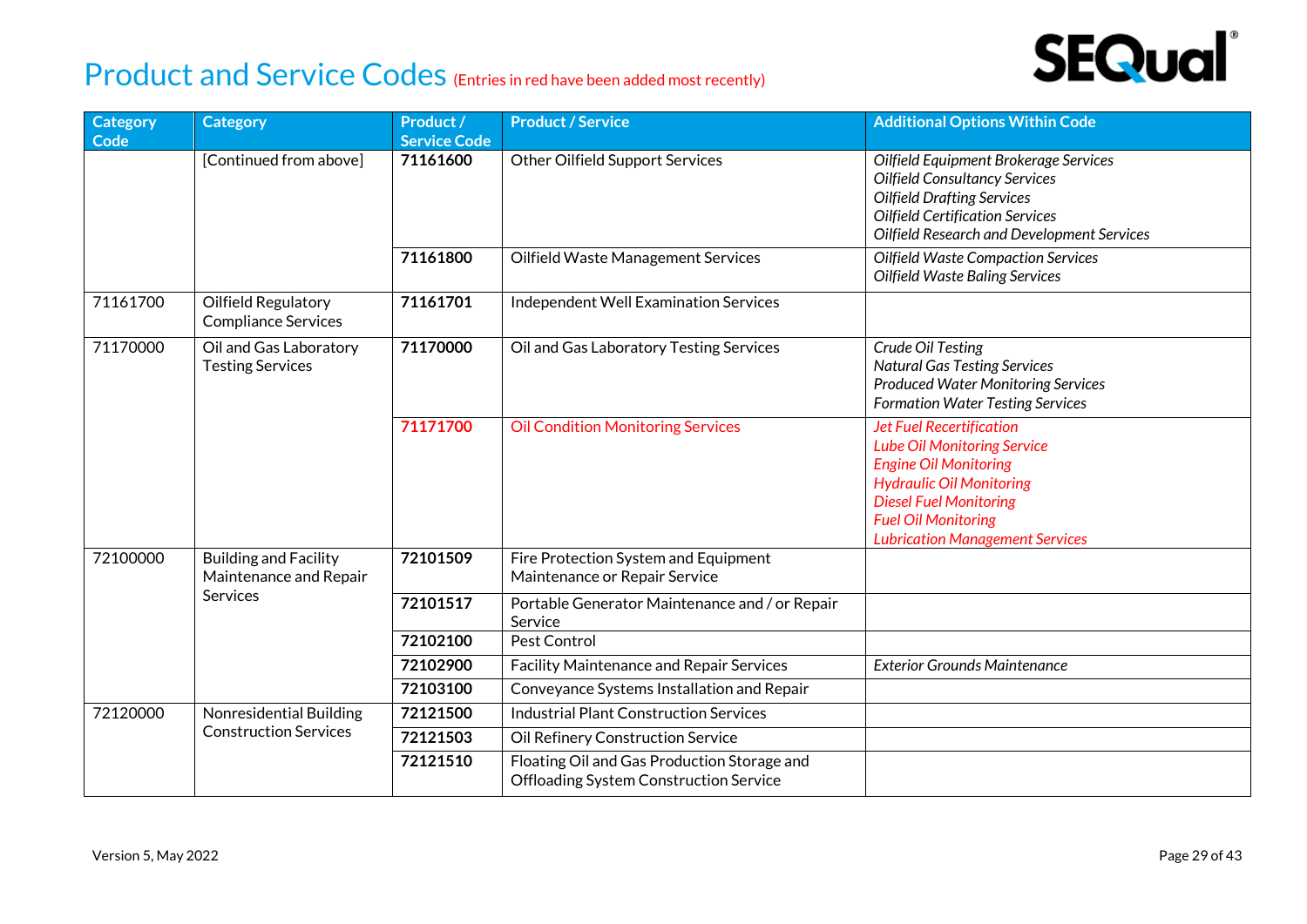

| <b>Category</b><br>Code | <b>Category</b>                                                             | Product /<br><b>Service Code</b> | <b>Product / Service</b>                                                                      | <b>Additional Options Within Code</b>                                                                                              |
|-------------------------|-----------------------------------------------------------------------------|----------------------------------|-----------------------------------------------------------------------------------------------|------------------------------------------------------------------------------------------------------------------------------------|
|                         | [Continued from above]                                                      | 72121511                         | Offshore Oil and Gas Production Facility Hookup<br>and Commissioning Service                  |                                                                                                                                    |
|                         |                                                                             | 72121512                         | Offshore Oil and Gas Production Facility<br>Equipment Installation and Integration Service    |                                                                                                                                    |
|                         |                                                                             | 72121513                         | Oil and Gas Plant Modular Fabrication Service                                                 |                                                                                                                                    |
|                         |                                                                             | 72121514                         | Oil and Gas Production Platform and Topside<br><b>Fabrication Service</b>                     |                                                                                                                                    |
|                         |                                                                             | 72121515                         | Floating Oil and Gas Production System Hull<br><b>Fabrication Service</b>                     |                                                                                                                                    |
|                         |                                                                             | 72121516                         | Fixed Oil and Gas Offshore Production Facilities<br><b>Fabrication Service</b>                |                                                                                                                                    |
|                         |                                                                             | 72121517                         | Liquid Natural Gas LNG Plant Construction Service                                             |                                                                                                                                    |
| 72140000                | <b>Heavy Construction</b><br><b>Services</b>                                | 72141100                         | Infrastructure Building and Surfacing and Paving<br>Services                                  |                                                                                                                                    |
|                         |                                                                             | 72141113                         | Oil and Gas Pipeline Construction Service                                                     |                                                                                                                                    |
|                         |                                                                             | 72141200                         | <b>Marine Construction Services</b>                                                           |                                                                                                                                    |
|                         |                                                                             | 72141216                         | <b>Offshore Construction Vessel Service</b>                                                   |                                                                                                                                    |
|                         |                                                                             | 72141702                         | <b>Construction Equipment Rental or Leasing Service</b>                                       |                                                                                                                                    |
| 72150000                | <b>Specialised Trade</b><br>Construction and<br><b>Maintenance Services</b> | 72151000                         | Boiler and Furnace Construction and Maintenance<br>Services                                   | <b>Boiler Maintenance Service</b><br><b>Boiler Installation and Setup Service</b><br>Heating System Maintenance and Repair Service |
|                         |                                                                             | 72151100                         | <b>Plumbing Construction Services</b>                                                         |                                                                                                                                    |
|                         |                                                                             | 72151200                         | Heating and Cooling and Air Conditioning HVAC<br><b>Construction and Maintenance Services</b> |                                                                                                                                    |
|                         |                                                                             | 72151300                         | Painting and Paper Hanging Services                                                           | <b>Industrial Painting Service</b><br><b>Ship Painting Service</b>                                                                 |
|                         |                                                                             | 72151403                         | Rope Access Work Positioning Service                                                          |                                                                                                                                    |
|                         |                                                                             | 72151500                         | <b>Electrical System Services</b>                                                             | Standby or Emergency Power Installation Service<br><b>Standby or Emergency Power Maintenance Service</b>                           |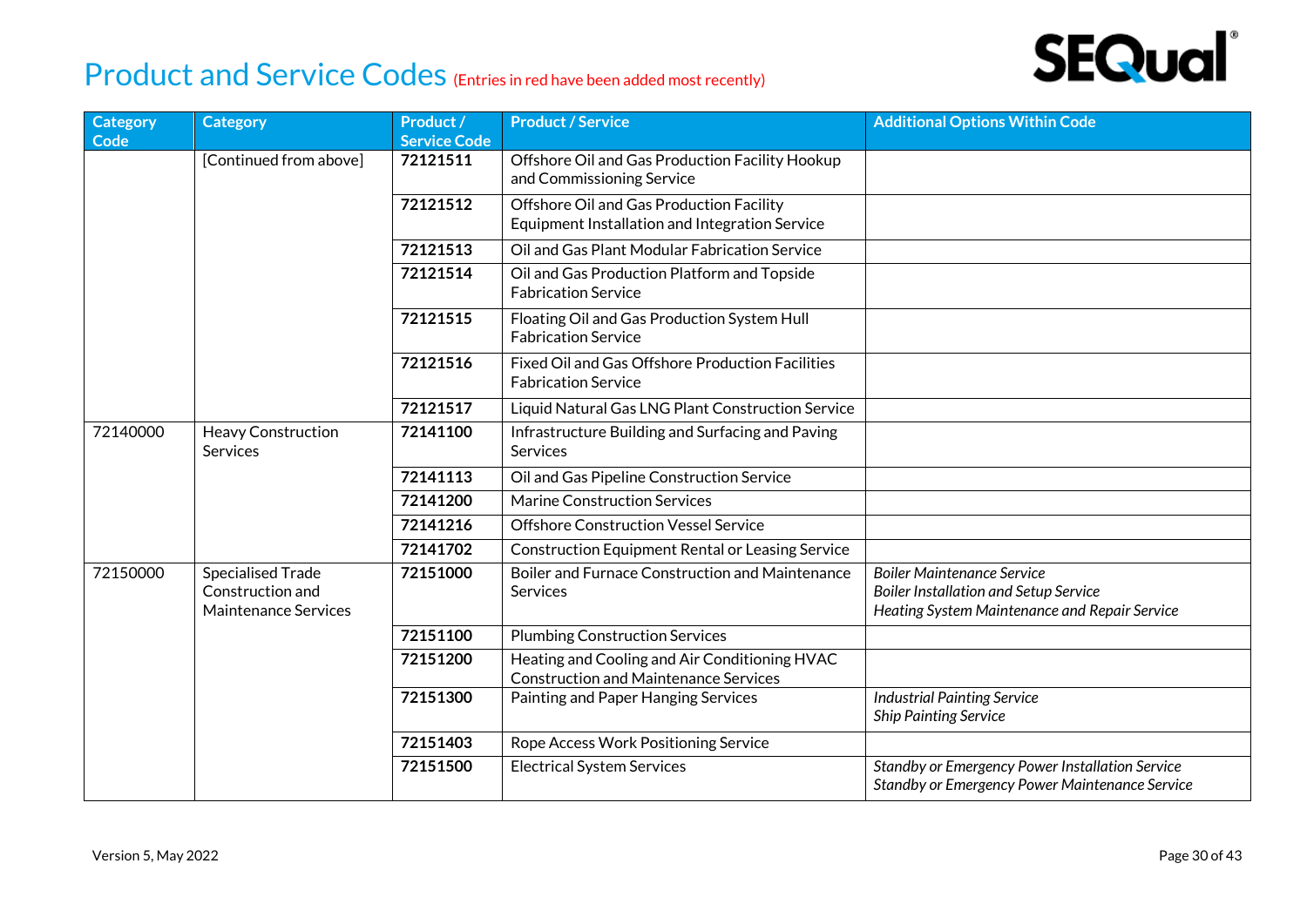

| <b>Category</b> | <b>Category</b>        | Product /                       | <b>Product / Service</b>                                           | <b>Additional Options Within Code</b>                    |
|-----------------|------------------------|---------------------------------|--------------------------------------------------------------------|----------------------------------------------------------|
| Code            | [Continued from above] | <b>Service Code</b><br>72151700 | Safety and Security System Installation Services                   |                                                          |
|                 |                        |                                 |                                                                    |                                                          |
|                 |                        | 72151800                        | Machine Installation and Maintenance and Repair<br>Services.       |                                                          |
|                 |                        | 72151900                        | Masonry and Stonework Services                                     |                                                          |
|                 |                        | 72152100                        | <b>Acoustical and Insulation Services</b>                          |                                                          |
|                 |                        | 72152300                        | <b>Carpentry Services</b>                                          |                                                          |
|                 |                        | 72152500                        | <b>Flooring Laying Services</b>                                    |                                                          |
|                 |                        | 72152600                        | Roofing and Siding and Sheet Metal Services                        |                                                          |
|                 |                        | 72152700                        | <b>Concrete Installation and Repair Services</b>                   |                                                          |
|                 |                        | 72153200                        | Coating and Caulking and Weather and Water and<br>Fireproofing     | <b>Corrosion Control Services</b>                        |
|                 |                        | 72153208                        | Insulation of Pipes and Boilers Service                            |                                                          |
|                 |                        | 72153300                        | Service Station Equipment Installation and<br>Maintenance Services |                                                          |
|                 |                        | 72153400                        | <b>Rigging and Scaffolding Services</b>                            | <b>Rigging Services</b><br><b>Scaffolding Services</b>   |
|                 |                        | 72153500                        | <b>Structural Exterior Cleaning Services</b>                       |                                                          |
|                 |                        | 72153505                        | <b>Construction Site Clean Up Service</b>                          |                                                          |
|                 |                        | 72153600                        | Interior Finishing and Furnishing and Remodeling<br>Services       | Office Furniture Installation or Reconfiguration Service |
|                 |                        | 72153900                        | <b>Building Site Preparation Services</b>                          |                                                          |
|                 |                        | 72154022                        | Hydraulic Equipment Installation and Maintenance<br>Service        |                                                          |
|                 |                        | 72154054                        | Catalyst Loading or Removal Service                                |                                                          |
|                 |                        | 72154055                        | <b>Tank Cleaning Service</b>                                       |                                                          |
|                 |                        | 72154056                        | Tank Maintenance or Repair Service                                 |                                                          |
|                 |                        | 72154059                        | Leak Detection, Sealing and Repair Service                         |                                                          |
|                 |                        | 72154070                        | <b>Thermal Imaging Survey</b>                                      |                                                          |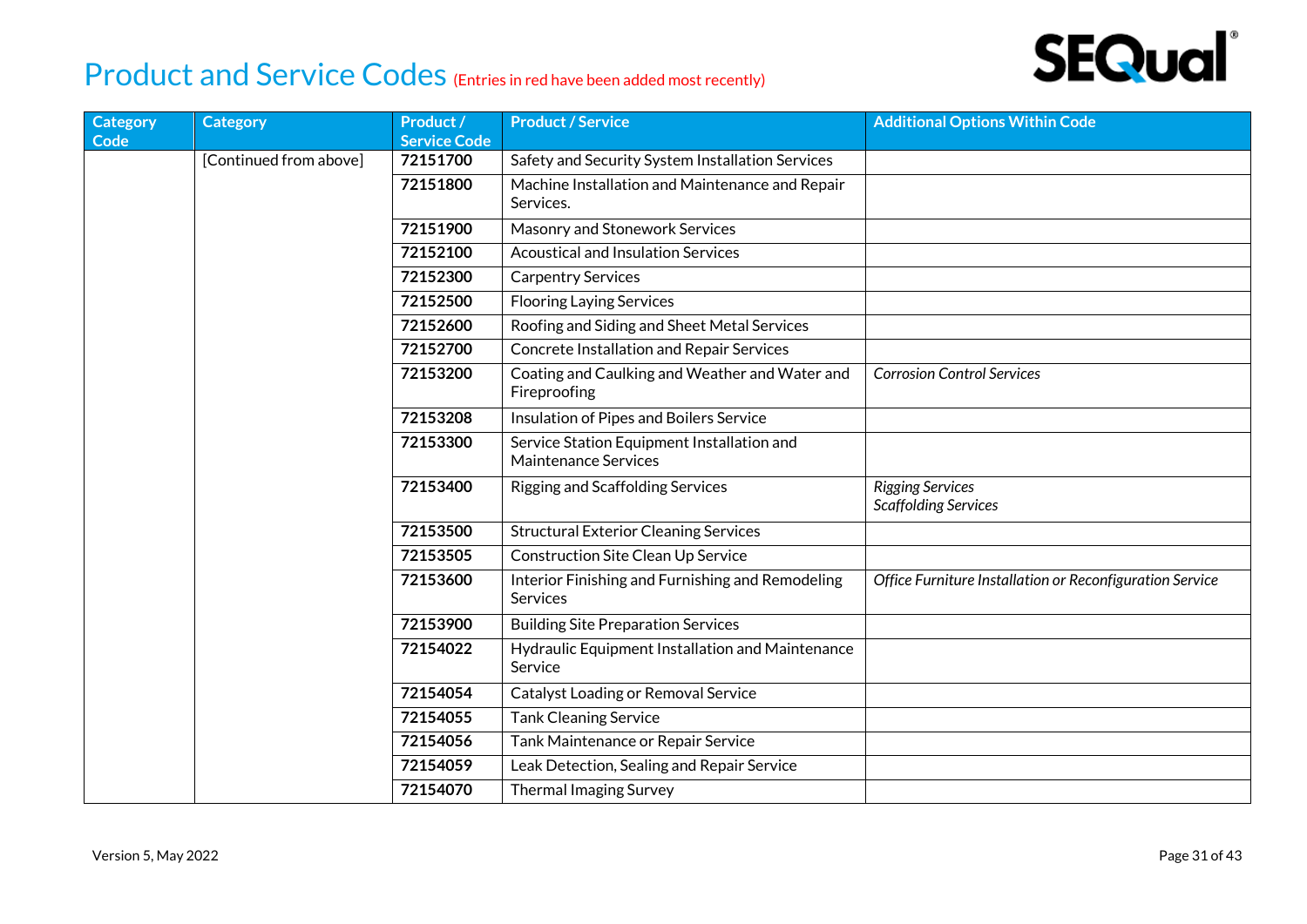

| <b>Category</b><br>Code | <b>Category</b>                                                                | Product /<br><b>Service Code</b> | <b>Product / Service</b>                                               | <b>Additional Options Within Code</b> |
|-------------------------|--------------------------------------------------------------------------------|----------------------------------|------------------------------------------------------------------------|---------------------------------------|
|                         | [Continued from above]                                                         | 72154071                         | Uncrewed Aerial Vehicle UAV or Drone Services                          |                                       |
|                         |                                                                                | 72154072                         | <b>Robotic Inspection Services</b>                                     |                                       |
|                         |                                                                                | 72154073                         | Installation and Maintenance Services in Confined<br><b>Spaces</b>     |                                       |
|                         |                                                                                | 72154103                         | Rotary Pump Maintenance or Repair Service                              |                                       |
|                         |                                                                                | 72154104                         | Gearbox Maintenance and Repair Service                                 |                                       |
|                         |                                                                                | 72154105                         | Control Valve Maintenance and Repair Service                           |                                       |
|                         |                                                                                | 72154109                         | Centrifugal Pump Maintenance or Repair Service                         |                                       |
|                         |                                                                                | 72154110                         | Fin Fan Cooling Tower Maintenance and Repair<br>Service                |                                       |
|                         |                                                                                | 72154200                         | Instrumentation Installation Maintenance and<br><b>Repair Services</b> |                                       |
|                         |                                                                                | 72154301                         | Turbine Equipment Maintenance or Repair Service                        |                                       |
|                         |                                                                                | 72154400                         | Pipefitting Fabrication and Maintenance Services                       |                                       |
|                         |                                                                                | 72154500                         | Heavy Equipment Installation and Maintenance<br>Services               |                                       |
|                         |                                                                                | 72154502                         | Crane Maintenance and Repair Service                                   |                                       |
|                         |                                                                                | 72154503                         | <b>Crane Rental Service</b>                                            |                                       |
| 72154100                | Distribution and<br><b>Conditioning System</b><br><b>Equipment Maintenance</b> | 72154101                         | Air Compressor Rental and Maintenance Service                          |                                       |
|                         | and Repair Services                                                            | 72154102                         | Heat Exchanger Maintenance or Repair Service                           |                                       |
| 73000000                | Industrial Production and<br><b>Manufacturing Services</b>                     | 73121614                         | Non Destructive Testing Service                                        |                                       |
| 73150000                | Manufacturing Support                                                          | 73151500                         | <b>Assembly Services</b>                                               |                                       |
|                         | Services                                                                       | 73151600                         | <b>Packaging Services</b>                                              |                                       |
|                         |                                                                                | 73151700                         | <b>Material Treatment</b>                                              | <b>Aluminium Anodising Service</b>    |
|                         |                                                                                | 73151800                         | <b>Converting Services</b>                                             |                                       |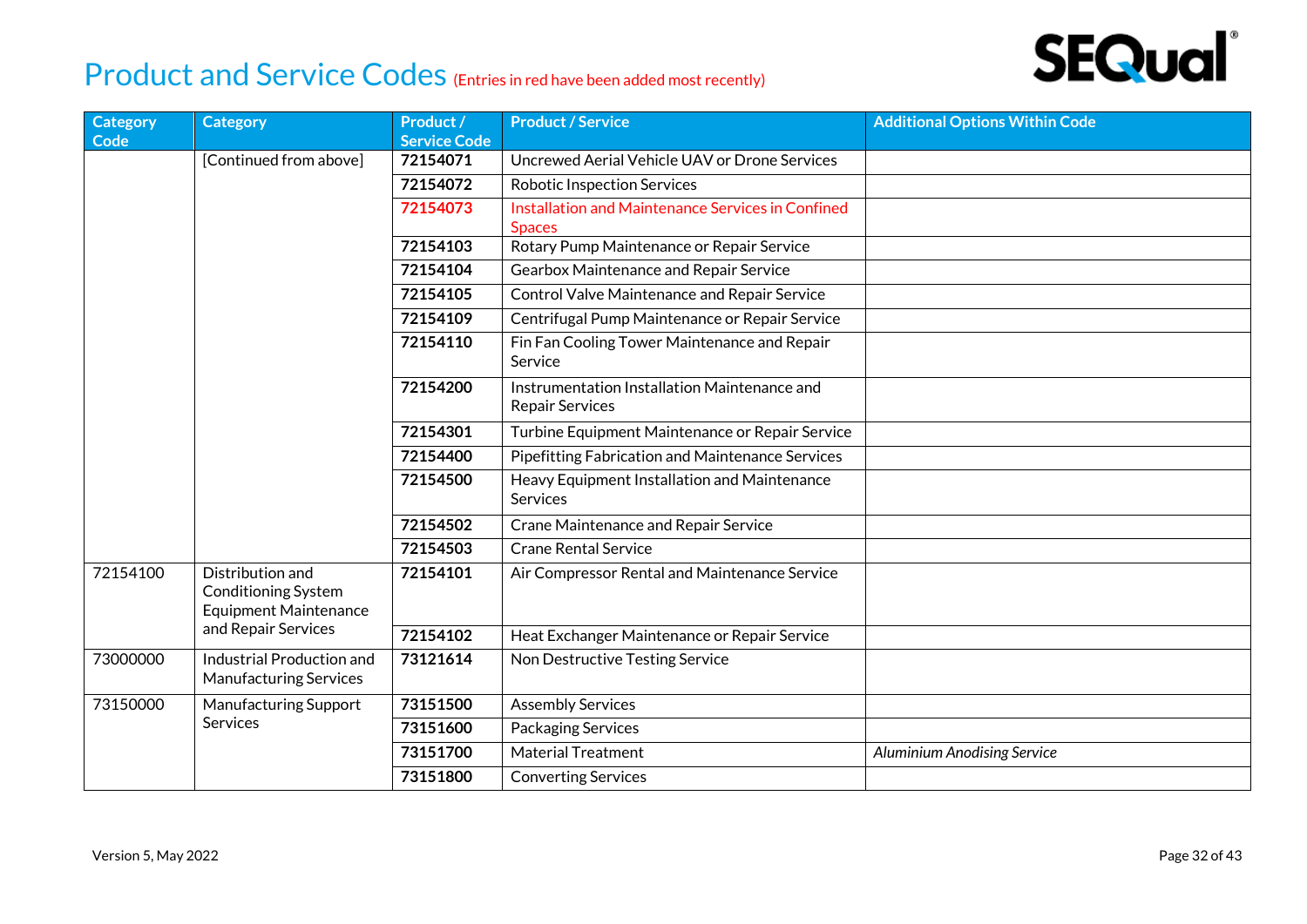

| Category                    | <b>Category</b>                               | Product /           | <b>Product / Service</b>                                          | <b>Additional Options Within Code</b>                                                                                     |
|-----------------------------|-----------------------------------------------|---------------------|-------------------------------------------------------------------|---------------------------------------------------------------------------------------------------------------------------|
| Code                        |                                               | <b>Service Code</b> |                                                                   |                                                                                                                           |
|                             | [Continued from above]                        | 73151900            | <b>Industrial Printing Services</b>                               |                                                                                                                           |
|                             |                                               | 73152000            | <b>Filling Services</b>                                           |                                                                                                                           |
|                             |                                               | 73152100            | Manufacturing Equipment Maintenance and<br><b>Repair Services</b> | Valve or Valve Part Testing Maintenance or Repair Service                                                                 |
| 73180000<br><b>Services</b> | Machining and Processing                      | 73181000            | <b>Machining Services</b>                                         | <b>Drilling Services</b><br><b>Bending Services</b><br><b>Flame Cutting Services</b><br><b>Surface Treatment Services</b> |
|                             |                                               | 73181100            | <b>Coating Services</b>                                           |                                                                                                                           |
|                             |                                               | 73181119            | <b>Powdercoat Coating Service</b>                                 |                                                                                                                           |
|                             |                                               | 73181200            | <b>Forming Services</b>                                           |                                                                                                                           |
|                             |                                               | 73181300            | <b>Heat Treatment Services</b>                                    |                                                                                                                           |
|                             |                                               | 73181900            | Welding and Brazing and Soldering Services                        |                                                                                                                           |
|                             |                                               | 73182000            | <b>Torquing of Tooling Equipment</b>                              | <b>Torquing of Premium Connections</b><br><b>Torquing of Rotary Connections</b>                                           |
|                             |                                               | 73182100            | <b>Pressure Testing Services</b>                                  | <b>Hydrostatic Testing Services</b><br><b>Gas Testing Services</b>                                                        |
|                             |                                               | 73182200            | <b>Flushing and Cleaning Services</b>                             | <b>Fluid Flushing Services</b>                                                                                            |
| 76000000                    | <b>Industrial Cleaning</b><br><b>Services</b> | 76000000            | <b>Industrial Cleaning Services</b>                               |                                                                                                                           |
| 76100000                    | <b>Decontamination Services</b>               | 76101601            | Radioactive Decontamination Services                              |                                                                                                                           |
|                             |                                               | 76101602            | Asbestos Removal or Encapsulation                                 |                                                                                                                           |
|                             |                                               | 76101606            | <b>Chemical Based Equipment Cleaning Service</b>                  |                                                                                                                           |
| 76120000                    | Refuse Disposal and                           | 76121500            | Refuse Collection and Disposal                                    |                                                                                                                           |
|                             | Treatment                                     | 76121600            | Non Hazardous Waste Disposal                                      |                                                                                                                           |
|                             |                                               | 76121700            | Liquid Waste Treatment                                            | <b>Chemical Treatment Services</b>                                                                                        |
|                             |                                               | 76121800            | <b>Refuse Treatment</b>                                           |                                                                                                                           |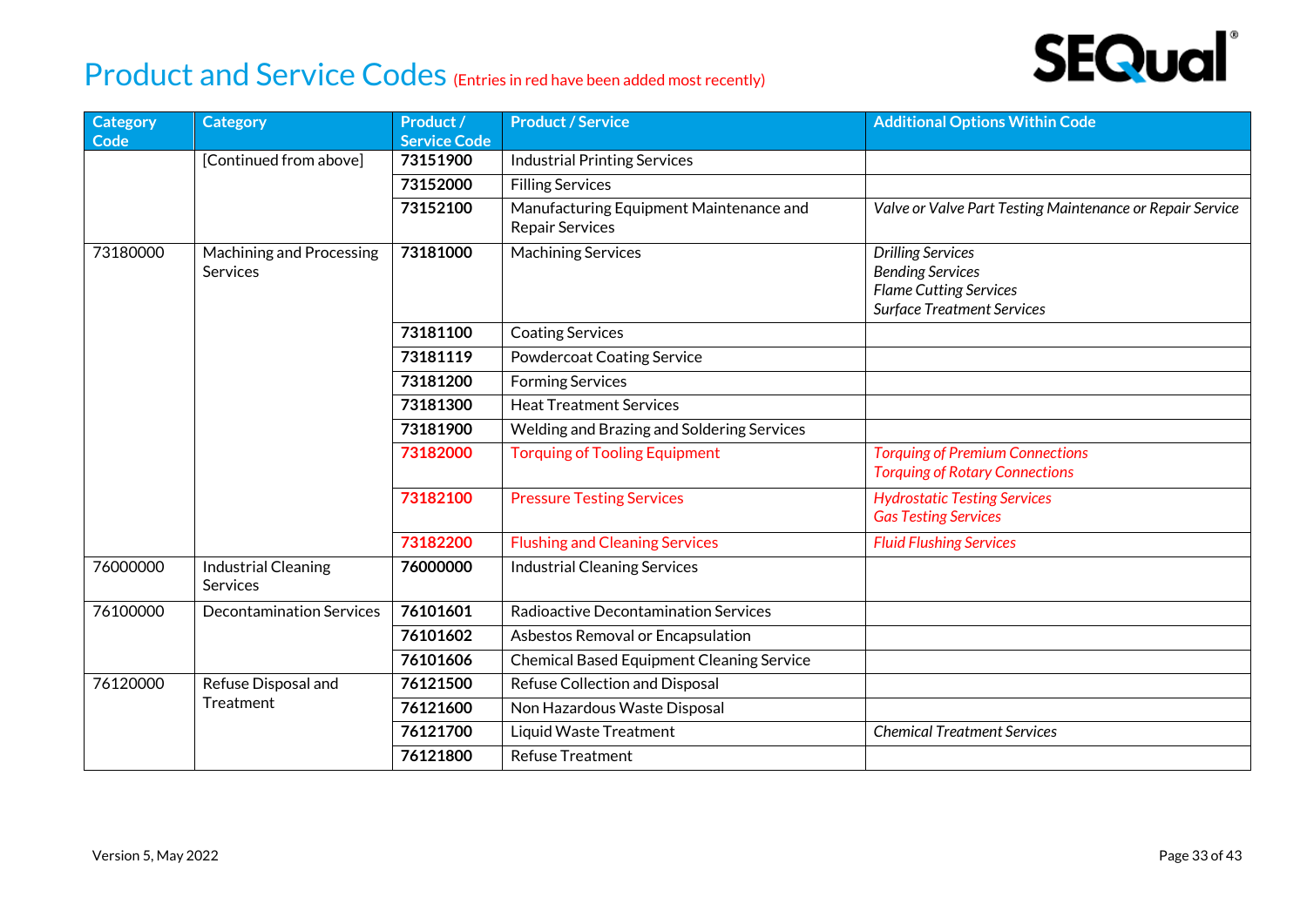

| <b>Category</b><br>Code | <b>Category</b>                                    | Product /<br><b>Service Code</b> | <b>Product / Service</b>                  | <b>Additional Options Within Code</b>                                                                                                              |
|-------------------------|----------------------------------------------------|----------------------------------|-------------------------------------------|----------------------------------------------------------------------------------------------------------------------------------------------------|
|                         | [Continued from above]                             | 76121900                         | Hazardous Waste Disposal                  | Drilling Waste Handling, Treatment, and Disposal<br>Hazardous Waste Water Disposal                                                                 |
|                         |                                                    | 76122000                         | <b>Landfill Services</b>                  |                                                                                                                                                    |
|                         |                                                    | 76122100                         | Waste to Fuel Blending Services           |                                                                                                                                                    |
|                         |                                                    | 76122200                         | <b>Waste Incineration Services</b>        |                                                                                                                                                    |
|                         |                                                    | 76122300                         | <b>Recycling Services</b>                 |                                                                                                                                                    |
|                         |                                                    | 76122400                         | <b>Refuse Disposal and Treatment Fees</b> |                                                                                                                                                    |
| 76130000                | <b>Toxic and Hazardous</b><br><b>Waste Cleanup</b> | 76131500                         | <b>Nuclear Waste Treatment</b>            | Radioactive Waste Material Treatment<br>Radioactive Containment Services                                                                           |
|                         |                                                    | 76131600                         | <b>Toxic Spill Cleanup</b>                | <b>Toxic Spill Containment</b><br><b>Toxic Substances Spill Cleanup</b>                                                                            |
|                         |                                                    | 76131700                         | Oil Spill Cleanup                         | Oil Residue Disposal or Control Services<br><b>Oil Spill Treatment Services</b>                                                                    |
| 77100000                | Environmental                                      | 77101500                         | Environmental Impact Assessment           | Development Consent or Approval Processing Service                                                                                                 |
|                         | Management                                         | 77101600                         | <b>Environmental Planning</b>             |                                                                                                                                                    |
|                         |                                                    | 77101700                         | <b>Environmental Advisory Services</b>    | <b>Radiation Protection Services</b>                                                                                                               |
|                         |                                                    | 77101800                         | <b>Environmental Auditing</b>             | <b>Activity Specific Environmental Auditing Services</b><br><b>Environmental Quality Control Services</b>                                          |
|                         |                                                    | 77101900                         | <b>Pollution Investigation Services</b>   |                                                                                                                                                    |
|                         |                                                    | 77102000                         | <b>Environmental Reporting Services</b>   | <b>Emission Reporting Compliance Services</b><br>Safety Compliance or Accident Reporting Service<br>Waste Generation or Disposal Reporting Service |
| 77110000                | <b>Environmental Protection</b>                    | 77111500                         | <b>Environmental Safety Services</b>      | <b>Hydrogen Sulfide Protection Services</b>                                                                                                        |
| 77120000                | Pollution Tracking and                             | 77121500                         | <b>Air Pollution</b>                      |                                                                                                                                                    |
|                         | Monitoring and<br>Rehabilitation                   | 77121600                         | <b>Soil Pollution</b>                     |                                                                                                                                                    |
|                         |                                                    | 77121700                         | <b>Water Pollution</b>                    | <b>Surface Water Pollution Drainage Services</b>                                                                                                   |
| 77140000                | Environmental Laboratory<br>Services               | 77141700                         | Soil or Sludge or Solid Waste Testing     |                                                                                                                                                    |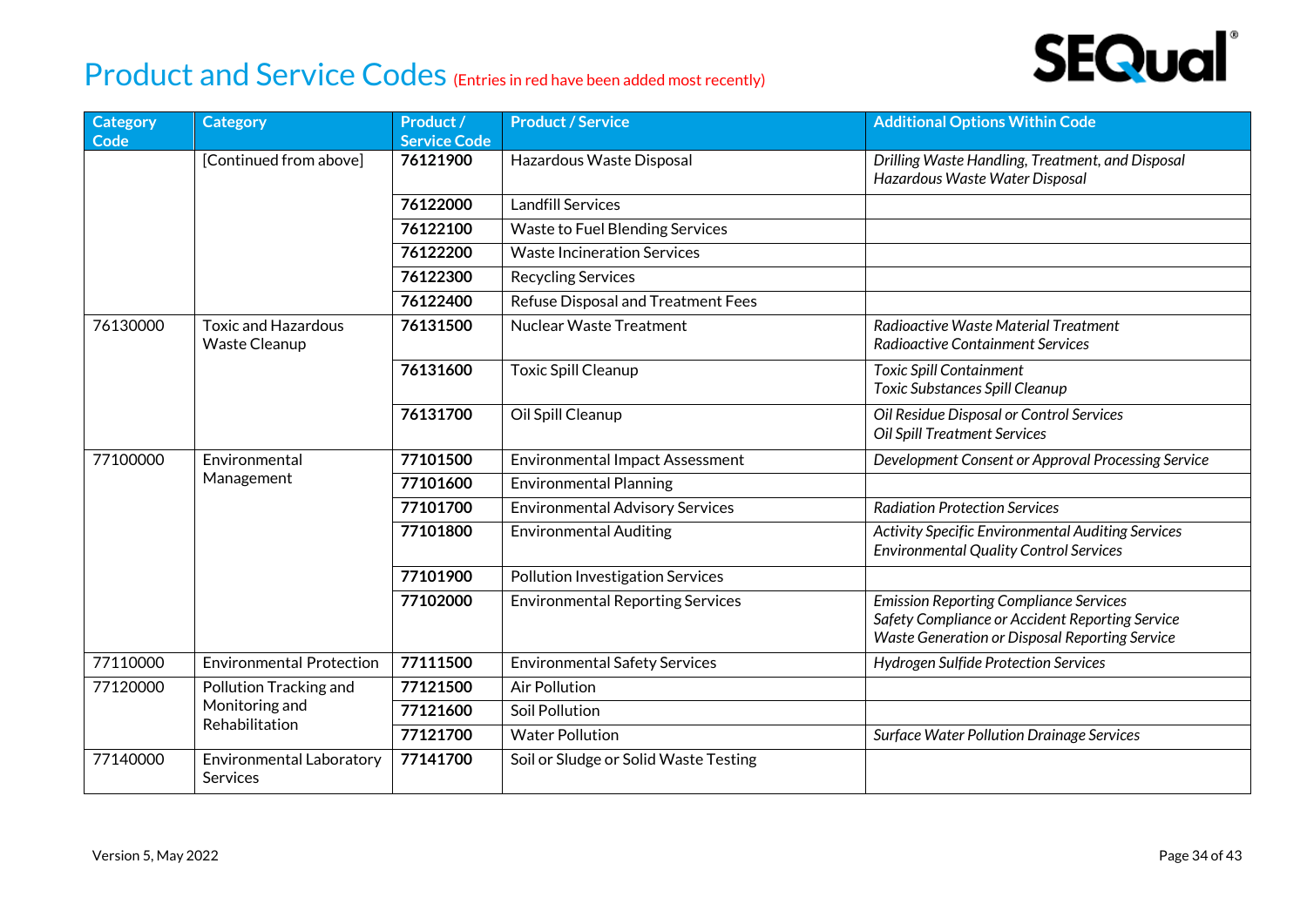

| Category         | <b>Category</b>          | Product /                       | <b>Product / Service</b>                                                | <b>Additional Options Within Code</b>                                                                                                               |
|------------------|--------------------------|---------------------------------|-------------------------------------------------------------------------|-----------------------------------------------------------------------------------------------------------------------------------------------------|
| Code<br>78100000 | Mail and Cargo Transport | <b>Service Code</b><br>78101500 | Air Cargo Transport                                                     |                                                                                                                                                     |
|                  |                          | 78101600                        | Rail Cargo Transport                                                    |                                                                                                                                                     |
|                  |                          |                                 |                                                                         |                                                                                                                                                     |
|                  |                          | 78101700                        | Marine Cargo Transport                                                  |                                                                                                                                                     |
|                  |                          | 78101706                        | Oil and Gas Offshore Platform Supply Vessel<br>Service                  |                                                                                                                                                     |
|                  |                          | 78101712                        | Marine Cargo Assurance, Loss Control, and<br><b>Expediting Services</b> |                                                                                                                                                     |
|                  |                          | 78101800                        | Road Cargo Transport                                                    |                                                                                                                                                     |
|                  |                          | 78101804                        | <b>Relocation Services</b>                                              |                                                                                                                                                     |
|                  |                          | 78101805                        | <b>Tanker Truck and Trailer Rental Service</b>                          |                                                                                                                                                     |
|                  |                          | 78101900                        | Intermodal Cargo Transport                                              |                                                                                                                                                     |
|                  |                          | 78102100                        | <b>Pipeline Services</b>                                                |                                                                                                                                                     |
|                  |                          | 78102103                        | Pipeline Inline Inspection Service                                      |                                                                                                                                                     |
|                  |                          | 78102200                        | Postal and Small Parcel and Courier Services                            |                                                                                                                                                     |
| 78110000         | Passenger Transport      | 78111500                        | Passenger Air Transportation                                            |                                                                                                                                                     |
|                  |                          | 78111501                        | <b>Helicopter Services</b>                                              |                                                                                                                                                     |
|                  |                          | 78111505                        | Passenger Aircraft Rental or Leasing Service                            |                                                                                                                                                     |
|                  |                          | 78111600                        | Passenger Railway Transportation                                        |                                                                                                                                                     |
|                  |                          | 78111700                        | Passenger Marine Transportation                                         | Oil and Gas Offshore Platform Personnel Transportation<br>Service                                                                                   |
|                  |                          | 78111800                        | Passenger Road Transportation                                           | Vehicle Rental<br>Vehicle Leasing of Sedans or Coupes or Station Wagons<br>Vehicle Leasing of Passenger Vans or Minivans<br><b>Taxicab Services</b> |
| 78130000         | Storage                  | 78131500                        | Farm Products Warehousing                                               |                                                                                                                                                     |
|                  |                          | 78131600                        | <b>General Goods Storage</b>                                            |                                                                                                                                                     |
|                  |                          | 78131700                        | <b>Bulk Storage</b>                                                     |                                                                                                                                                     |
|                  |                          | 78131800                        | Specialised Warehousing Storage                                         | Critical Spare Part Storage Service                                                                                                                 |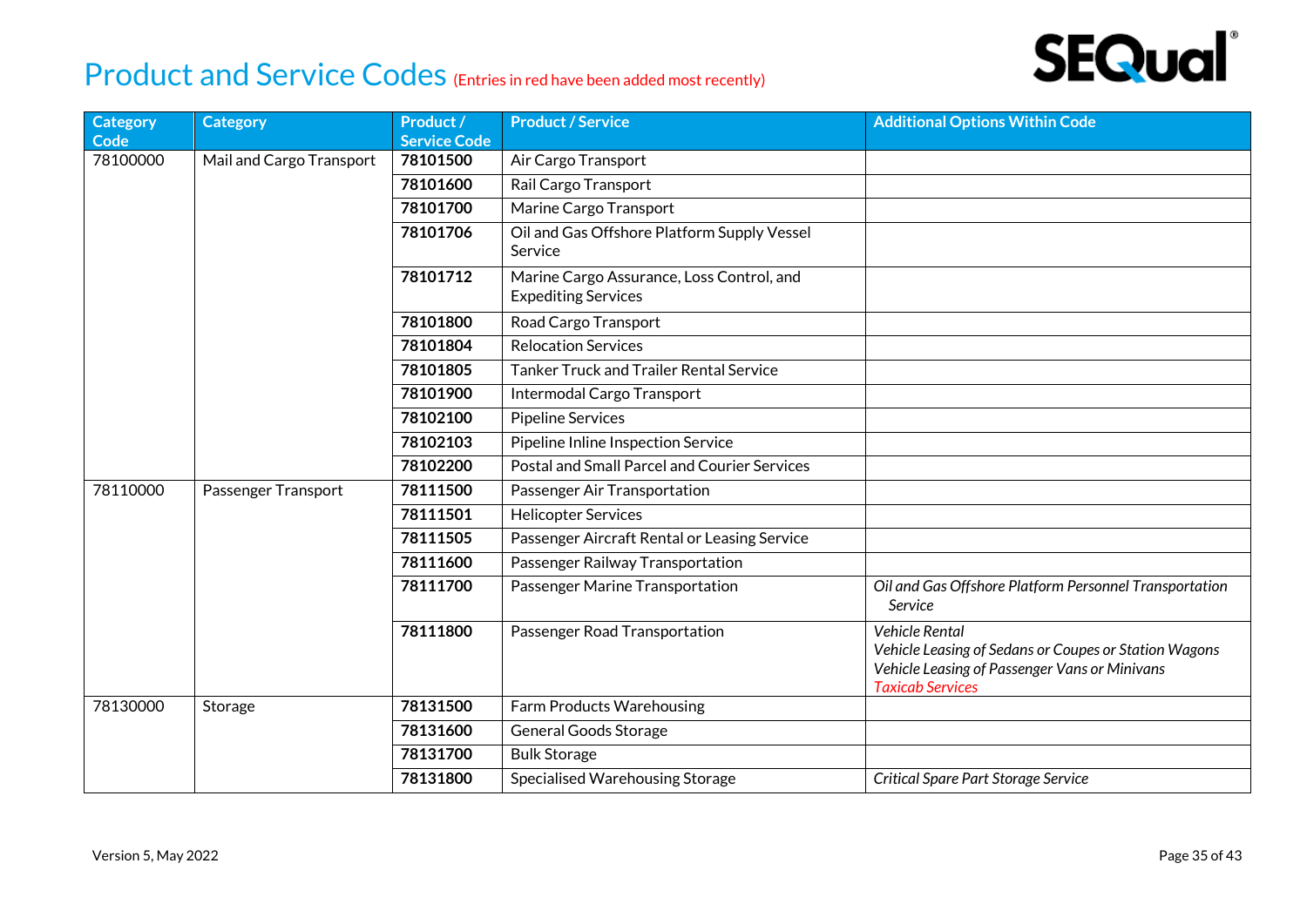## **SEQual**®

| <b>Category</b><br><b>Code</b> | <b>Category</b>                 | Product /<br><b>Service Code</b> | <b>Product / Service</b>                                                | <b>Additional Options Within Code</b>                                                                                                                                                                                                                                                        |
|--------------------------------|---------------------------------|----------------------------------|-------------------------------------------------------------------------|----------------------------------------------------------------------------------------------------------------------------------------------------------------------------------------------------------------------------------------------------------------------------------------------|
| 78140000                       | <b>Transport Services</b>       | 78141500                         | <b>Transport Arranging Services</b>                                     |                                                                                                                                                                                                                                                                                              |
|                                |                                 | 78141501                         | <b>Freight Forwarders Services</b>                                      |                                                                                                                                                                                                                                                                                              |
|                                |                                 | 78141502                         | <b>Customs Brokerage Services</b>                                       |                                                                                                                                                                                                                                                                                              |
|                                |                                 | 78141600                         | Inspection                                                              |                                                                                                                                                                                                                                                                                              |
|                                |                                 | 78141700                         | Navigational Services                                                   | <b>Tugboat Services</b>                                                                                                                                                                                                                                                                      |
|                                |                                 | 78141800                         | <b>Terminal Services</b>                                                | Oil and Gas Offshore Support Shore Base Service<br>Port Agency Services                                                                                                                                                                                                                      |
|                                |                                 | 78141900                         | <b>Transport Container Rental Services</b>                              |                                                                                                                                                                                                                                                                                              |
|                                |                                 | 78142005                         | <b>Ship Brokerage Services</b>                                          |                                                                                                                                                                                                                                                                                              |
|                                |                                 | 78142100                         | Logistics Operations Management                                         |                                                                                                                                                                                                                                                                                              |
| 78180000                       | Transportation Repair or        | 78181500                         | Vehicle Maintenance and Repair Services                                 |                                                                                                                                                                                                                                                                                              |
|                                | <b>Maintenance Services</b>     | 78181600                         | <b>Panel and Paint Services</b>                                         |                                                                                                                                                                                                                                                                                              |
|                                |                                 | 78181700                         | Transport Fuelling and Vehicle Storage and<br><b>Support Services</b>   |                                                                                                                                                                                                                                                                                              |
|                                |                                 | 78182002                         | Coastal and Transoceanic Water Vessel Salvage<br>and Refloating Service |                                                                                                                                                                                                                                                                                              |
| 80100000                       | Management Advisory<br>Services | 80101500                         | Business and Corporate Management Consultation<br><b>Services</b>       | Information Technology Consultation Services<br><b>Strategic Planning Consultation Services</b><br>Organisational Structure Consultation Services<br><b>Business Intelligence Consultation Services</b><br>Risk Management Consultation Service<br><b>Human Resources Consulting Service</b> |
|                                |                                 | 80101600                         | <b>Project Management</b>                                               | Economic or Financial Evaluation of Projects<br>Project Administration or Planning<br>Feasibility Studies or Screening of Project Ideas                                                                                                                                                      |
|                                |                                 | 80101700                         | Industrial Management                                                   | <b>Professional Procurement Services</b><br><b>Chemical Management Service</b><br><b>Emergency Response Management and Consultancy</b><br><b>Services</b>                                                                                                                                    |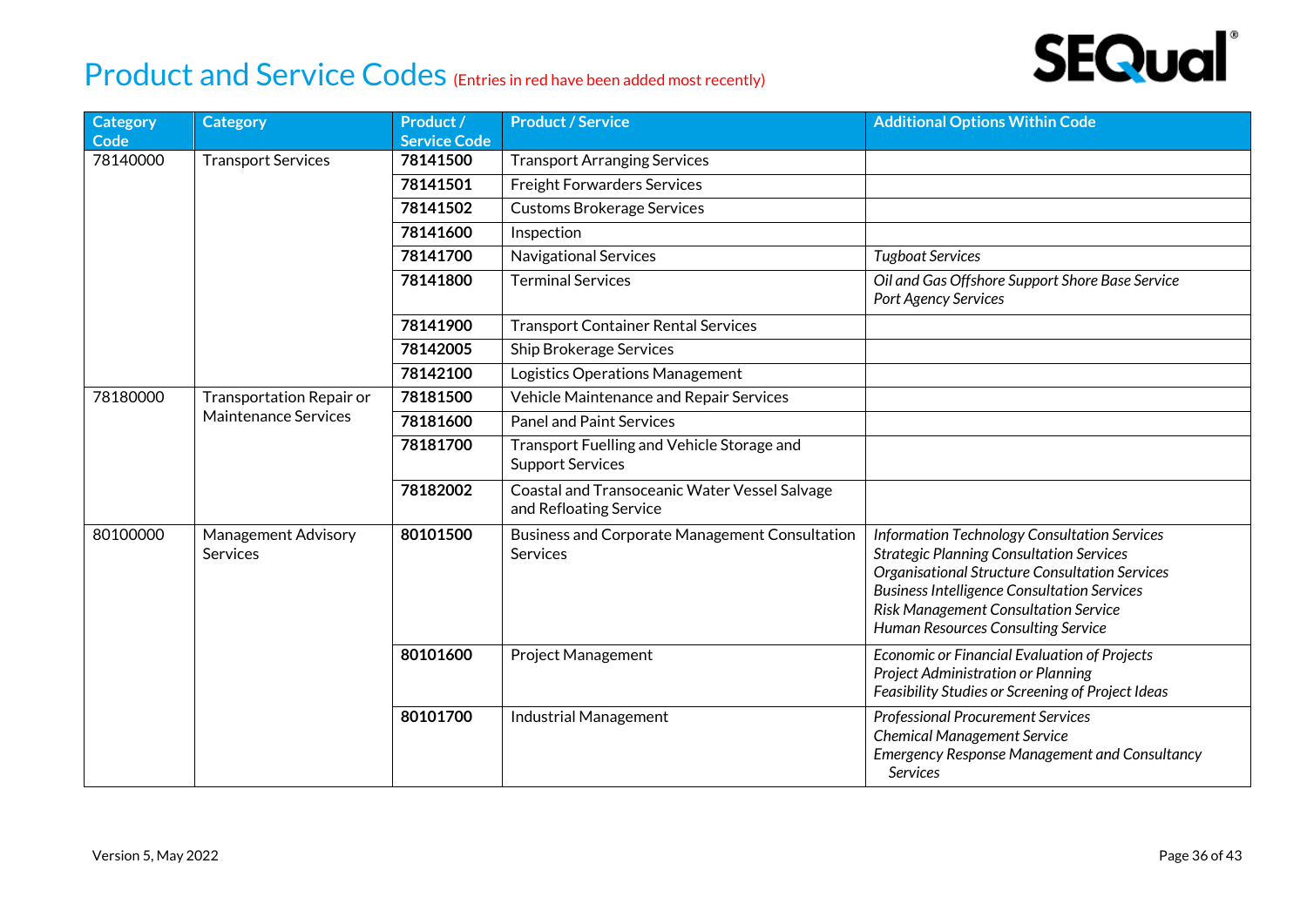

| <b>Category</b><br><b>Code</b> | <b>Category</b>                        | Product /<br><b>Service Code</b> | <b>Product / Service</b>                                        | <b>Additional Options Within Code</b>                                                                                                                                                    |
|--------------------------------|----------------------------------------|----------------------------------|-----------------------------------------------------------------|------------------------------------------------------------------------------------------------------------------------------------------------------------------------------------------|
| 80101800                       | Health and Safety<br>Management        | 80101801                         | Health and Safety Management and Consultancy<br><b>Services</b> |                                                                                                                                                                                          |
| 80110000                       | <b>Human Resources</b><br>Services     | 80111500                         | Human Resource Development                                      | <b>Outplacement Services</b><br><b>Service Recognition Programs</b><br><b>Employee Assistance Programs</b>                                                                               |
|                                |                                        | 80111600                         | <b>Temporary Personnel Services</b>                             | Temporary Clerical or Administrative Assistance<br><b>Temporary Technician Staffing Needs</b><br><b>Temporary Engineering Services</b><br>Temporary Safety Health Environmental Services |
|                                |                                        | 80111700                         | <b>Personnel Recruitment</b>                                    |                                                                                                                                                                                          |
| 80120000                       | Legal Services                         | 80120000                         | Legal Services                                                  | <b>Business Law Services</b><br><b>Civil Liability Services</b><br><b>Contract Law Services</b><br><b>Criminal Law Services</b><br><b>Family Law Services</b>                            |
| 80130000                       | <b>Real Estate Services</b>            | 80131500                         | Lease or Rental of Property or Building                         |                                                                                                                                                                                          |
|                                |                                        | 80131600                         | Sale of Property and Building                                   |                                                                                                                                                                                          |
|                                |                                        | 80131700                         | <b>Escrow and Title Services</b>                                |                                                                                                                                                                                          |
|                                |                                        | 80131800                         | Real Estate Management Services                                 |                                                                                                                                                                                          |
| 80140000                       | Marketing and<br>Distribution          | 80141500                         | Market Research                                                 |                                                                                                                                                                                          |
|                                |                                        | 80141600                         | Sales and Business Promotion Activities                         |                                                                                                                                                                                          |
|                                |                                        | 80141607                         | <b>Events Management</b>                                        |                                                                                                                                                                                          |
|                                |                                        | 80141700                         | Distribution                                                    |                                                                                                                                                                                          |
|                                |                                        | 80141800                         | <b>Mailing Services</b>                                         |                                                                                                                                                                                          |
|                                |                                        | 80141900                         | <b>Trade Shows and Exhibits</b>                                 |                                                                                                                                                                                          |
| 80151600                       | <b>International Trade</b><br>Services | 80151605                         | <b>Customs Consulting Service</b>                               |                                                                                                                                                                                          |
| 80160000                       | <b>Business Administration</b>         | 80161505                         | <b>Fleet Management Services</b>                                |                                                                                                                                                                                          |
|                                | Services                               | 80161507                         | <b>Audio Visual Services</b>                                    |                                                                                                                                                                                          |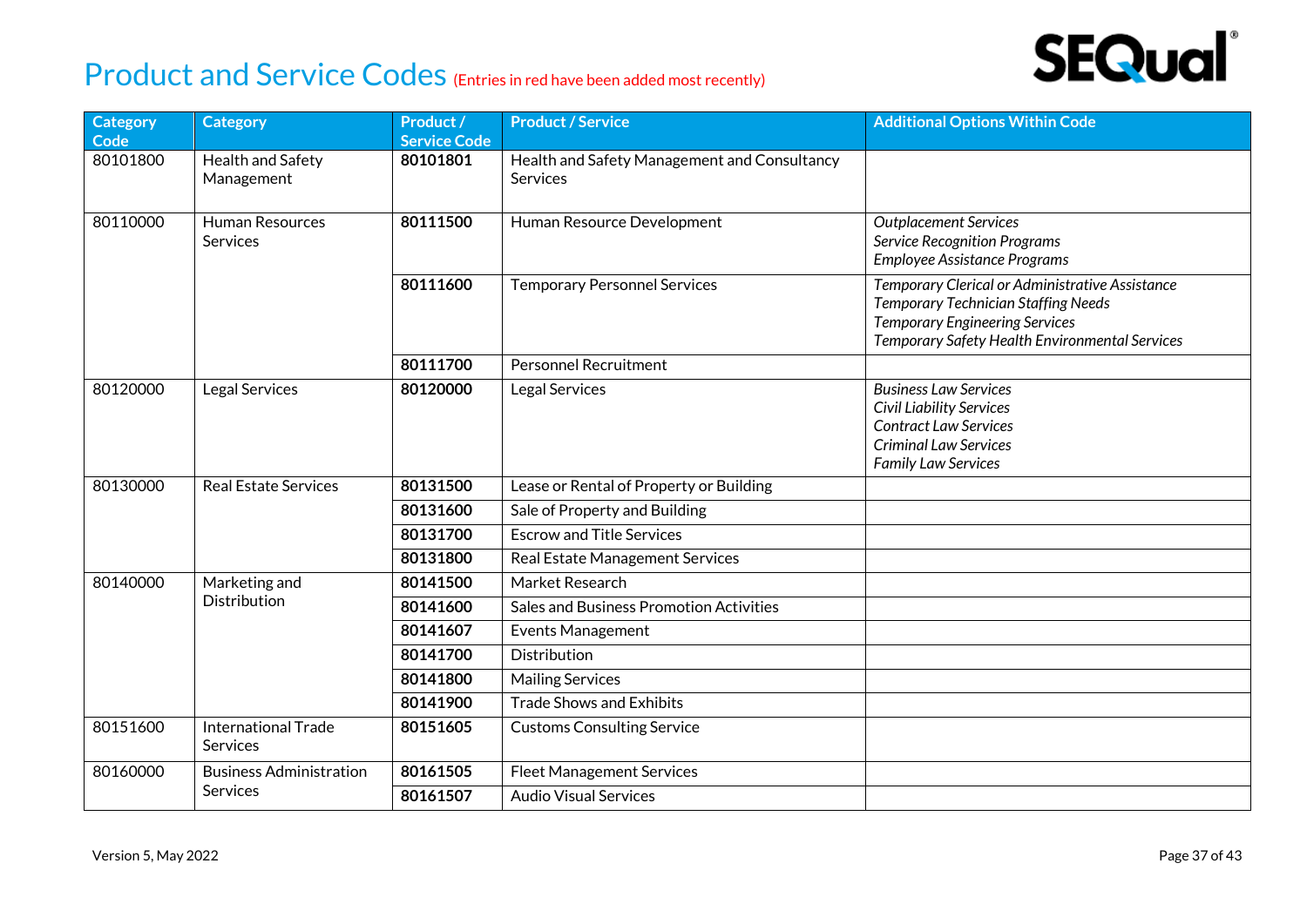## **SEQual**®

| Category<br>Code            | <b>Category</b>                                    | Product /<br><b>Service Code</b> | <b>Product / Service</b>                                               | <b>Additional Options Within Code</b>                                                                                                                                                     |
|-----------------------------|----------------------------------------------------|----------------------------------|------------------------------------------------------------------------|-------------------------------------------------------------------------------------------------------------------------------------------------------------------------------------------|
|                             | [Continued from above]                             | 80161508                         | Document Destruction Services, including<br>Magnetic Media             |                                                                                                                                                                                           |
|                             |                                                    | 80161604                         | Information Technology IT Management Services                          |                                                                                                                                                                                           |
| 80170000                    | <b>Public Relations and</b>                        | 80171600                         | <b>Publicity and Marketing Support Services</b>                        |                                                                                                                                                                                           |
|                             | Professional<br><b>Communications Services</b>     | 80172100                         | <b>Issues and Crisis Management Services</b>                           | <b>Crisis Management and Recovery Service</b>                                                                                                                                             |
| 81100000<br><b>Services</b> | <b>Professional Engineering</b>                    | 81101500                         | <b>Civil Engineering</b>                                               | <b>Structural Engineering</b><br><b>Architectural Engineering</b><br>Geotechnical or Geoseismic Engineering<br>Harbour or Water Ports Engineering<br><b>Technical Drawing</b>             |
|                             |                                                    | 81101512                         | Geographic Information System GIS Services                             |                                                                                                                                                                                           |
|                             |                                                    | 81101600                         | <b>Mechanical Engineering</b>                                          |                                                                                                                                                                                           |
|                             |                                                    | 81101700                         | <b>Electrical and Electronic Engineering</b>                           | Electronic Measurement and Recording Instrument<br><b>Engineering and Design Service</b>                                                                                                  |
|                             |                                                    | 81101800                         | <b>Chemical Engineering</b>                                            | <b>Chemical Process Engineering Service</b>                                                                                                                                               |
|                             |                                                    | 81101900                         | Oil and Gas Engineering                                                |                                                                                                                                                                                           |
|                             |                                                    | 81102000                         | Mining Engineering                                                     |                                                                                                                                                                                           |
|                             |                                                    | 81102100                         | Ocean Engineering                                                      |                                                                                                                                                                                           |
|                             |                                                    | 81102200                         | <b>Transportation Engineering</b>                                      |                                                                                                                                                                                           |
|                             |                                                    | 81102300                         | <b>Aeronautical Engineering</b>                                        |                                                                                                                                                                                           |
|                             |                                                    | 81102400                         | Electrical Power Transmission Engineering                              |                                                                                                                                                                                           |
|                             |                                                    | 81102500                         | <b>Permitting Services</b>                                             |                                                                                                                                                                                           |
|                             |                                                    | 81102600                         | <b>Sampling Services</b>                                               |                                                                                                                                                                                           |
|                             |                                                    | 81102700                         | Instrumented Control Systems Design and<br><b>Engineering Services</b> | Fire and Gas Monitoring and Control System Engineering<br><b>Services</b><br>Process Control System Design and Engineering Services<br><b>Vibration and Condition Monitoring Services</b> |
| 81103000                    | Marine Operation and<br><b>Inspection Services</b> | 81103001                         | Under Water Inspection in lieu of Dry-Docking<br>Service               |                                                                                                                                                                                           |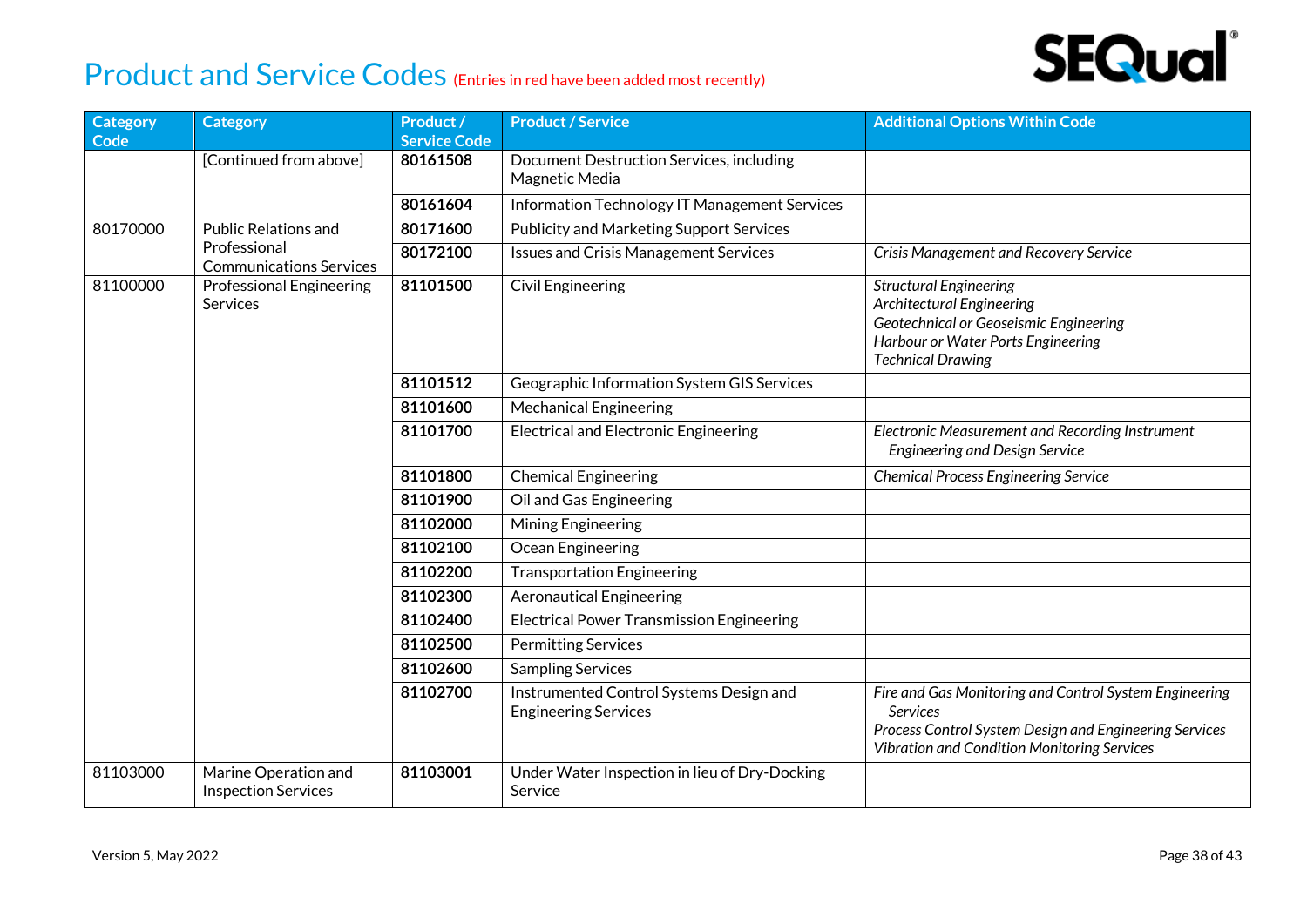

| Category<br>Code | <b>Category</b>                                      | Product /<br><b>Service Code</b> | <b>Product / Service</b>                                      | <b>Additional Options Within Code</b>                                                                                                                                                                                                                  |
|------------------|------------------------------------------------------|----------------------------------|---------------------------------------------------------------|--------------------------------------------------------------------------------------------------------------------------------------------------------------------------------------------------------------------------------------------------------|
|                  | [Continued from above]                               | 81103002                         | In Water Survey                                               |                                                                                                                                                                                                                                                        |
|                  |                                                      | 81103003                         | <b>Special Periodic Survey</b>                                |                                                                                                                                                                                                                                                        |
|                  |                                                      | 81103004                         | <b>Mooring Service</b>                                        |                                                                                                                                                                                                                                                        |
|                  |                                                      | 81103005                         | Marine Heavy Lifting service                                  |                                                                                                                                                                                                                                                        |
|                  |                                                      | 81103006                         | Offshore Standby and Support Vessel Services                  |                                                                                                                                                                                                                                                        |
|                  |                                                      | 81103007                         | Offshore Rig Positioning Service                              |                                                                                                                                                                                                                                                        |
|                  |                                                      | 81103008                         | Marine Consultancy Services                                   |                                                                                                                                                                                                                                                        |
|                  |                                                      | 81103009                         | <b>Anchor Handling Services</b>                               |                                                                                                                                                                                                                                                        |
|                  |                                                      | 81103010                         | Marine Inspection Services                                    |                                                                                                                                                                                                                                                        |
|                  |                                                      | 81103011                         | Mooring System Inspection Services                            |                                                                                                                                                                                                                                                        |
| 81103100         | Aviation Operation and<br><b>Inspection Services</b> | 81103101                         | <b>Aviation Consultancy Services</b>                          |                                                                                                                                                                                                                                                        |
|                  |                                                      | 81103102                         | Aviation Inspection and Audit Services                        |                                                                                                                                                                                                                                                        |
| 81110000         | <b>Computer Services</b>                             | 81111500                         | Software or Hardware Engineering                              | <b>Operating System Programming Services</b><br>Database Design<br>Systems Architecture                                                                                                                                                                |
|                  |                                                      | 81111600                         | <b>Computer Programmers</b>                                   |                                                                                                                                                                                                                                                        |
|                  |                                                      | 81111700                         | Management Information Systems MIS                            |                                                                                                                                                                                                                                                        |
|                  |                                                      | 81111800                         | System and System Component Administration<br><b>Services</b> | Computer or Network or Internet Security<br>Local Area Network LAN Maintenance or Support<br>Wide Area Network WAN Maintenance or Support<br>Database Analysis Service<br>Technical Support or Help Desk Services<br><b>Quality Assurance Services</b> |
|                  |                                                      | 81111900                         | <b>Information Retrieval Systems</b>                          |                                                                                                                                                                                                                                                        |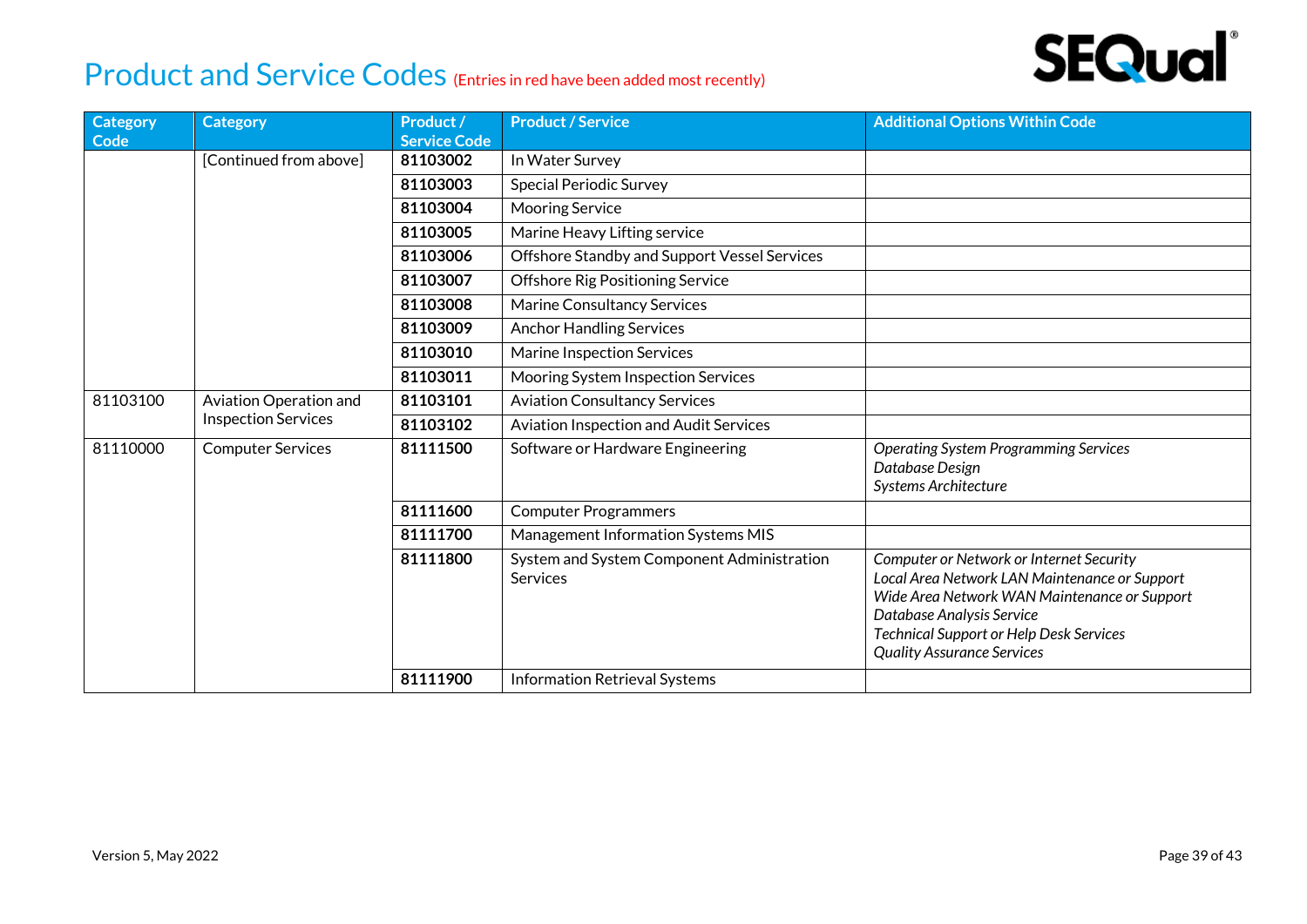

| Category<br>Code | <b>Category</b>               | Product /<br><b>Service Code</b> | <b>Product / Service</b>                         | <b>Additional Options Within Code</b>                                                                                                                                                                                                                                                                                                                                                                       |
|------------------|-------------------------------|----------------------------------|--------------------------------------------------|-------------------------------------------------------------------------------------------------------------------------------------------------------------------------------------------------------------------------------------------------------------------------------------------------------------------------------------------------------------------------------------------------------------|
|                  | [Continued from above]        | 81112000                         | Data Services                                    | <b>Content or Data Standardisation Services</b><br><b>Content or Data Classification Services</b><br><b>Data Conversion Service</b><br>Data Center Services<br><b>Disaster Recovery Services</b><br><b>Document Scanning Services</b>                                                                                                                                                                       |
|                  |                               | 81112100                         | <b>Internet Services</b>                         | World Wide Web WWW Site Design Services                                                                                                                                                                                                                                                                                                                                                                     |
|                  |                               | 81112200                         | Software Maintenance and Support                 | Operating System Software Maintenance                                                                                                                                                                                                                                                                                                                                                                       |
|                  |                               | 81112300                         | <b>Computer Hardware Maintenance and Support</b> |                                                                                                                                                                                                                                                                                                                                                                                                             |
| 81120000         | Economics                     | 81121500                         | <b>Economic Analysis</b>                         |                                                                                                                                                                                                                                                                                                                                                                                                             |
|                  |                               | 81121600                         | Monetary Systems and Issues                      |                                                                                                                                                                                                                                                                                                                                                                                                             |
| 81140000         | Manufacturing<br>Technologies | 81141500                         | <b>Quality Control</b>                           | <b>Materials Testing</b><br>Equipment Test Calibration or Repair<br><b>Production Standards Development</b><br><b>Product Testing</b><br>Equipment Inspection and Verification Services<br>Quality Control and Quality Assurance (QA/QC) Audit and<br><b>Verification Services</b><br>Quality Control and Quality Assurance (QA/QC)<br><b>Consultancy Services</b><br><b>Client Representative Services</b> |
|                  |                               | 81141600                         | Supply Chain Management                          |                                                                                                                                                                                                                                                                                                                                                                                                             |
|                  |                               | 81141700                         | <b>Production Planning and Control</b>           |                                                                                                                                                                                                                                                                                                                                                                                                             |
|                  |                               | 81141800                         | <b>Facilities Management</b>                     | Safety or Risk Analysis                                                                                                                                                                                                                                                                                                                                                                                     |
| 81150000         | <b>Earth Science Services</b> | 81151500                         | Meteorology                                      | Meteorological Services                                                                                                                                                                                                                                                                                                                                                                                     |
|                  |                               | 81151600                         | Cartography                                      | <b>Map Production</b><br>Photogrammetry                                                                                                                                                                                                                                                                                                                                                                     |
|                  |                               | 81151700                         | Geology                                          |                                                                                                                                                                                                                                                                                                                                                                                                             |
|                  |                               | 81151703                         | <b>Geological Surveys</b>                        |                                                                                                                                                                                                                                                                                                                                                                                                             |
|                  |                               | 81151800                         | Oceanography and Hydrology                       | Oceanographic Survey                                                                                                                                                                                                                                                                                                                                                                                        |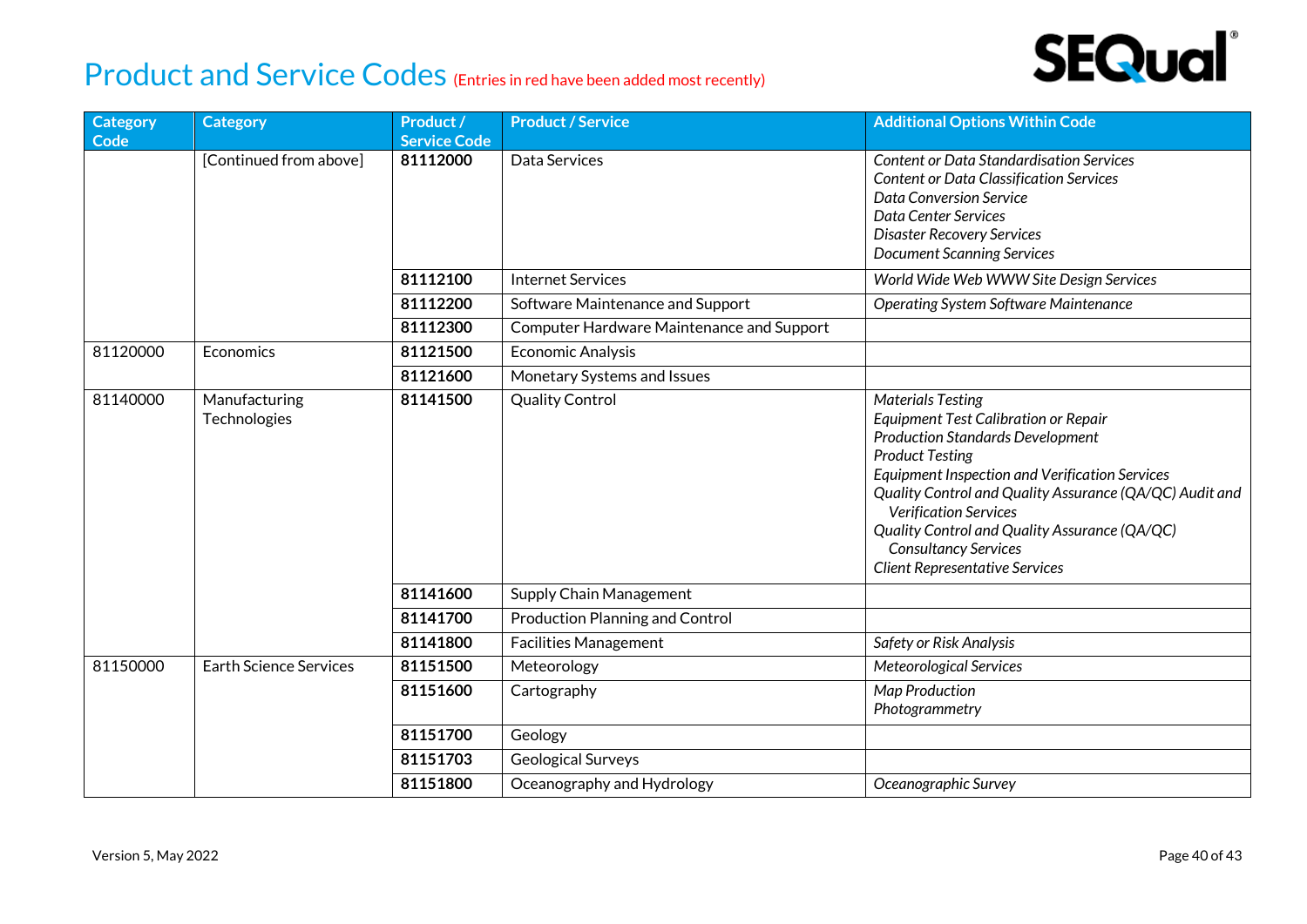

| Category | <b>Category</b>               | Product /           | <b>Product / Service</b>                      | <b>Additional Options Within Code</b>                                                                                                                                                                                         |
|----------|-------------------------------|---------------------|-----------------------------------------------|-------------------------------------------------------------------------------------------------------------------------------------------------------------------------------------------------------------------------------|
| Code     |                               | <b>Service Code</b> |                                               |                                                                                                                                                                                                                               |
|          | [Continued from above]        | 81151900            | Geophysics                                    | <b>Geophysical Surveys</b>                                                                                                                                                                                                    |
|          |                               |                     |                                               | Geophysical Exploration<br>Geophysical Photo Interpretation                                                                                                                                                                   |
| 81160000 | <b>Information Technology</b> | 81161500            | <b>Access Management Services</b>             |                                                                                                                                                                                                                               |
|          | Service Delivery              | 81161600            | <b>Electronic Mail and Messaging Services</b> |                                                                                                                                                                                                                               |
|          |                               |                     |                                               |                                                                                                                                                                                                                               |
|          |                               | 81161700            | <b>Telecommunication Services</b>             | <b>Call Centre Services</b>                                                                                                                                                                                                   |
|          |                               | 81161900            | Cloud-Based Hardware as a Service             |                                                                                                                                                                                                                               |
|          |                               | 81162000            | Cloud-Based Software as a Service             | Database Management as a Service<br>Enterprise Resource Planning Software as a Service                                                                                                                                        |
|          |                               | 81162200            | Cloud-Based Infrastructure as a Service       | Cloud Backup as a Service<br>Cloud Storage as a Service                                                                                                                                                                       |
|          |                               | 81162306            | Help Desk Process as a Service                |                                                                                                                                                                                                                               |
| 82120000 | <b>Reproduction Services</b>  | 82121500            | Printing                                      |                                                                                                                                                                                                                               |
|          |                               | 82121600            | Engraving                                     |                                                                                                                                                                                                                               |
|          |                               | 82121700            | Photocopying                                  |                                                                                                                                                                                                                               |
|          |                               | 82121800            | Publishing                                    |                                                                                                                                                                                                                               |
|          |                               | 82121900            | Bookbinding                                   |                                                                                                                                                                                                                               |
| 82130000 | <b>Photographic Services</b>  | 82131500            | <b>Film Processing Services</b>               |                                                                                                                                                                                                                               |
|          |                               | 82131600            | Photographers and Cinematographers            |                                                                                                                                                                                                                               |
| 82140000 | <b>Graphic Design</b>         | 82141700            | Three Dimensional 3D Visualisation Services   | Three Dimensional 3D Scanning<br>Three Dimensional 3D Animation<br>Three Dimensional 3D Filming<br><b>Virtual Reality VR Simulation Service</b><br><b>Augmented Reality AR Service</b><br>Mixed Reality MR Simulation Service |
| 83100000 | <b>Utilities</b>              | 83101500            | <b>Water and Sewer Utilities</b>              | Supply of Water                                                                                                                                                                                                               |
|          |                               | 83101600            | Oil and Gas Utilities                         |                                                                                                                                                                                                                               |
|          |                               | 83101800            | <b>Electric Utilities</b>                     |                                                                                                                                                                                                                               |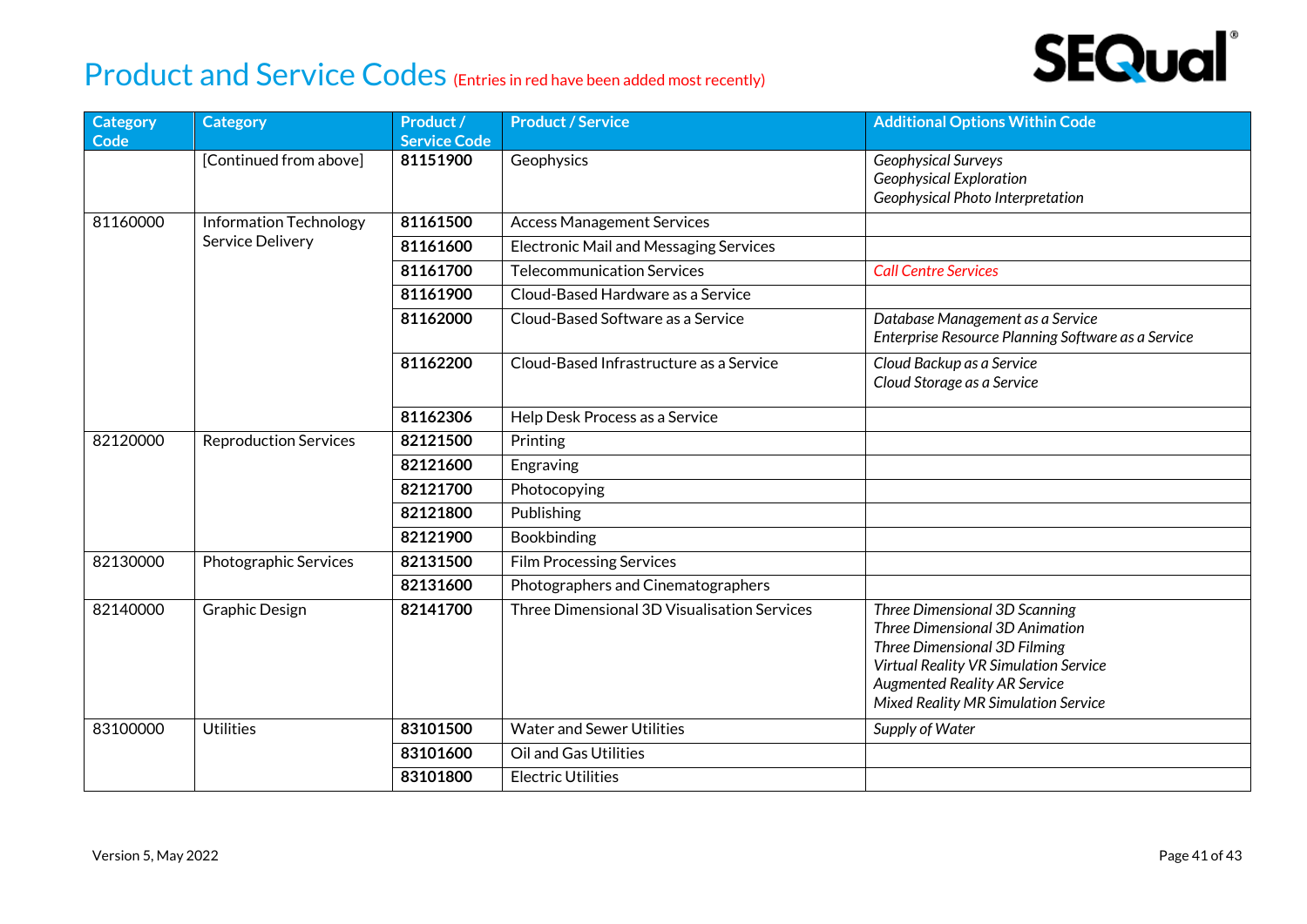

| <b>Category</b><br>Code | <b>Category</b>                               | Product /<br><b>Service Code</b> | <b>Product / Service</b>                                          | <b>Additional Options Within Code</b>                                   |
|-------------------------|-----------------------------------------------|----------------------------------|-------------------------------------------------------------------|-------------------------------------------------------------------------|
|                         | [Continued from above]                        | 83101900                         | <b>Energy Conservation</b>                                        |                                                                         |
| 84000000                | <b>Financial and Insurance</b><br>Services    | 84000000                         | <b>Financial and Insurance Services</b>                           |                                                                         |
| 84100000                | <b>Development Finance</b>                    | 84101500                         | Development Assistance                                            | <b>Guarantee Agreements</b>                                             |
|                         |                                               | 84101600                         | <b>Aid Financing</b>                                              |                                                                         |
|                         |                                               | 84101700                         | Debt Management                                                   |                                                                         |
| 84110000                | Accounting and<br><b>Bookkeeping Services</b> | 84111500                         | <b>Accounting Services</b>                                        | <b>Payroll Accounting Services</b>                                      |
|                         |                                               | 84111600                         | <b>Audit Services</b>                                             |                                                                         |
|                         |                                               | 84111700                         | Corporate Finance                                                 |                                                                         |
|                         |                                               | 84111800                         | Taxation issues and Preparation                                   |                                                                         |
| 84120000                | Banking and Investment                        | 84121500                         | <b>Banking Institutions</b>                                       |                                                                         |
|                         |                                               | 84121600                         | Funds Transfer and Clearance and Exchange<br><b>Services</b>      |                                                                         |
|                         |                                               | 84121700                         | <b>Investment Advice</b>                                          | <b>Investment Advisers</b><br><b>Investment Analysis</b><br>Market Data |
|                         |                                               | 84121800                         | Securities and Commodities Markets Services                       |                                                                         |
|                         |                                               | 84121900                         | Mortgage Banking                                                  |                                                                         |
| 84130000                | Insurance and Retirement<br>Services          | 84131500                         | Insurance Services for Structures and Property and<br>Possessions |                                                                         |
|                         |                                               | 84131600                         | Life and Health and Accident Insurance                            |                                                                         |
|                         |                                               | 84131700                         | <b>Pension Funds</b>                                              |                                                                         |
|                         |                                               | 84131800                         | <b>Retirement Funds</b>                                           |                                                                         |
| 84140000                | <b>Credit Agencies</b>                        | 84141700                         | <b>Business Credit Agencies</b>                                   |                                                                         |
| 85000000                | <b>Healthcare Services</b>                    | 85101502                         | <b>Private Specialised Clinic Services</b>                        |                                                                         |
|                         |                                               | 85171500                         | <b>Funeral and Associated Services</b>                            |                                                                         |
|                         |                                               | 85121505                         | Offshore or Site-Based Medic Services                             |                                                                         |